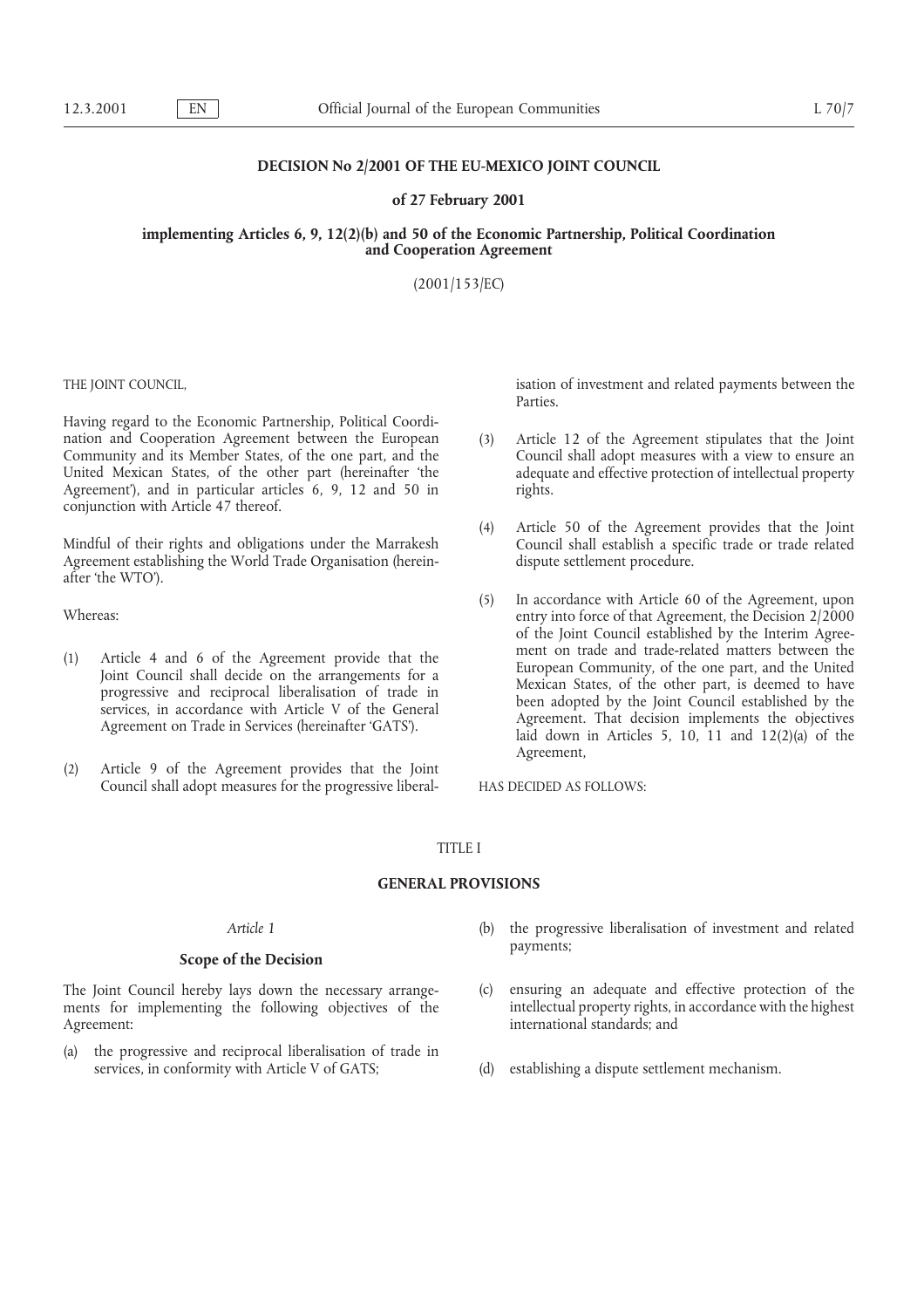## TITLE II

# **TRADE IN SERVICES**

*Article 2* CHAPTER I

1. For the purposes of this Title, trade in services is defined as the supply of a service: *Article 3*

- (a) from the territory of a Party into the territory of the other **Definitions** Party;
- (b) in the territory of a Party to the service consumer of the For purposes of this Chapter: other Party;
- 
- (d) by a service supplier of a Party, through presence of natural persons in the territory of the other Party. (b) 'service suppliers' of a Party means any person of a Party

2. This Title applies to trade in all services sectors with the (c) 'commercial presence' means: exception of:

- 
- (b) air services, including domestic and international air strand to seeking or taking employment in the labour market or confer a right of access to the labour market or confer a right of access to the labour market of an than:
	-
	- (ii) the selling and marketing of air transport services,
	-
- 

ned by the provisions laid down in Chapters II and III, central administration, or principal place of business in respectively, unless otherwise specified. the territory of the Community or of Mexico, respectively;

granted by the Parties. The Parties of the Parties of the Parties of the Parties of the Parties of the Parties of the Parties of the Parties of the Parties of the Parties of the Parties of the Parties of the Parties of the

# **Coverage GENERAL PROVISIONS**

- (a) A federal, central or subcentral government includes any (c) by a service supplier of a Party, through commercial non-governmental body in the exercise of any regulatory, presence in the territory of the other Party; administrative or other governmental authority delegated to it by that federal, central and sub-central government;
	- that seeks to provide or provides a service;
	-
- (a) audio-visual services; (i) as regards nationals, the right to set up and manage undertakings, which they effectively control. This
	- (ii) as regards juridical persons, the right to take up and (i) aircraft repair and maintenance services during<br>which an aircraft is withdrawn from service,<br>of subsidiaries, branches or any other form of secondary establishment,
	- (iii) computer reservation system (CRS) services, and (d) 'subsidiary' means a juridical person which is effectively<br>controlled by another juridical person;
- (c) maritime cabotage. (e) a 'Community juridical person' or a 'Mexican juridical person' means a juridical person set up in accordance with the laws of a Member State of the Community or of 3. Maritime transport and financial services shall be gover- Mexico, respectively, and having its registered office,

4. Nothing in this Title shall be construed to impose any should the juridical person have only its registered<br>obligation with respect to government procurement. Community or Mexico, respectively, it shall not be considered as a Community or a Mexican juridical person, respectively, unless its operations possess a real and 5. The provisions of this Title shall not apply to subsidies continuous link with the economy of the Community or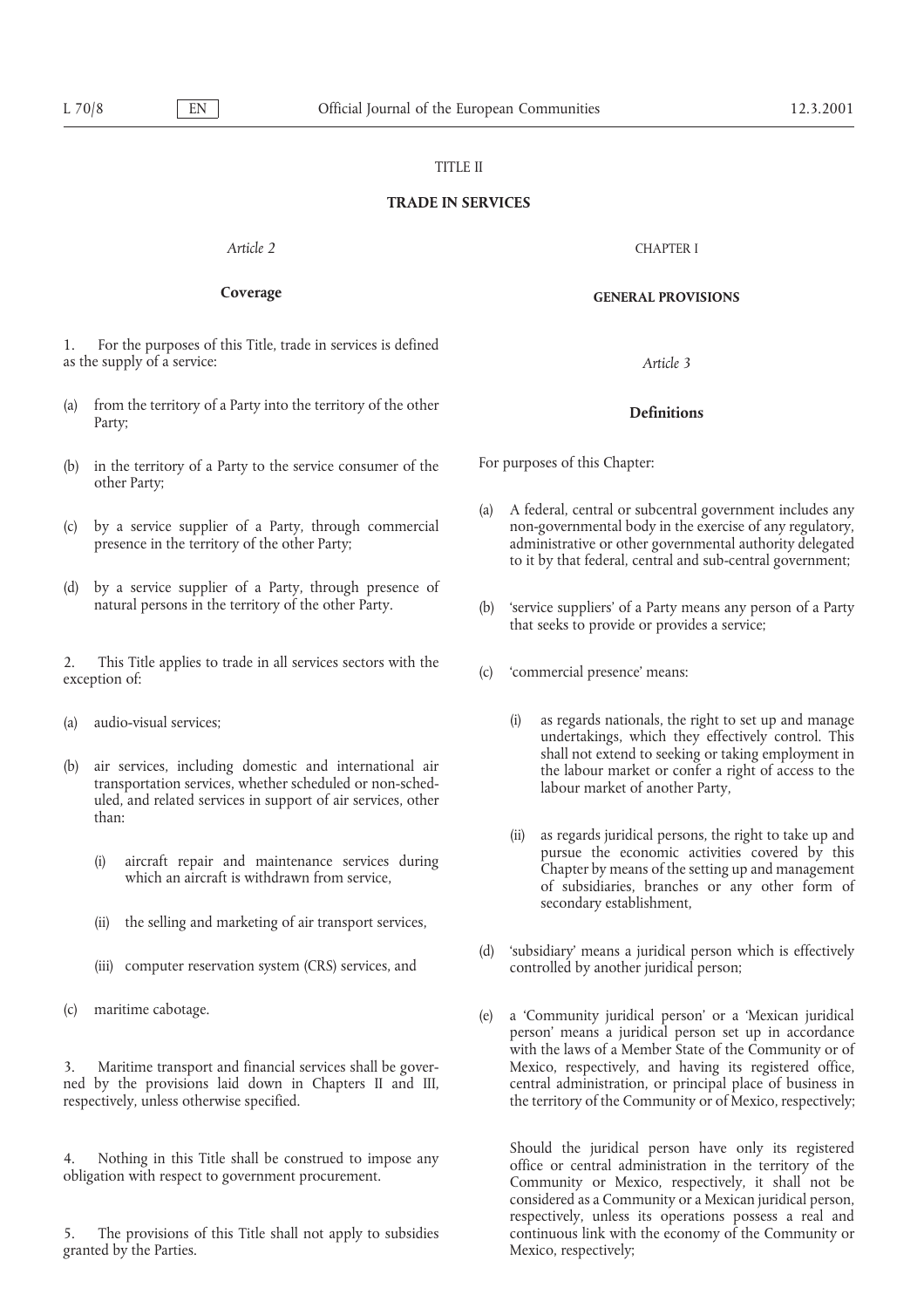(f) a 'national' means a natural person who is a national of services suppliers of the other Party shall be no less favourable respective national legislations.  $\sim$  country.

In those sectors and modes of supply which shall be liberalised 3. If a Party enters into an agreement of the type referred pursuant to the decision provided for in Article 7 (3), and to in paragraph 2, it shall afford ade subject to any reservations stipulated therein, the measures other Party to negotiate the benefits granted therein. which a Party shall not maintain or adopt are defined as:

- (a) limitations on the number of services suppliers whether *Article 6* in the form of numerical quotas, monopolies, exclusive service suppliers or the requirements of an economic needs test; **National Treatment**
- (b) limitations on the total value of service transactions or assets in the form of numerical quotas or the requirement 1. Each Party shall, in accordance with Article 7, grant to
- (c) limitations on the total number of service operations or services suppliers. on the total quantity of service output expressed in the terms of designated numerical units in the form of quotas or the requirement of an economic needs test;
- may be employed in a particular service sector or that a treatment  $\frac{1}{1}$  receives suppliers. service supplier may employ and who are necessary for, and directly related to, the supply of a specific service in the form of numerical quotas or a requirement of an economic needs test;  $\overline{\hspace{1.5cm}}$  3. Formally identical or formally different treatment shall
- (e) limitations on the participation of foreign capital in terms<br>of maximum percentage limit on foreign shareholding<br>or the total value of individual or aggregate foreign<br>or the Party. investment; and
- *Article 7* (f) measures which require specific types of legal entities or joint ventures through which a service supplier of the other Party may supply a service. **Trade liberalisation**

## **Most Favoured Nation Treatment**

ation of regulations based on agreements concluded by a Party accordance with Article VII of GATS, treatment accorded to suppliers.

than that accorded to like services suppliers of any third

2. Treatment granted under other agreements concluded by *Article 4* one of the Parties with a third country which have been notified under Article V of GATS shall be excluded from this provision. **Market Access**

to in paragraph 2, it shall afford adequate opportunity to the

of an economic needs test;<br>of an economic needs test;<br> $\frac{1}{2}$  services and service suppliers of the other Party, in respect of all measures affecting the supply of services, treatment no less favourable than that it accords to its own like services and

2. A Party may meet the requirement of paragraph 1 by according to services and service suppliers of the other Party, either formally identical treatment or formally different (d) limitations on the total number of natural persons that Party, either formally identical treatment or formally different may be employed in a particular service sector or that a creatment to that it accords to its own

be considered to be less favourable if it modifies the conditions<br>of competition in favour of services or service suppliers of the

*Article 5* 1. As provided for in paragraphs 2 to 4, the Parties shall liberalise trade in services between themselves, in conformity with Article V of GATS.

2. From the entry into force of this Decision, neither Party 1. Subject to exceptions that may derive from harmonis-<br>ation of regulations based on agreements concluded by a Party services or service suppliers of the other Party, in comparison with a third country providing for mutual recognition in with the treatment accorded to its own like services or service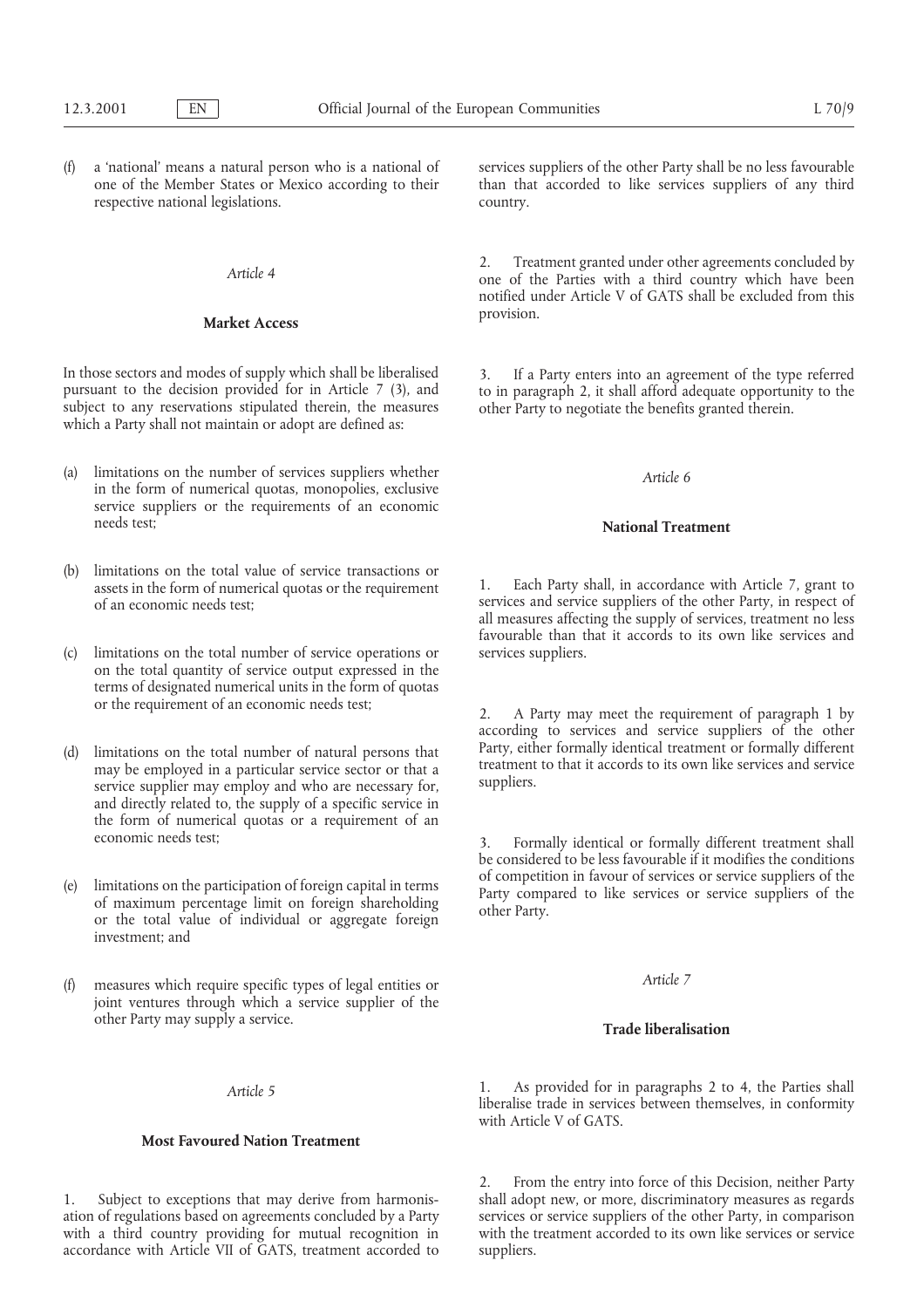3. No later than three years following the entry into force 2. Any such agreement shall be in conformity with the of this Decision, the Joint Council shall adopt a decision relevant provisions of the WTO Agreement and, in of this Decision, the Joint Council shall adopt a decision relevant provisions of providing for the elimination of substantially all remaining Article VII of GATS. providing for the elimination of substantially all remaining discrimination between the Parties in the sectors and modes of supply covered by this Chapter $(1)$ . That decision shall contain:

- (a) a list of commitments establishing the level of liberalis- CHAPTER II ation which the Parties agree to grant each other at the end of a transitional period of ten years from the entry into force of this Decision; **MARITIME TRANSPORT**
- (b) a liberalisation calendar for each Party in order to reach at the end of the ten-year transitional period the level of *Article 10* liberalisation described in subparagraph (a).

4. Except as provided for in paragraph 2, Articles 4, 5 and subject to any reservations stipulated in the Parties' lists of  $1.$  This Chapter applies to international maritime transport,

5. The Joint Council may amend the liberalisation calendar<br>and the list of commitments established in accordance with 2. The Definitions contained in Article 3 apply to this chapter (2). paragraph 3, with a view to remove or add exceptions.

Each Party may regulate the supply of services in its territory, in so far as regulations do not discriminate against services ory basis; and service suppliers of the other Party, in comparison to its

1. In principle no later than three years following the entry<br>
into force of this Decision, the Joint Council shall establish the<br>
necessary steps for the negotiation of agreements providing<br>
for the mutual recognition of services.

### **International Maritime Transport**

commitments provided for in paragraph 3. including door to door and intermodal transport operations involving a sea-leg.

3. In view of the existing levels of liberalisation between *Article 8* the Parties in international maritime transport:

- **Regulatory carve-out** (a) the Parties shall continue to effectively apply the principle of unrestricted access to the international maritime
- and service suppliers of the other Party, in comparison to its (b) each Party shall continue to grant to ships operated by service suppliers of the other Party treatment no less favourable than that accorded to its own ships with regard to, inter alia, access to ports, use of infrastructure *Article 9* and auxiliary maritime services of the ports, as well as related fees and charges, customs facilities and the assignment of berths and facilities for loading and **Mutual recognition** unloading.

decision shall be adopted not later than one year after the the ten-year transitional period.

<sup>(2)</sup> Notwithstanding Article 3(e), shipping companies established (1) The Joint Council may decide to postpone the adoption of the controlled by nationals of decision provided for in this paragraph. Should this occur, the decision provided for in this paragraph. Should this occur, the a decision provided for in this paragraph. Should this occur, the a Member State of the Community or Mexico, respectively, shall decision shall be adopted not later than one year after the also be beneficiaries of the provis conclusion of the negotiations mandated by Article XIX of GATS vessels are registered in accordance with their respective legislation, in that Member State or in Mexico and carry the flag of a<br>Member State or Mexico.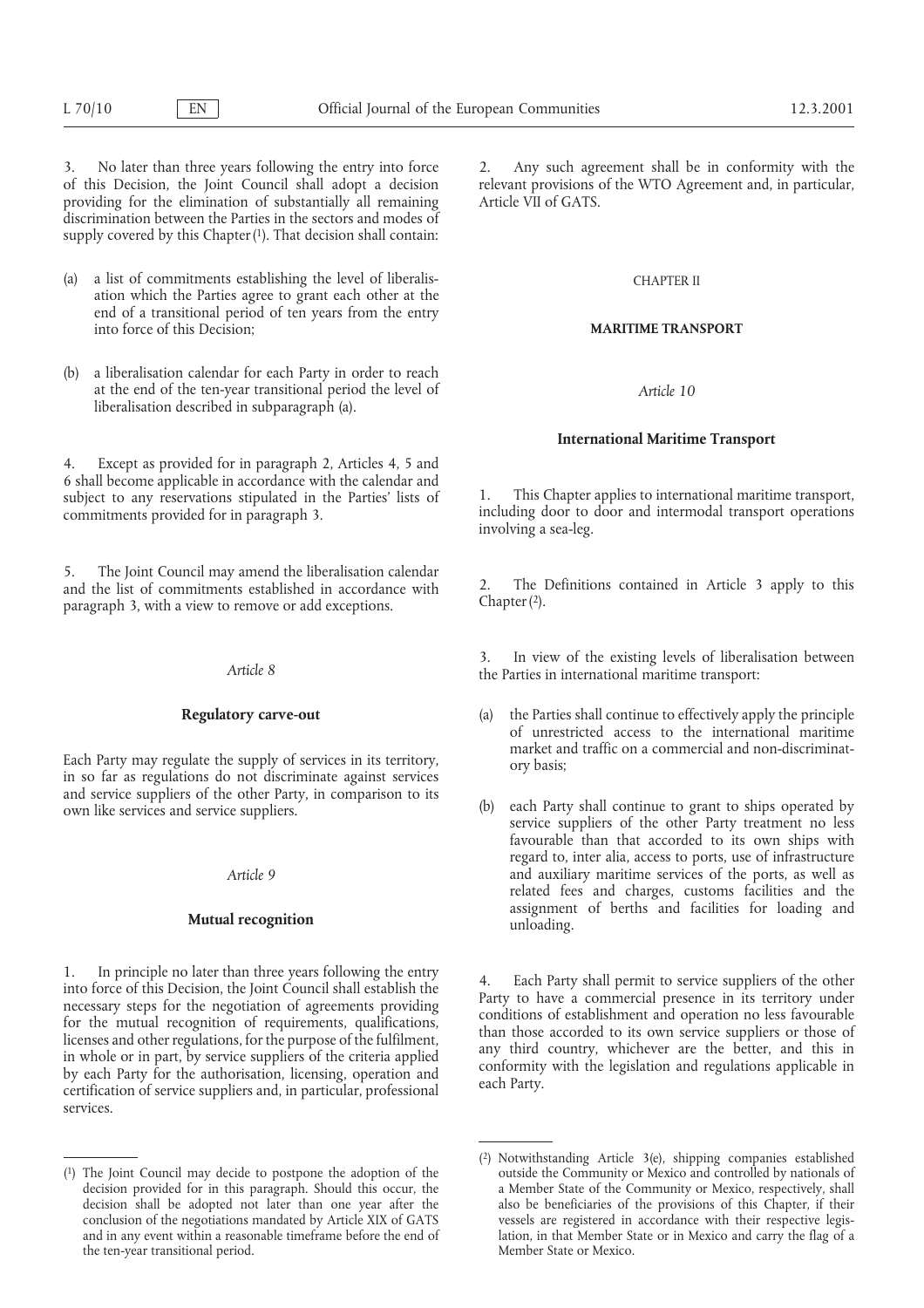5. Paragraph 4 shall become applicable in accordance with 6. trading for own account or for account of the calendar and subject to any reservation stipulated in the customers, whether on an exchange, in an overthe calendar and subject to any reservation stipulated in the customers, whether on an exchange, in an over-<br>Parties' list of commitments provided for in Article 7(3). Parties' list of commitments provided for in Article 7(3).

## CHAPTER III

# **FINANCIAL SERVICES**

*Article 11*

In accordance with the terms of the Annex on Financial (e) transferable securities; Services to the GATS and the GATS Understanding on Commitments in Financial Services, for purposes of this (f) other negotiable instruments and financial Chapter:<br>
Chapter:

- - A. Insurance and insurance-related services:
		- 1. direct insurance (including co-insurance): 8. money broking;
			-
			-
		-
		- 3. insurance inter-mediation, such as brokerage 10. settlement and clearing services for financial
		- 4. services auxiliary to insurance, such as con-
	- insurance):
		-
		- 2. lending of all types, including consumer credit,<br>
		mortgage credit, factoring and financing of sitions and on corporate restructuring and<br>
		commercial transaction;
		-
		- including credit, charge and debit cards, travel-
		-
- - (a) money market instruments (including cheques, bills, certificates of deposits);
	- (b) foreign exchange;
	- (c) derivative products including, but not limited to, futures and options;
- (d) exchange rate and interest rate instru-**Definitions Definitions Definitions Forward rate agreements**; **PERIMPLE ASSES FOR A FOREXALLE A** FORWARD **FOR A FOREXALLE A** FORWARD **FOR A FOREXALLE A** FORWARD **FOR A FOREXALLE A** FOR A FOREXALLE A FOREXALLE A FO
	-
	-
- (a) 'Financial service' means any service of a financial nature<br>offered by a financial service supplier of a Party. Financial and mature<br>services comprise the following activities:<br>the following activities:<br>the following a
	-
	- (a) life; 9. asset management, such as cash or portfolio (b) non-life; management, all forms of collective investment management, pension fund management, custodial, depository and trust services; 2. reinsurance and retrocession;
		- and agency; and  $\alpha$  assets, including securities, derivative products, and other negotiable instruments;
	- sultancy, actuarial, risk assessment and claim 11. provision and transfer of financial information, settlement services.<br>
	and financial data processing and related software by suppliers of other financial services; B. Banking and other financial services (excluding
		- 12. advisory, intermediation and other auxiliary 1. acceptance of deposits and other repayable funds from the public; in subparagraphs (1) through (11), including credit reference and analysis, investment and portfolio research and advice, advice on acqui-
		- 3. financial leasing; (b) 'Financial service supplier' means any juridical person of a Party authorised to supply financial services. The term 'financial service supplier' does not include a public entity. 4. all payment and money transmission services,
		- lers cheques and bankers drafts; (c) 'New financial service' means a service of a financial nature, including services related to existing and new 5. guarantees and commitments; products or the manner in which a product is delivered,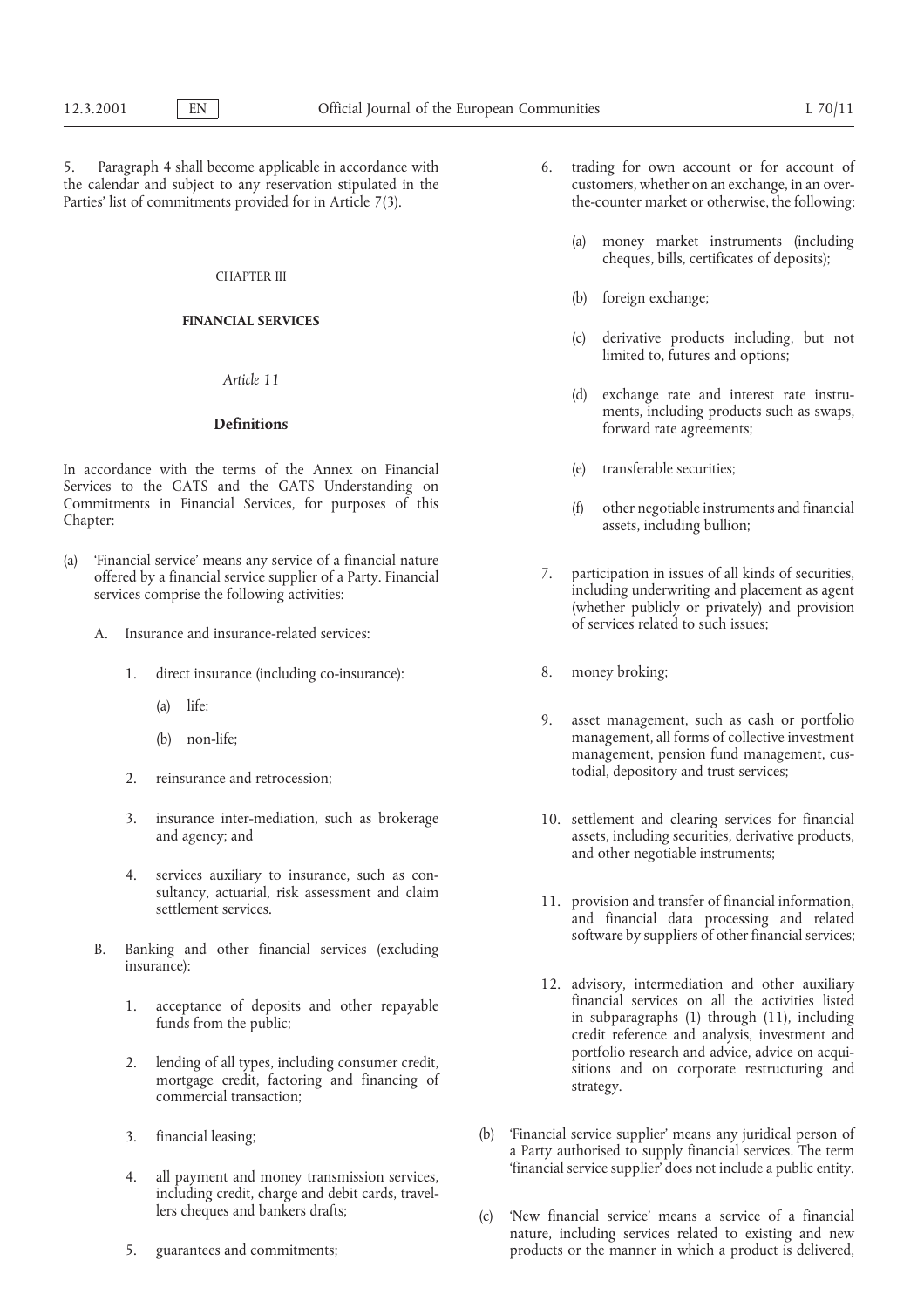territory of the other Party.

- - ority, of a Party, or an entity owned or controlled by a Party, that is principally engaged in carrying out mental purposes, not including an entity principally
	- 2. A private entity, performing functions normally performed by a central bank or monetary authority, when exercising those functions.
- (e) 'Commercial presence' means a juridical entity within a foreign investment. Party's territory for the supply of financial services and includes wholly or partly owned subsidiaries, joint ventures, partnerships, franchising operations, branches, agencies, representative offices or other organisations.

## **Establishment of financial service suppliers**

1. Each Party shall allow the financial service suppliers of the other Party to establish a commercial presence in its territory. 2. No Party may adopt new measures as regards to the

and conditions on establishment that are consistent with the other provisions of this Chapter.

establishment and operation of financial service suppliers of the other Party, which are more discriminatory than those applied on the date of entry into force of this Decision.

of an economic needs test; purposes of this obligation.

- that is not supplied by any financial service supplier in (b) limitations on the total value of financial service trans-<br>the territory of a Party but which is supplied in the actions or assets in the form of numerical quot actions or assets in the form of numerical quotas or the
- (d) 'Public entity' means: (c) limitations on the total number of service operations or on the total quantity of service output expressed in the terms of designated numerical units in the form of quotas 1. A government, a central bank or a monetary auth- or the requirement of an economic needs test;
	- (d) limitations on the total number of natural persons that may be emploved in a particular financial service sector engaged in supplying financial services on commer- or that a financial service supplier may employ and who cial terms; or are necessary for, and directly related to, the supply of a specific financial service in the form of numerical quotas or a requirement of an economic needs test; and
		- (e) limitations on the participation of foreign capital in the terms of maximum percentage limit on foreign shareholding or the total value of individual or aggregate

# *Article 13*

## *Article 12* **Cross-border provision of financial services**

1. Each party shall allow the cross-border provision of financial services.

cross-border provision of financial services by financial service suppliers of the other Party which are more discriminatory as 2. Each Party may require a financial service supplier of the compared to those applied on the date of entry into force of this Decision.

3. Without prejudice to other means of prudential regulation of the cross-border provision of financial services, a 3. No Party may adopt new measures as regards to the Party may require the registration of cross-border financial establishment and operation of financial service suppliers of service suppliers of the other Party.

4. Each Party shall permit persons located in its territory to purchase financial services from financial service suppliers of 4. No Party shall maintain or adopt the following measures: the other Party located in the territory of that other Party. This obligation does not require a Party to permit such suppliers to do business or carry on commercial operations; or to solicit, (a) limitations on the number of financial service suppliers market or advertise their activities in its territory. Each whether in the form of numerical quotas, monopolies, Party may define the meaning of 'doing business' Party may define the meaning of 'doing business', 'carry on exclusive financial service suppliers or the requirements commercial operations', 'solicit', 'market' and 'advertise' for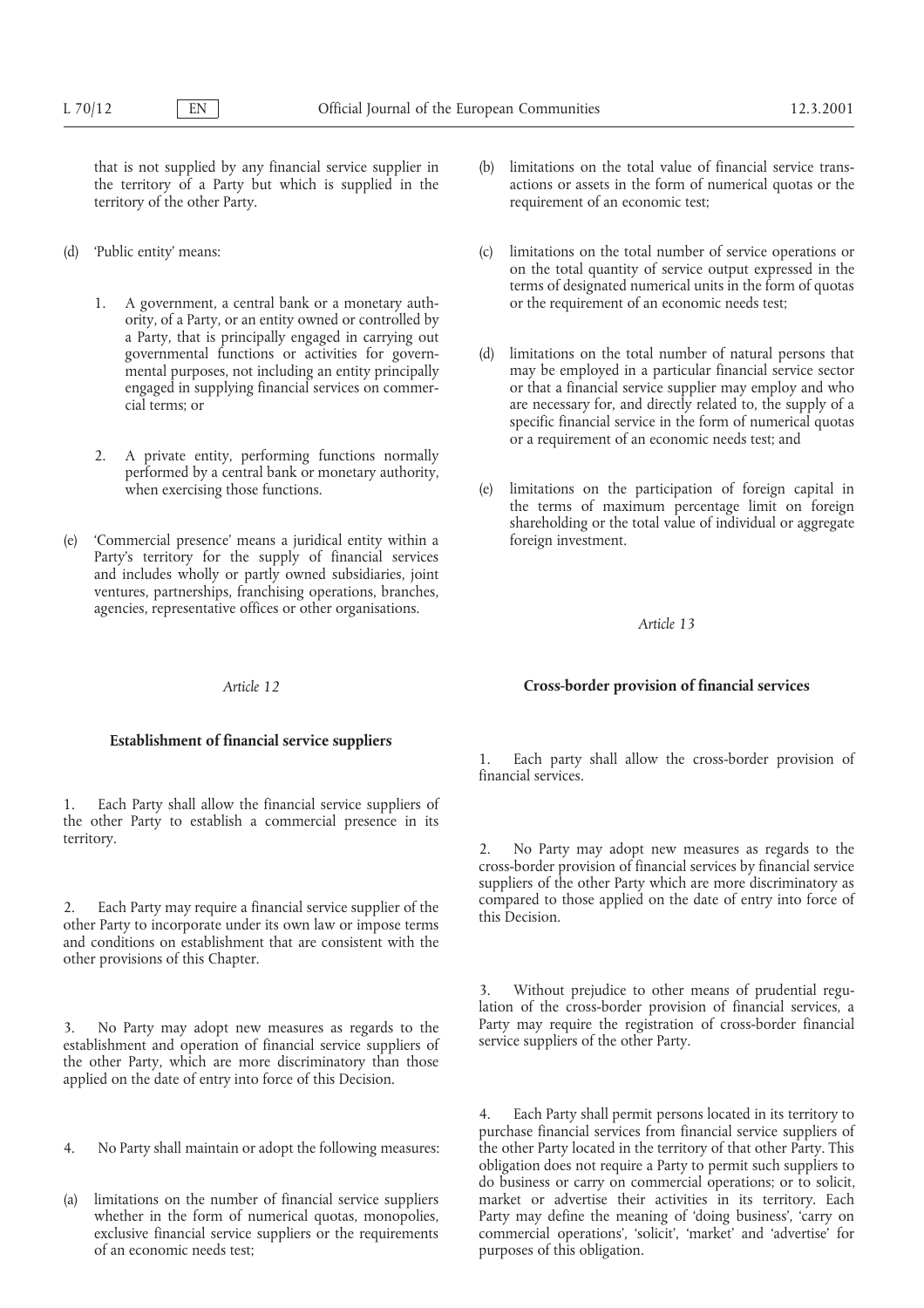# **National treatment Commitments**

1. Each Party shall grant to the financial service suppliers 1. Nothing in this Chapter shall be construed to prevent a of the other Party, including those already established in its territory on the date of entry into force of this Decision, treatment no less favourable than that it accords to its (a) any existing measure inconsistent with Articles 12 to 16 own like financial service sumpliers with respect to the which is listed on Annex I: or own like financial service suppliers with respect to the establishment, acquisition, expansion, management, conduct, operation and sale or other disposition of commercial oper-<br>
(b) an amendment to any discriminatory measure referred to<br>
in subparagraph (a) to the extent that the amendment

Where a Party permits the cross-border provision of a financial service it shall accord to the financial service suppliers of the other Party treatment no less favourable than that it accords to its own like financial service suppliers with respect accords to its own like financial service suppliers with respect 2. The measures listed in Annex I shall be reviewed by the to the provision of such a service. Special Committee on Financial Services established under

## *Article 15*

1. Each Party shall accord to financial service suppliers of agree to grant each other.<br>the other Party treatment no less favourable than it accords to the like financial service suppliers of a non Party.

2. Treatment granted under other agreements concluded by<br>one of the Parties with a third country which have been one of the Parties with a third country which have been **Regulatory carve out** notified under Article V of GATS shall be excluded from this provision. Each Party may regulate the supply of financial services, in so

other Party to negotiate the benefits granted therein.

## *Article 16*

prudential reasons, such as: 1. No Party may require a financial service supplier of the other Party to engage individuals of any particular nationality

supplier; 2. No Party may require that more than a simple majority of the board of directors of a financial service supplier of the other Party be composed of nationals of the Party, persons (b) the maintenance of the safety, soundness, integrity or residing in the territory of the Party, or a combination thereof. financial responsibility of financial service suppliers; or

*Article 14 Article 17*

- 
- does not increase the inconsistency of the measure with Articles 12 to 16, as it existed immediately before the

Article 23, with a view to propose to the Joint Council their modification, suspension or elimination.

3. No later than three years following the entry into force **Most favoured nation treatment** of this Decision, the Joint Council shall adopt a decision providing for the elimination of substantially all remaining discrimination. That decision shall contain a list of commit-<br>ments establishing the level of liberalisation which the Parties

## *Article 18*

far as regulations do not discriminate against financial service 3. If a Party enters into an agreement of the type referred<br>to its own like financial services and financial service suppliers.<br>to in paragraph 2, it shall afford adequate opportunity to the

### *Article 19*

## **Prudential carve out**

**Key personnel** 1. Nothing in this Chapter shall be construed to prevent a set of the state of the Mothing in this Chapter shall be construed to prevent a Party from adopting or maintaining reasonable measures for

- (a) the protection of investors, depositors, financial market participants, policy-holders, policy-claimants, or persons to whom a fiduciary duty is owed by a financial service
-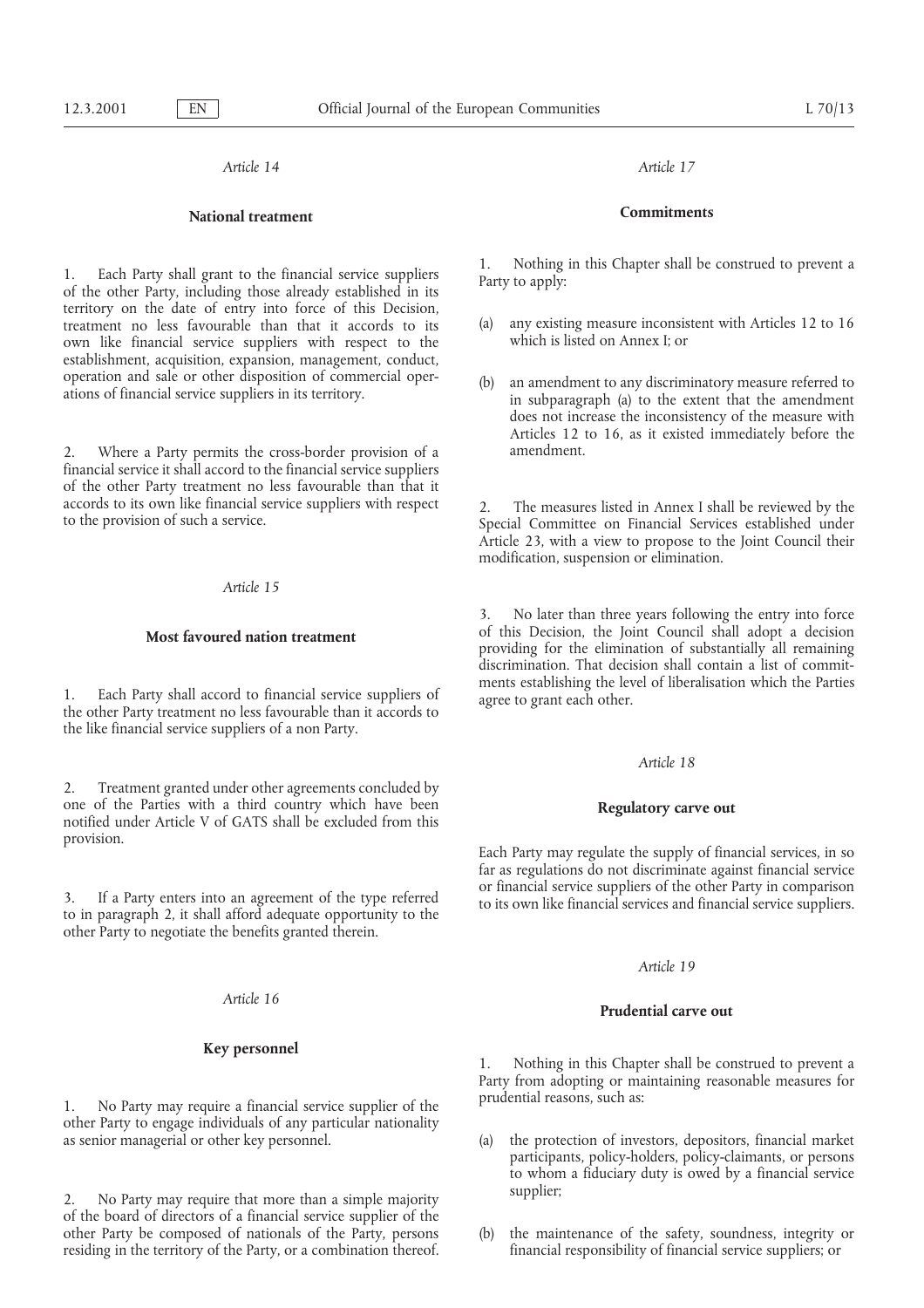(c) ensuring the integrity and stability of a Party's financial *Article 21* system.

2. These measures shall not be more burdensome than<br>necessary to achieve their aim, and shall not discriminate necessary to achieve their aim, and shall not discriminate<br>against financial service suppliers of the other Party in Farty to provide any new financial service supplier of the other<br>comparison to its own like financial ser

# **Effective and transparent regulation Data processing**

advance to all interested persons any measure of general other Party to transfer information in electronic or other form, application that the Party proposes to adopt in order to allow into and out of its territory, for da application that the Party proposes to adopt in order to allow into and out of its territory, for data processing where such an opportunity for such persons to comment on the measure. processing is required in the ordinary an opportunity for such persons to comment on the measure. processing is required in the ordinary course of business of such measure shall be provided:<br>Such measure shall be provided:

2. Each Party's appropriate financial authority shall make available to interested persons its requirements for completing *Article 23* applications relating to the supply of financial services.

3. On the request of an applicant, the appropriate financial

4. Each Party shall make its best endeavours to ensure that the Basic Committee's Core Principles for Effective Banking<br>
Supervision', the International Association of Insurance Super-<br>
visors' 'Key Standards for Insurance Supervision' and the International Organisation of Securities Commissions' 'Objec- (a) supervising the implementation of this Chapter; tives and Principles of Securities Regulation' are implemented and applied in its territory. (b) considering issues regarding financial services that are

of the G7 Nations, and undertake to consider to what extent they may be applied in bilateral contacts.

# **New financial services**

those services that the Party permits its own financial service suppliers to provide under its domestic law in like circumstances. A Party may determine the juridical form through which the service may be provided and may require authoris-3. Nothing in this Chapter shall be construed to require a<br>Party to disclose information relating to the affairs and<br>accounts of individual consumers or any confidential or<br>proprietary information in the possession of publ

# *Article 20 Article 22*

1. Each Party shall make its best endeavours to provide in 1. Each Party shall permit a financial service supplier of the such financial service supplier.

(a) by means of an official publication; or 2. As far as the transfer of personal data is concerned, each Party shall adopt adequate safeguards to the protection of (b) in other written or electronic form. privacy and fundamental rights, and freedom of individuals in accordance with Article 41 of the Agreement.

## **Special Committee on Financial Services**

application. If such authority requires additional information<br>from the applicant, it shall notify the applicant without undue<br>delay.<br>delay.<br>delay.<br>delay. responsible for financial services set out in Annex II.

- 
- 
- referred to it by a Party;
- 5. The Parties also take note of the 'Ten Key Principles for (c) considering the application of measures listed by either Information Exchange' promulgated by the Finance Ministers Party in Annex I in order to propose to t Information Exchange' promulgated by the Finance Ministers Party in Annex I in order to propose to the Joint of the G7 Nations, and undertake to consider to what extent Council its modification, suspension or elimination,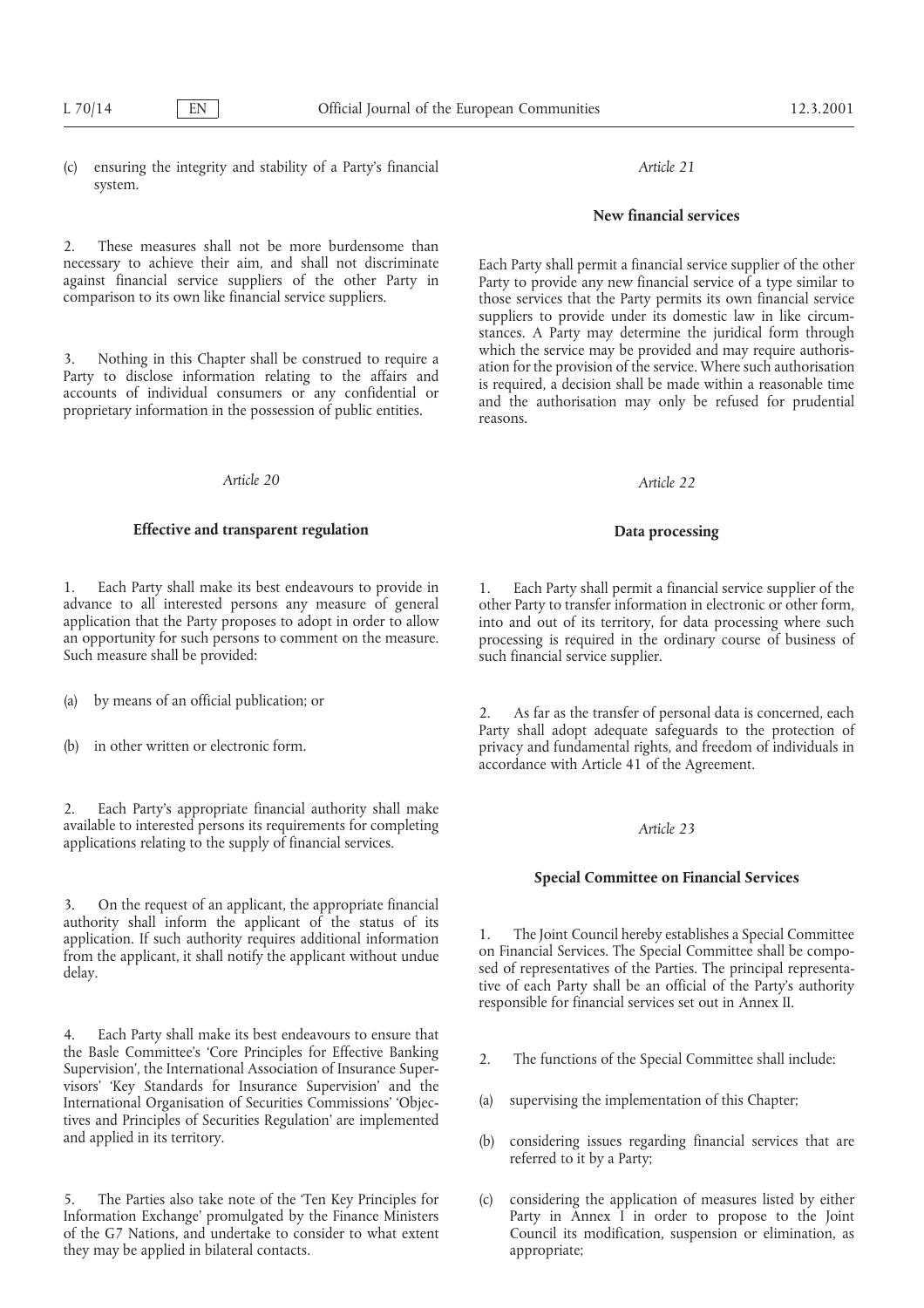- (d) reviewing the provisions contained in this Chapter at *Article 26* such a time as either of the Parties may grant a third party more favourable access to its financial services market pursuant to the conclusion of a regional economic **Specific exceptions** integration agreement compatible with Article V of GATS, with a view to proposing consequent modifications to this Chapter to the Joint Council; and 1. Nothing in this Chapter shall be construed to prevent a
- 

3. The Special Committee shall meet once a year on a date and with an agenda agreed in advance by the Parties. The office of chairman shall be held alternately. The Special Committee shall report to the Joint Committee the results of each annual 2. Nothing in this Chapter applies to activities conducted

1. A Party may request consultations with the other Party regarding any matter arising under this Chapter. The other Party shall give sympathetic consideration to the request. The Parties shall report the results of their consultations to the Special Committee on Financial Services at its annual meeting. The CHAPTER IV

**GENERAL EXCEPTIONS** 2. Consultations under this Article shall include officials of the authorities specified in Annex II.

3. Nothing in this Article shall be construed to require financial authorities participating in consultations to disclose information or take any action that would interfere with **Exceptions** individual regulatory, supervisory, administrative or enforcement matters.

4. Where a Party requires information for supervisory purposes concerning a financial service supplier in the other<br>Party's territory, the Party may approach the competent

Arbitrators appointed to panels established in accordance with (b) necessary to protect human, animal or plant life or health;<br>Title V for disputes on prudential issues and other financial (b) necessary to protect human, a matters shall have the necessary expertise relevant to the specific financial service under dispute, as well as expertise or (c) necessary to secure compliance with laws or regulations experience in financial services law or practice, which may which are not inconsistent with the provisions of this include the regulation of financial institutions. Title including those relating to:

Party, including its public entities, from exclusively conducting or providing in its territory activities or services forming part (e) considering implementation of Article 16 of the Agreement. <sup>o</sup> 1 security, except when those activities may be carried out by financial service suppliers in competition with public entities

meeting. **by a central bank or monetary authority or by any other public** entity in pursuit of monetary or exchange rate policies.

> *Article 24* 3. Nothing in this Chapter shall be construed to prevent a Party, including its public entities, from exclusively conducting **Consultations** or providing in its territory activities or services for the account or with the guarantee or using the financial resources of the Party, or its public entities.

## *Article 27*

1. The provisions of this Title are subject to the exceptions contained in this Article.

Party's territory, the Party may approach the competent<br>financial authority in the other Party's territory to seek the<br>information.<br>arbitrary or unjustifiable discrimination between countries where like conditions prevail, or a disguised restriction on trade in services, nothing in this Title shall be construed to prevent the adoption or enforcement by any Party of measures: *Article 25*

- **Dispute settlement** (a) necessary to protect public morals or to maintain public order and public security;
	-
	-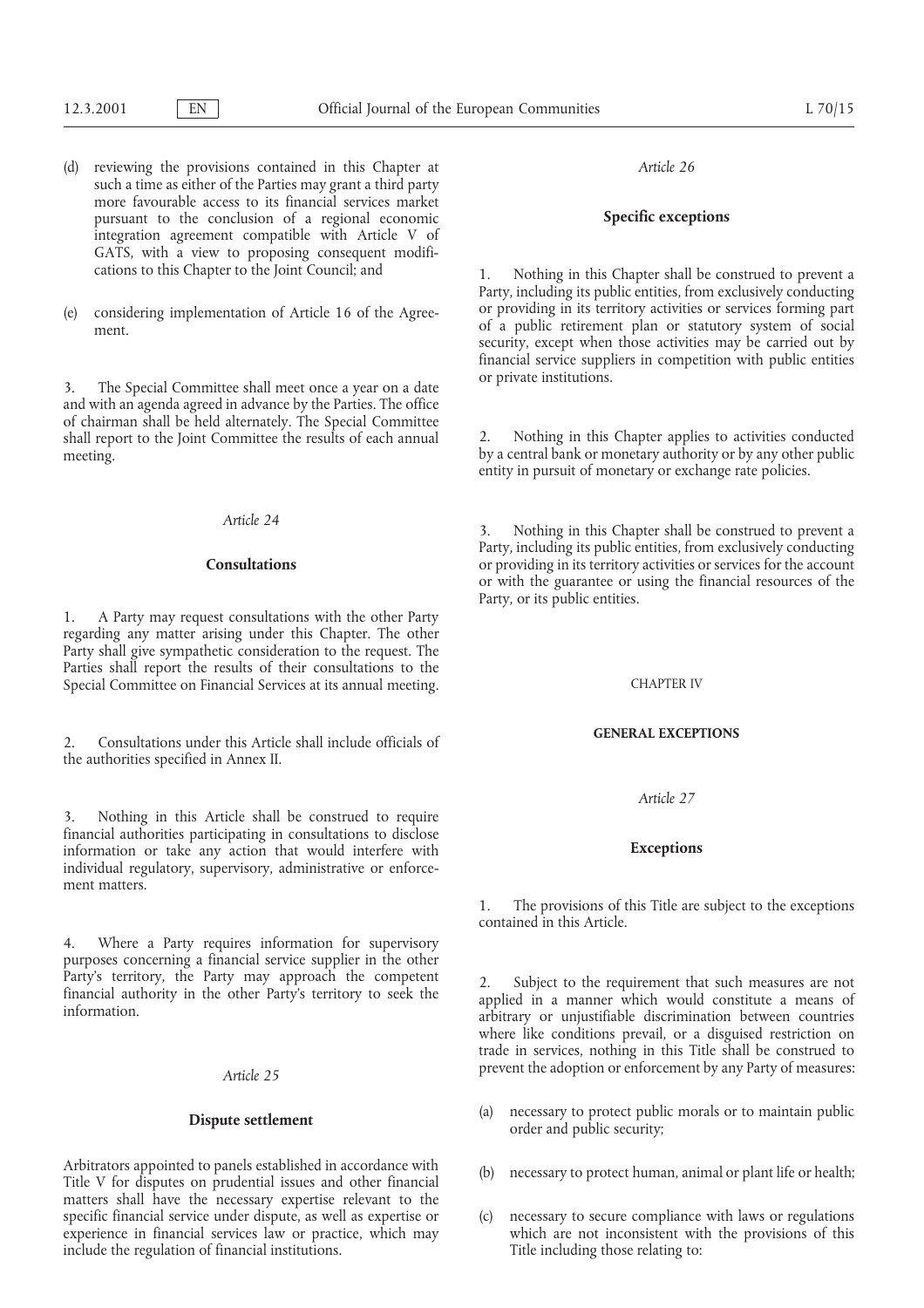- or to deal with the effects of a default on services contracts;
- personal data and the protection of confidentiality the exercise of official authority. of individual records and accounts;
- 
- 

(i) the prevention of deceptive and fraudulent practices tion of direct taxes in respect of services or service or to deal with the effects of a default on services suppliers of the other Party.

3. The provisions of this Title shall not apply to the Parties' (ii) the protection of the privacy of individuals in respective social security systems or to activities in the territory relation to the processing and dissemination of of each Party, which are connected, even occasionall of each Party, which are connected, even occasionally, with

4. Nothing in this Title shall prevent a Party from applying (iii) safety; its laws, regulations and requirements regarding entry and stay, work, labour conditions, and establishment of natural (d) inconsistent with the objective of Article 6 and 14,  $p$ ersons(1) provided that, in so doing, it does not apply them provided that the difference in treatment is aimed at  $p$  in a manner as to nullify or impair the be in a manner as to nullify or impair the benefits accruing to the ensuring the effective or equitable imposition or collec- other Party under the terms of a specific provision of this Title.

# TITLE III

# **INVESTMENT AND RELATED PAYMENTS**

1. For the purpose of this Title, investment made in accordance with the laws of the Parties means direct investment, investment in real estate and purchase and sale of **Exchange rate policy and monetary policy difficulties** any kind of securities, as defined in the OECD Codes of Liberalisation.

investment.

# **Payments related to investment**

1. Without prejudice to Articles 30 and 31, restrictions on payments related to investment between the Parties shall be **Balance of payments difficulties** progressively eliminated. The Parties undertake not to introduce any new restrictions on payments related to direct investment from the entry into force of this Decision.

*Article 28* 2. Restrictions on payments related to investments in the services sector which have been liberalised in accordance with Title II of this Decision shall be eliminated according to the same timetable. **Definitions**

### *Article 30*

1. Where, in exceptional circumstances, payments related to investment between the Parties cause, or threaten to cause, serious difficulties for the operation of the exchange rate policy 2. Payments covered by this Title are those related to an or monetary policy of a Party, that Party may take safeguard six months. The application of safeguard measures may be extended through their formal reintroduction.

> *Article 29* 2. The Party adopting the safeguard measure shall inform the other Party forthwith and present, as soon as possible, a time schedule for their removal.

## *Article 31*

1. Where one or more Member States or Mexico is in serious balance of payments difficulties, or under imminent threat thereof, the Community or the Member State concerned, or Mexico, as the case may be, may adopt restrictive measures with regard to payments, including transfers of proceeds from<br>the total or partial liquidation of direct investment. Such provides the necessary academic qualifications and/or professional measures shall be equitable, non-discriminatory, in good faith, possess the necessary academic qualifications and/or professional experience specified in t to remedy the balance of payments situation.

 $(1)$  In particular, a Party may require that natural persons must experience specified in the territory where the service is supplied, for the sector of activity concerned.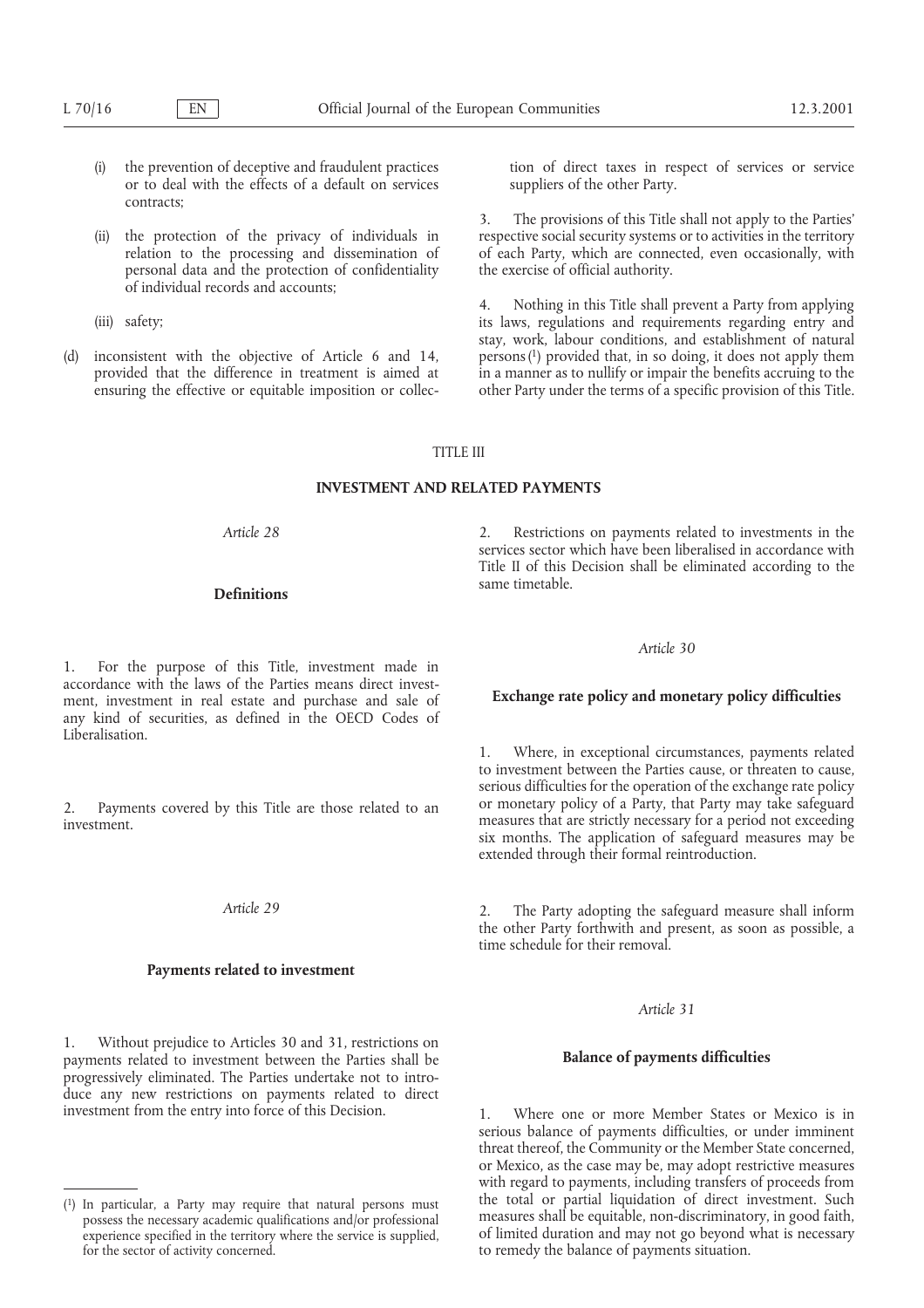2. The Community or the Member State concerned, or (b) development of a legal framework favourable to invest-Mexico, as the case may be, shall inform the other Party forthwith and present, as soon as possible, a time schedule for their removal. Such measures shall be taken in accordance munity and Mexico of bilateral agreements promoting with other international obligations of the Party concerned, and protecting investment and preventing double tax with other international obligations of the Party concerned, including those under the WTO Agreement and the Articles of ation;<br>Agreement of the International Monetary Fund.

The liquidation and transfer abroad of any direct investment made in Mexico by Community residents or in the Community **International commitments on investment**<br>by Mexican residents, and of any profits stemming therefrom,

### **Investment promotion between the Parties** *Article 35*

**Review clause**<br>The Community and its Member States, within the scope of<br>their respective competences, and Mexico shall aim to promote With the view of the objective of prog their respective competences, and Mexico shall aim to promote With the view of the objective of progressive liberalisation of an attractive and stable environment for reciprocal investment.<br>Such promotion should take the f

tunities; after the entry into force of this Decision.

- forthwith and present as a time solution, where appropriate, by the Member States of the Com-<br>munity and Mexico of bilateral agreements promoting
- (c) development of uniform and simplified administrative procedures; and
- *Article 32* (d) development of mechanisms for joint investments, in particular with the small and medium enterprises of both Parties. **Transfers**

## *Article 34*

shall not be affected by the provisions of Article 30.<br>The Community and its Member States, within the scope<br>of their respective competences, and Mexico recall their international commitments with regard to investment, and especially the OECD Codes of Liberalisation and OECD *Article 33* National Treatment Instrument.

framework, the investment climate and the flow of investment (a) mechanisms for information about and identification and between their territories consistent with their commitments in dissemination of investment legislation and oppor-<br>international investment agreements not later th international investment agreements not later than three years

# TITLE IV

# **INTELLECTUAL PROPERTY**

## **Multilateral Conventions on Intellectual Property**

arising from the following multilateral conventions:

- (a) Agreement on Trade-related Aspects of Intellectual Property Rights (TRIPs Agreement, 1994);
- (b) Paris Convention for the Protection of Industrial Property 2. The Parties confirm the importance they attach to the (Stockholm Act, 1967);<br>
obligations arising from the International Convention for the
- Artistic Works (Paris Act, 1971); tion).
- *Article 36* (d) International Convention for the Protection of Performers, Producers of Phonograms and Broadcasting Organisations (Rome, 1961); and
- 1. The Community and its Member States, on the one hand, (e) Patent Cooperation Treaty (Washington, 1970, amended and Mexico on the other hand, confirm their obligations in 1979 and modified in 1984).

 $obli$  atising from the International Convention for the Protection of New Varieties of Plants, 1978 (1978 UPOV Convention), or the International Convention for the Protec- (c) Berne Convention for the Protection of Literary and tion of New Varieties of Plants, 1991 (1991 UPOV Conven-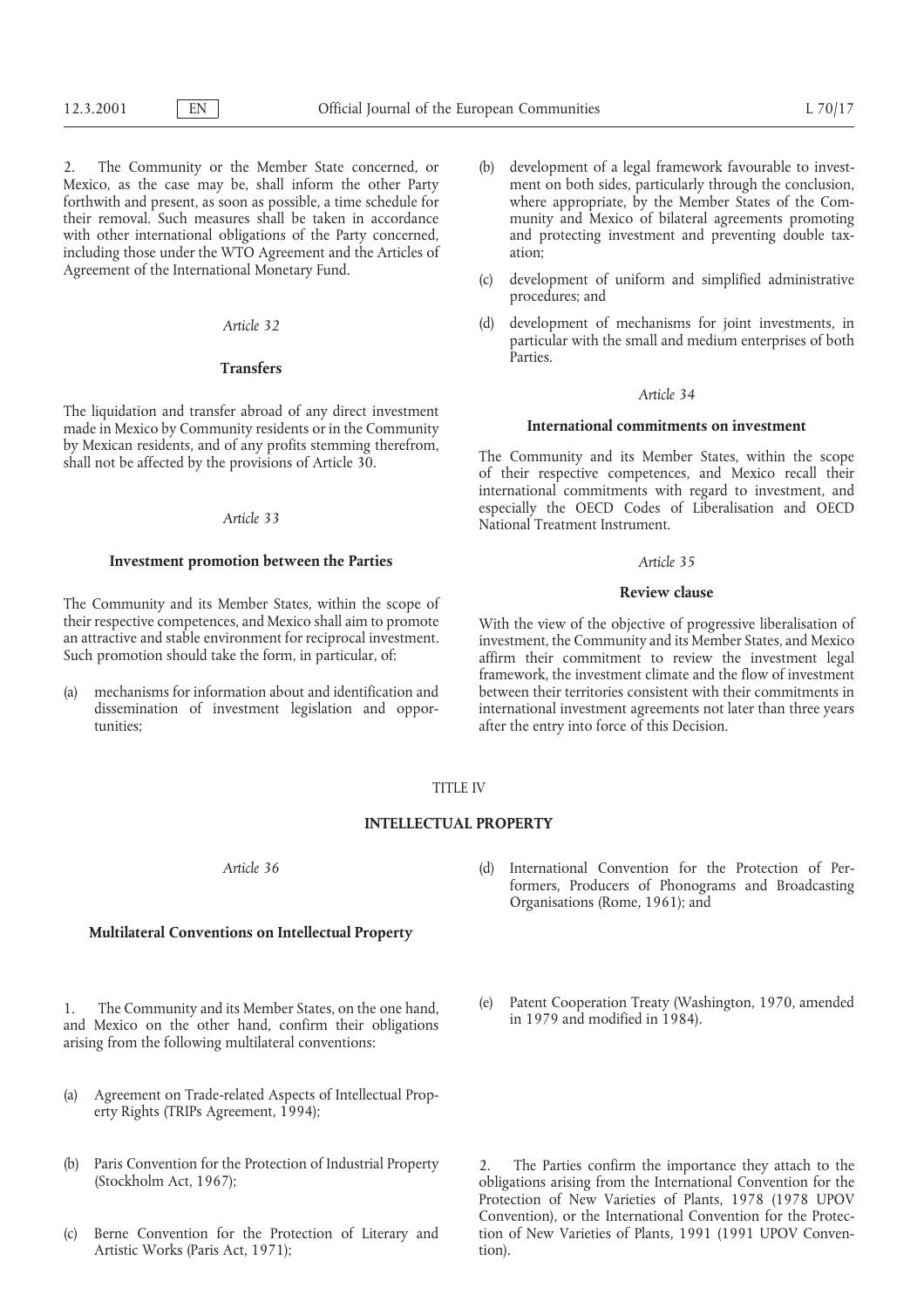3. At the entry into force of this Decision, the Member 5. The Parties shall make every effort to complete the States of the Community and Mexico will have acceded to the mecessary procedures for their accession to the fol States of the Community and Mexico will have acceded to the necessary procedures for their accession to the following<br>Nice Agreement concerning the International Classification of multilateral conventions at the earliest p Goods and Services for the purposes of the Registration of Marks (Geneva, 1977 and amended in 1979).

4. Within 3 years of the entry into force of this Decision (a) the WIPO Copyright Treaty (Geneva, 1996); and the Members States of the Community and Mexico will have acceded to the Budapest Treaty of the International Recognition of the Deposit of Microorganisms for the Purposes (b) the WIPO Performances and Phonogram Treaty (Geneva, of Patent Procedure  $(1977, \text{modified in } 1980)$ . 1996).

multilateral conventions at the earliest possible opportunity:

### TITLE V

# **DISPUTE SETTLEMENT**

# *Article 37*

### **Scope and coverage CHAPTER III**

1. The provisions of this Title shall apply with respect to **ARBITRATION PROCEDURE** any matter arising from this Decision or from Articles 4, 5, 6, 7, 8, 9, 10 and 11 of the Agreement (hereinafter the 'covered legal instruments'). *Article 39*

2. By way of exception, the arbitration procedure laid down **Establishment of an arbitration panel** in Chapter III shall not be applicable in the case of disputes concerning Article 9(2),  $31(2)$  last sentence, 34 and 36 of this Decision.

1. The Parties shall at all times endeavour to agree on the *Article 40* interpretation and application of the covered legal instruments and shall make every attempt through cooperation and consultations to arrive to a mutually satisfactory resolution of **Appointment of arbitrators** any matter that might affect their operation.

cation or interpretation of the covered legal instruments or any other matter that it considers might affect their operation. serve as a chair.

CHAPTER I 3. The Joint Committee shall convene within 30 days of delivery of the request and shall endeavour to resolve the dispute promptly by means of a decision. That decision shall **SCOPE AND COVERAGE** specify the implementing measures to be taken by the Party concerned, and the period of time to do so.

1. In case a Party considers that a measure applied by the other Party violates the covered legal instruments and such matter has not been resolved within 15 days after the Joint Committee has convened pursuant to Article 38(3) or 45 days CHAPTER II after the delivery of the request for a Joint Committee meeting, either Party may request in writing the establishment of an arbitration panel. **CONSULTATION**

2. The requesting Party shall state in the request the measure *Article 38* and indicate the provisions of the covered legal instruments that it considers relevant, and shall deliver the request to the other Party and to the Joint Committee. **Consultation**

1. The requesting Party shall notify the other Party of the 2. Each Party may request consultations within the Joint appointment of an arbitrator, and propose up to 3 candidates Committee with respect to any matter relating to the appli-<br>to serve as a chair. The other Party must th Committee with respect to any matter relating to the appli-<br>
to serve as a chair. The other Party must then appoint a second<br>
cation or interpretation of the covered legal instruments or<br>
arbitrator within 15 days, and pro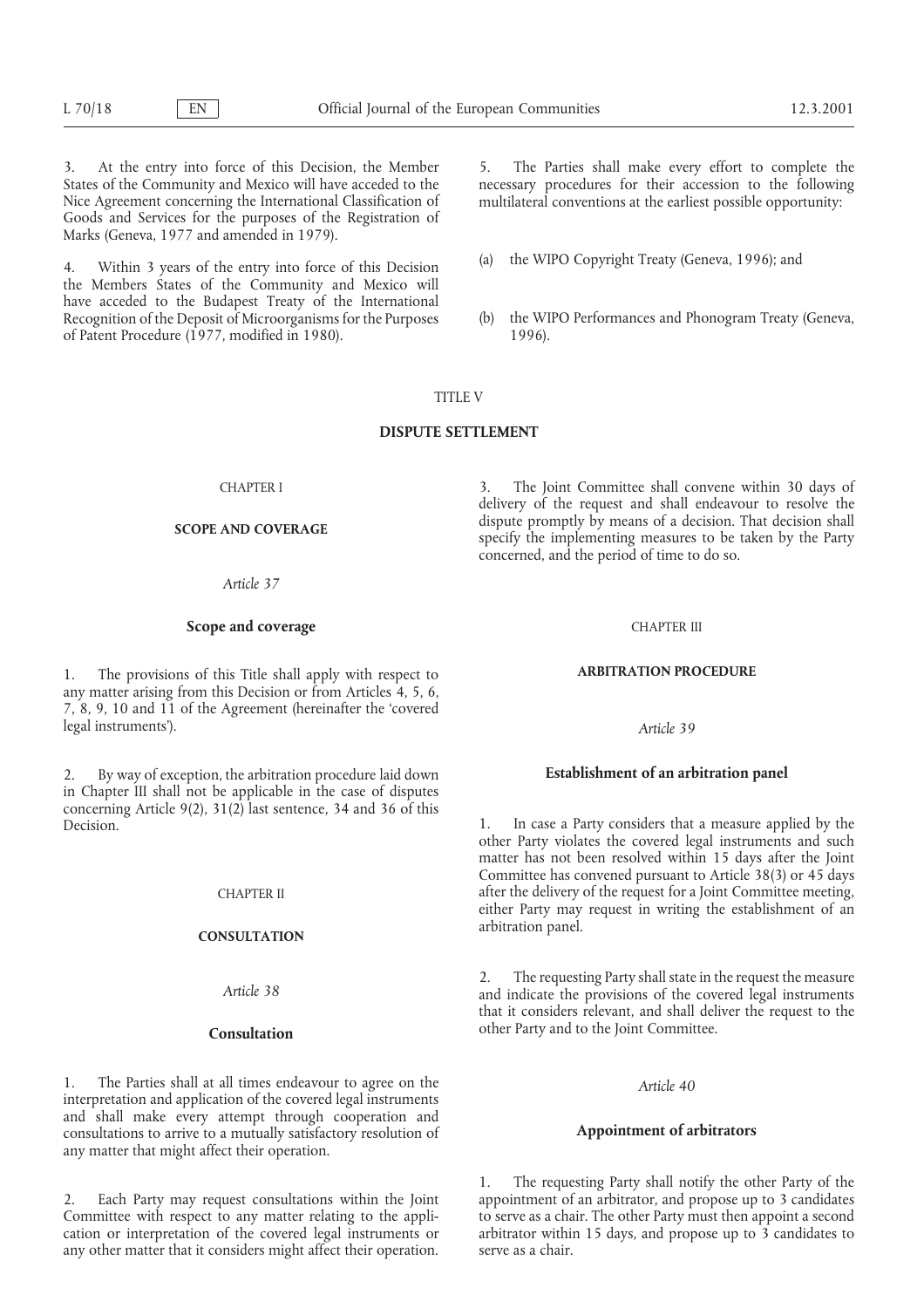2. Both Parties shall endeavour to agree on the chair within 5. The complaining Party may withdraw its complaint at 15 days after the second arbitrator has been appointed.

3. The date of establishment of the arbitration panel shall be the date on which the chair is appointed.

4. If a Party fails to appoint its arbitrator pursuant to **Implementation of panel reports** paragraph 1, such arbitrator shall be selected by lot from the candidates proposed. If the Parties are unable to agree on the chair within the time period referred to in paragraph 2, it shall<br>be selected by lot within one week from the candidates

5. If an arbitrator dies, withdraws or is removed, a replace-<br>ment shall be selected within 15 days in accordance with the 30 days after the final report has been issued of its intentions<br>selection procedure followed to se proceeding shall be suspended for a period beginning on the date the arbitrator dies, withdraws or is removed and ending on the date the replacement is selected. 3. The Parties shall endeavour to agree on the specific

the Parties not later than three months from the date of establishment of the arbitration panel. In no case should it do

final report to the Parties within three months from the date of establishment of the arbitration panel. In no case should it

adoption of the final report and of any preliminary ruling, vote. **legal instruments**.

any time before the final report has been issued. Such withdrawal is without prejudice to its right to introduce a new complaint regarding the same issue at a later point in time.

### *Article 42*

be selected by lot within one week from the candidates 1. Each Party shall be bound to take the measures involved proposed.  $\frac{1}{2}$ .

measures that are required for implementing the final report.

*Article 41* 4. The Party concerned shall promptly comply with the final report. If it is impracticable to comply immediately, the Parties shall endeavour to agree on a reasonable period of time **Panel reports** to do so. In the absence of such agreement, either Party may request the original arbitration panel to determine the length of the reasonable period of time, in light of the particular 1. The arbitration panel should, as a general rule, submit an circumstances of the case. The ruling of the arbitration panel<br>initial report containing its findings and conclusions to

so later than five months from this date. Any Party may submit<br>written comments to the arbitration panel on its initial report<br>within 15 days of presentation of the report.<br>within 15 days of presentation of the report.<br>bef in accordance with paragraph 4. Upon that notification, any of the Parties may request the original arbitration panel to rule 2. The arbitration panel shall present to the Parties a final ruling of the arbitration panel shall be given within 60 days report within 30 days of presentation of the initial report. from that request.

3. In cases of urgency, including those involving perishable 6. If the Party concerned fails to notify the implementing goods, the arbitration panel shall make every effort to issue its measures before the expiry of the re measures before the expiry of the reasonable period of time determined in accordance with paragraph 4, or if the of establishment of the arbitration panel. In no case should it arbitration panel rules that the implementing measures notified do so later than four months. The arbitration panel may give a by the Party concerned are inco do so later than four months. The arbitration panel may give a by the Party concerned are inconsistent with the final report, preliminary ruling on whether a case is urgent. Such Party shall, if so requested by the complai such Party shall, if so requested by the complaining Party, enter into consultations with a view to agree on a mutually acceptable compensation. If no such agreement has been reached within 20 days from the request, the complaining 4. All decisions of the arbitration panel, including the Party shall be entitled to suspend only the application of adoption of the final report and of any preliminary ruling, benefits granted under the covered legal instr shall be taken by majority vote, each arbitrator having one to those affected by the measure found to violate the covered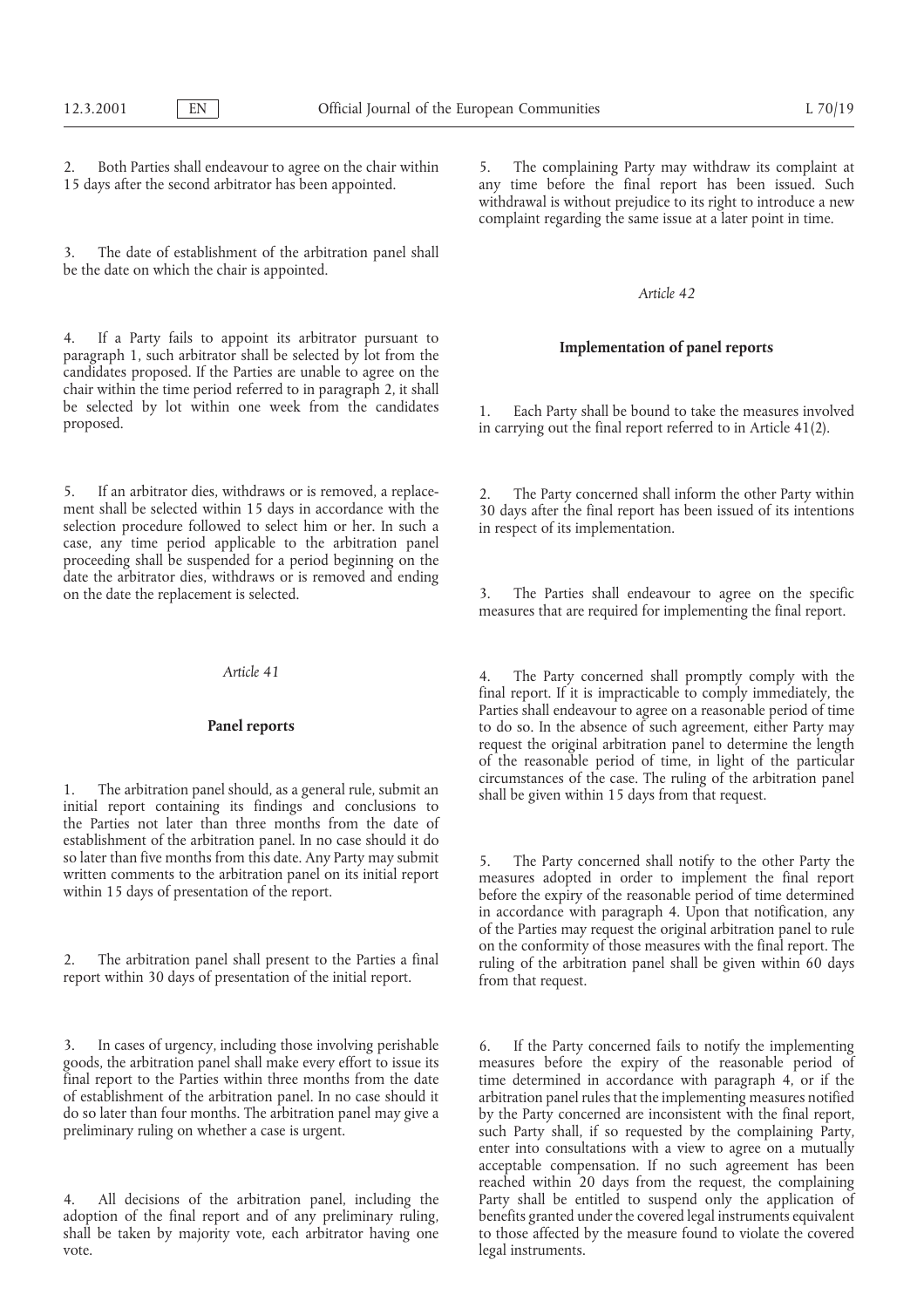7. In considering what benefits to suspend, a complaining suspension of benefits should be terminated or modified. The Party should first seek to suspend benefits in the same sector ruling of the arbitration panel shall be Party should first seek to suspend benefits in the same sector ruling of the arbitration panel or sectors as that affected by the measure that the panel has from the date of that request. or sectors as that affected by the measure that the panel has found to violate the covered legal instruments. A complaining Party that considers it is not practicable or effective to suspend 11. The rulings provided for in paragraphs 4, 5, 8 and 10 benefits in the same sector or sectors may suspend benefits in shall be binding. other sectors.

**General provisions** 8. The complaining Party shall notify the other Party of the benefits which it intends to suspend no later than  $\overline{60}$  days<br>before the date on which the suspension is due to take effect.<br>Within 15 days from that notification any of the Parties may<br>by mutual agreement of the Part Within 15 days from that notification, any of the Parties may request the original arbitration panel to rule on whether the benefits which the complaining Party intends to suspend are 2. Unless the Parties otherwise agree, the arbitration panel<br>equivalent to those affected by the measure found to violate proceedings shall be conducted in accord equivalent to those affected by the measure found to violate and proceedings shall be conducted in accordance with the Model<br>the covered legal instruments, and whether the proposed Rules of Procedure set out in Annex III. ruling of the arbitration panel shall be given within 45 days from that request. Benefits shall not be suspended until the 3. Arbitration proceedings established under this Title arbitration Panel has issued its ruling. will not consider issues relating to each Party's rights and

report of any implementing measures adopted after the of the Understanding on Rules and Procedures Governing the suspension of benefits and, in light of such ruling, whether the Settlement of Disputes of the WTO.

### *Article 43*

obligations under the WTO.

9. The suspension of benefits shall be temporary and shall<br>only be applied by the complaining Party until the measure<br>found to violate the covered legal instruments has been<br>withdrawn or amended so as to bring it into conf matter under the other forum until such time as the first proceeding has ended. For purposes of this paragraph, dispute 10. At the request of any of the Parties, the original settlement proceedings under the WTO Agreement are deemed arbitration panel shall rule on the conformity with the final to be initiated by a Party's request for a pane to be initiated by a Party's request for a panel under Article 6

# TITLE VI

# **SPECIFIC DUTIES OF THE JOINT COMMITTEE WITH RESPECT TO TRADE AND OTHER TRADE RELATED MATTERS**

- 
- related matters; (a) supervise the implementation and proper operation of this Decision, as well as of any other decision concerning trade and other trade related matters $(1)$ ;
- Decision;

*Article 44* (c) undertake consultations pursuant to Article 38(2) and (3);

- 1. The Joint Committee shall: (d) carry out any functions assigned to it under this Decision or under any other decision concerning trade or trade
- (e) assist the Joint Council in the performance of its functions regarding trade and other trade related matters; (b) oversee the further elaboration of the provisions of this
	- (f) supervise the work of all the special committees established under this Decision; and
	- report annually to the Joint Council.

<sup>(1)</sup> The Parties understand that 'trade and other trade related matters' includes any matter arising under this Decision and Titles III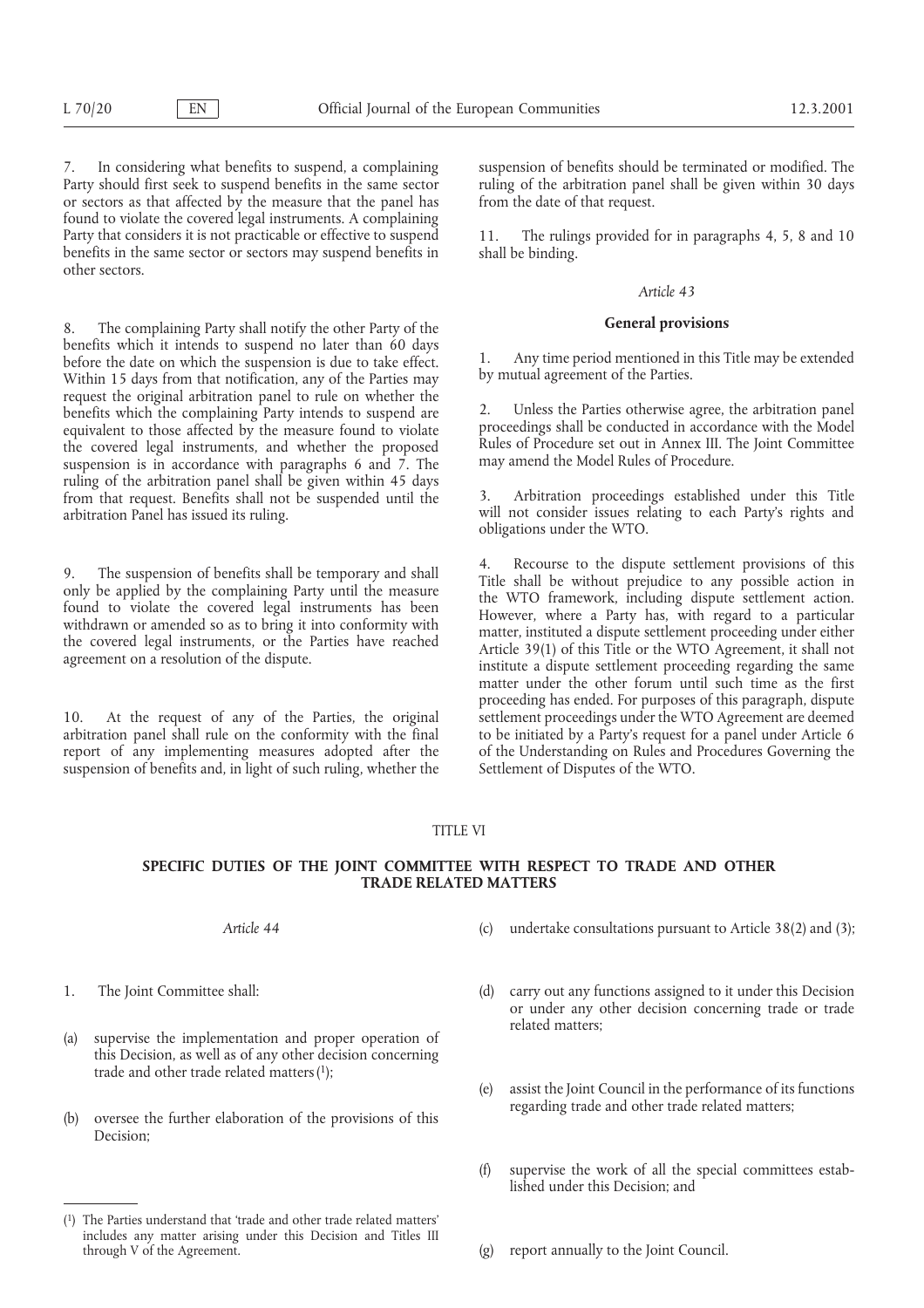- 
- (a) set up any special committees or bodies to deal with matters falling within its competence, and determine their composition and duties, and how they shall function;
- 
- functions; and matters, normally at senior civil servant level.
- 2. The Joint Committee may: (d) take decisions or make recommendations on trade and other trade related matters, in accordance with Article 48(2) of the Agreement.

3. When the Joint Committee meets in order to perform any of the tasks conferred upon it by this Decision, it shall be (b) meet at any time by agreement of the Parties; composed of representatives of the members of the Council of the European Union and of the European Commission, on the (c) consider any issues regarding trade and other trade related one hand, and of representatives of the Government of Mexico, matters, and take appropriate action in the exercise of its on the other, with a responsibility on the other, with a responsibility for trade and trade related

# TITLE VII

# **FINAL PROVISIONS**

*Article 45 Article 46*

**Annexes**

The Annexes to this Decision, including the Appendixes to **Entry into force** those Annexes, are an integral part thereof.

Done at Brussels, 27 February 2001.

*For the Joint Council*

This Decision shall enter into force on the first day of the *The President* month following that in which it is adopted by the Joint *The President* Council. Council. J. CASTAÑEDA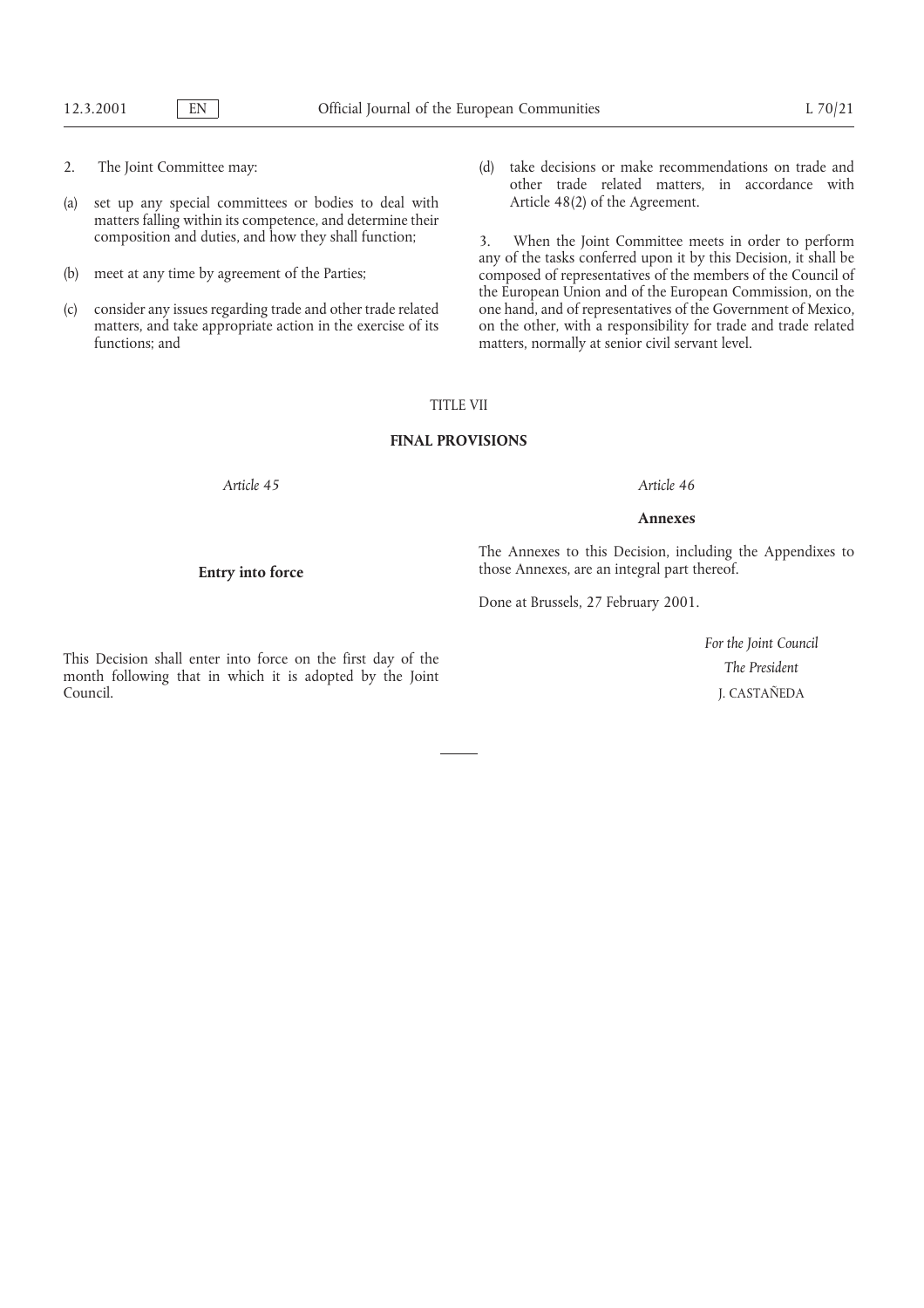## *ANNEX I*

## (Referred to in Article 17)

### PART A

## **COMMUNITY AND ITS MEMBER STATES**

- 1. The application of Chapter III to the Community and its Member States is subject to the limitations on market access and national treatment scheduled by the European Communities and its Member States in the 'all sectors' section of their GATS schedule and to those relating to the sub-sectors listed below.
- 2. The market access commitments in respect of modes (1) and (2) apply only to the transactions indicated in paragraphs B.3 and B.4 of the market access section of the 'Understanding on Commitments in Financial Services' respectively.
- 3. Unlike foreign subsidiaries, branches established directly in a Member State by a Mexican financial institution are not, with certain limited exceptions, subject to prudential regulations harmonised at Community level which enable such subsidiaries to benefit from enhanced facilities to set up new establishments and to provide cross-border services throughout the Community. Therefore, such branches receive an authorisation to operate in the territory of a Member State under conditions equivalent to those applied to domestic financial institutions of that Member State, and may be required to satisfy a number of specific prudential requirements such as, in the case of banking and securities, separate capitalisation and other solvency requirements and reporting and publication of accounts requirements or, in the case of insurance, specific guarantee and deposit requirements, a separate capitalisation, and the localisation in the Member State concerned of the assets representing the technical reserves and at least one third of the solvency margin. Member States may apply the restrictions indicated in this schedule only with regard to the direct establishment from a Mexican of a commercial presence or to the provision of cross-border services from Mexico; consequently, a Member State may not apply these restrictions, including those concerning establishment, to Mexican subsidiaries established in other Member States of the Community, unless these restrictions can also be applied to companies or nationals o f other Member States in conformity with Community Law.

| Sector or subsector                             | Mode of supply subject<br>to reserve | Description of the measure                                                                                                                                                                                                                                                          |
|-------------------------------------------------|--------------------------------------|-------------------------------------------------------------------------------------------------------------------------------------------------------------------------------------------------------------------------------------------------------------------------------------|
| A. Insurance<br>Insurance-Related Ser-<br>vices | and $(1)$ Cross border supply        | A: Promotional activity and intermediation on behalf<br>of a subsidiary not established in the Community or<br>of a branch not established in Austria (except for<br>reinsurance and retrocession) are prohibited.                                                                  |
|                                                 |                                      | A: Compulsory air insurance can be underwritten<br>only by a subsidiary established in the Community<br>or by a branch established in Austria.                                                                                                                                      |
|                                                 |                                      | A: Higher premium tax is due for insurance contracts<br>(except for contracts on reinsurance and retrocession)<br>which are written by a subsidiary not established in<br>the Community or by a branch not established in<br>Austria. Exception from the higher tax can be granted. |
|                                                 |                                      | DK: Compulsory air transport insurance can be<br>underwritten only by firms established in the Com-<br>munity.                                                                                                                                                                      |
|                                                 |                                      | <b>DK:</b> No persons or companies (including insurance<br>companies) may for business purposes in Denmark<br>assist in effecting direct insurance for persons resident                                                                                                             |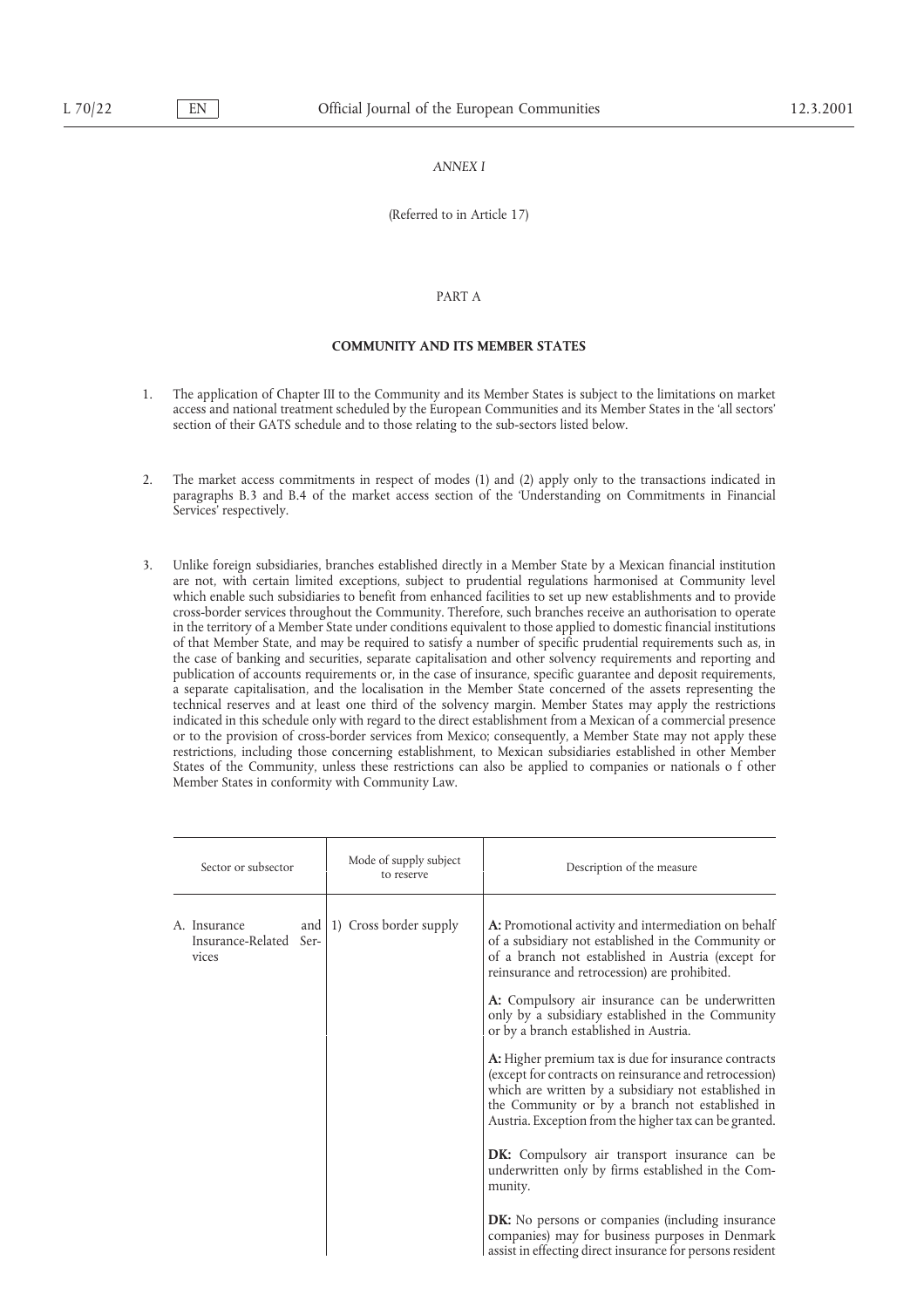| Sector or subsector | Mode of supply subject<br>to reserve | Description of the measure                                                                                                                                                                                                                                                                                       |
|---------------------|--------------------------------------|------------------------------------------------------------------------------------------------------------------------------------------------------------------------------------------------------------------------------------------------------------------------------------------------------------------|
|                     |                                      | in Denmark, for Danish ships or for property in<br>Denmark, other than insurance companies licensed<br>by Danish law or by Danish competent authorities.                                                                                                                                                         |
|                     |                                      | <b>D:</b> Compulsory air insurance policies can be under-<br>written only by a subsidiary established in the<br>Community or by a branch established in Germany.                                                                                                                                                 |
|                     |                                      | <b>D:</b> If a foreign insurance company has established a<br>branch in Germany, it may conclude insurance<br>contracts in Germany relating to international trans-<br>port only through the branch established in Germany.                                                                                      |
|                     |                                      |                                                                                                                                                                                                                                                                                                                  |
|                     |                                      | I: Unbound for the actuarial profession.                                                                                                                                                                                                                                                                         |
|                     |                                      | <b>FIN:</b> Only insurers having their head office in the<br>European Economic Area or having their branch in<br>Finland may offer insurance services as referred to in<br>sub-paragraph 3(a) of the Understanding.                                                                                              |
|                     |                                      | FIN: The supply of insurance broker services is<br>subject to a permanent place of business in the<br>European Economic Area.                                                                                                                                                                                    |
|                     |                                      | <b>F:</b> Insurance of risks relating to ground transport may<br>be carried out only by insurance firms established in<br>the Community.                                                                                                                                                                         |
|                     |                                      | <b>I:</b> Insurance of risks relating to c.i.f. exports by<br>residents in Italy may be underwritten only by<br>insurance firms established in the Community.                                                                                                                                                    |
|                     |                                      | I: Transport insurance of goods, insurance of vehicles<br>as such and liability insurance regarding risks located<br>in Italy may be underwritten only by insurance<br>companies established in the Community. This reser-<br>vation does not apply for international transport<br>involving imports into Italy. |
|                     |                                      | <b>P:</b> Air and maritime transport insurance, covering<br>goods, aircraft, hull and liability can be underwritten<br>only by firms established in the EC; only persons<br>or companies established in the EC may act as<br>intermediaries for such insurance business in Por-<br>tugal.                        |
|                     |                                      | <b>S:</b> The supply of direct insurance is allowed only<br>through an insurance service supplier authorised in<br>Sweden, provided that the foreign service supplier<br>and the Swedish insurance company belong to the<br>same group of companies or have an agreement of<br>cooperation between them.         |
|                     |                                      |                                                                                                                                                                                                                                                                                                                  |
|                     | 2) Consumption abroad                | A: Promotional activity and intermediation on behalf<br>of a subsidiary not established in the Community or<br>of a branch not established in Austria (except for<br>reinsurance and retrocession) are prohibited.                                                                                               |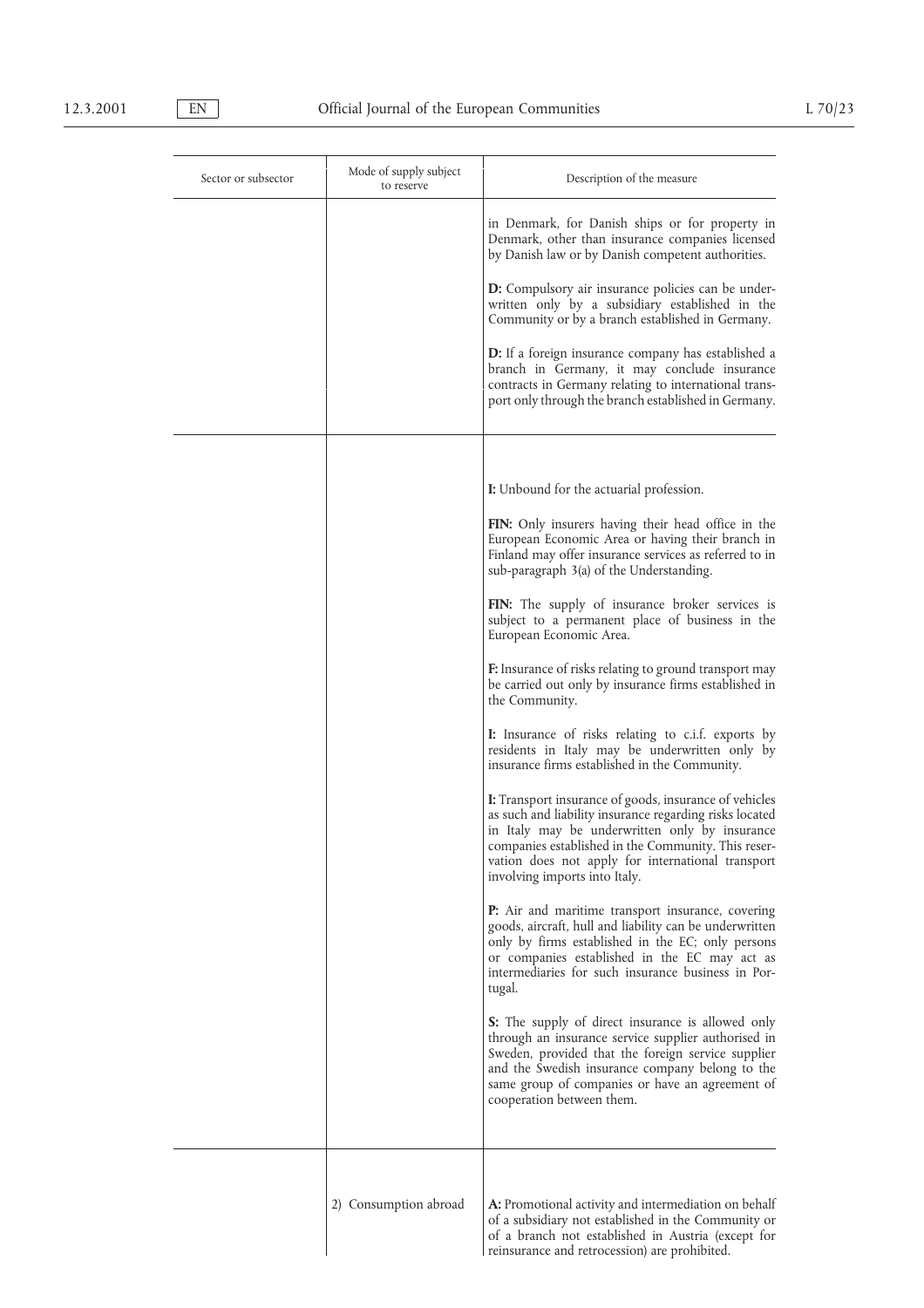| Sector or subsector | Mode of supply subject<br>to reserve | Description of the measure                                                                                                                                                                                                                                                                                                                                                                |
|---------------------|--------------------------------------|-------------------------------------------------------------------------------------------------------------------------------------------------------------------------------------------------------------------------------------------------------------------------------------------------------------------------------------------------------------------------------------------|
|                     |                                      | A: Compulsory air insurance can be underwritten<br>only by a subsidiary established in the Community<br>or by a branch established in Austria.                                                                                                                                                                                                                                            |
|                     |                                      | A: Higher premium tax is due for insurance contracts<br>(except for contracts on reinsurance and retrocession)<br>which are written by a subsidiary not established in<br>the Community or by a branch not established in<br>Austria. Exception from the higher tax can be granted.                                                                                                       |
|                     |                                      | <b>DK:</b> Compulsory air transport insurance can be<br>underwritten only by firms established in the Com-<br>munity.                                                                                                                                                                                                                                                                     |
|                     |                                      | <b>DK:</b> No persons or companies (including insurance<br>companies) may for business purposes in Denmark<br>assist in effecting direct insurance for persons resident<br>in Denmark, for Danish ships or for property in<br>Denmark, other than insurance companies licensed<br>by Danish law or by Danish competent authorities.<br>D: Compulsory air insurance policies can be under- |
|                     |                                      | written only by a subsidiary established in the<br>Community or by a branch established in Germany.<br><b>D:</b> If a foreign insurance company has established a<br>branch in Germany, it may conclude insurance<br>contracts in Germany relating to international trans-<br>port only through the branch established in Germany.                                                        |
|                     |                                      | F: Insurance of risks relating to ground transport may<br>be carried out only by insurance firms established in<br>the Community.                                                                                                                                                                                                                                                         |
|                     |                                      | <b>I:</b> Insurance of risks relating to c.i.f. exports by<br>residents in Italy may be underwritten only by<br>insurance firms established in the Community.                                                                                                                                                                                                                             |
|                     |                                      | <b>I:</b> Transport insurance of goods, insurance of vehicles<br>as such and liability insurance regarding risks located<br>in Italy may be underwritten only by insurance<br>companies established in the Community. This reser-<br>vation does not apply for international transport<br>involving imports into Italy.                                                                   |
|                     |                                      | <b>P:</b> Air and maritime transport insurance, covering<br>goods, aircraft, hull and liability can be underwritten<br>only by firms established in the EC; only persons<br>or companies established in the EC may act as<br>intermediaries for such insurance business in Por-<br>tugal.                                                                                                 |
|                     | 3) Commercial presence               | A: The licence for branch offices of foreign insurers<br>has to be denied if the insurer, in the home country,<br>does not have a legal form corresponding or compar-<br>able to a joint stock company or a mutual insurance<br>association.                                                                                                                                              |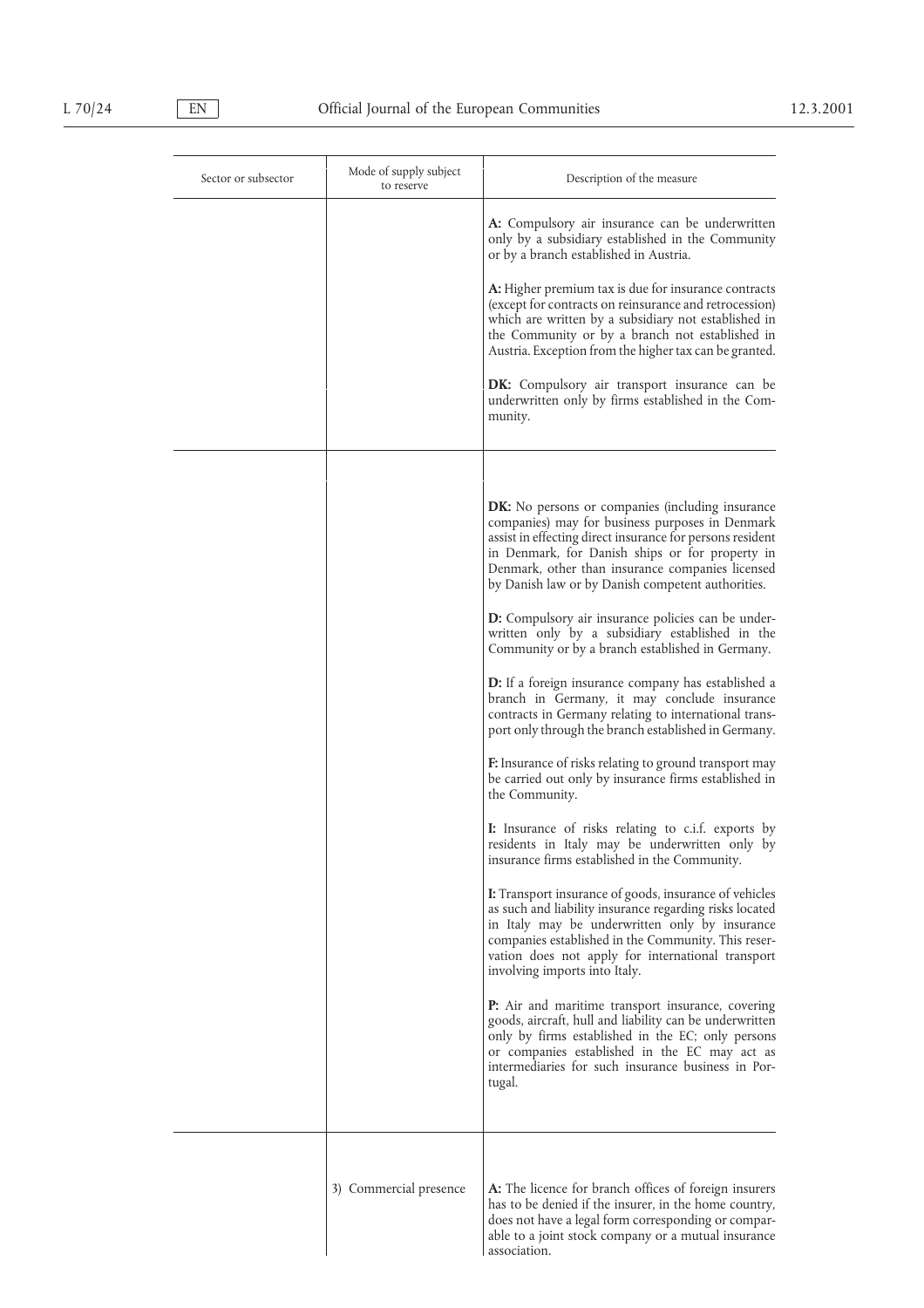| Sector or subsector | Mode of supply subject<br>to reserve | Description of the measure                                                                                                                                                                                                                                                                                                                      |
|---------------------|--------------------------------------|-------------------------------------------------------------------------------------------------------------------------------------------------------------------------------------------------------------------------------------------------------------------------------------------------------------------------------------------------|
|                     |                                      | <b>B:</b> Any public bid to acquire Belgian securities made<br>by or on behalf of a person, company or institution<br>outside the jurisdiction of one of the Member States<br>of the European Community shall be submitted to<br>the authorisation of the Minister of Finance.                                                                  |
|                     |                                      | <b>E:</b> Before establishing a branch or agency in Spain to<br>provide certain classes of insurance, a foreign insurer<br>must have been authorised to operate in the same<br>classes of insurance in its country of origin for at<br>least five years.                                                                                        |
|                     |                                      | <b>E, GR:</b> The right of establishment does not cover the<br>creation of representative offices or other permanent<br>presence of insurance companies, except where such<br>offices are established as agencies, branches or head<br>offices.                                                                                                 |
|                     |                                      | FIN: The managing director, at least one auditor and<br>at least one half of the promoters and members of<br>the board of directors and the supervisory board of<br>an insurance company shall have their place of<br>residence in the European Economic Area, unless the<br>Ministry of Social Affairs and Health has granted an<br>exemption. |
|                     |                                      | FIN: Foreign insurers cannot get a licence in Finland<br>as a branch to carry on statutory social insurances<br>(statutory pension insurance, statutory accident<br>insurance).                                                                                                                                                                 |
|                     |                                      | FIN: The general agent of the foreign insurance<br>company shall have his place of residence in Finland,<br>unless the company has its head office in the<br>European Economic Area.                                                                                                                                                            |
|                     |                                      | <b>F:</b> The establishment of branches is subject to a<br>special authorisation for the representative of the<br>branch.                                                                                                                                                                                                                       |
|                     |                                      | I: Access to actuarial profession through natural<br>persons only. Professional associations (no incorpor-<br>ation) among natural persons permitted.                                                                                                                                                                                           |
|                     |                                      | <b>I:</b> The authorisation of the establishment of branches<br>is ultimately subject to the evaluation of supervisory<br>authorities.                                                                                                                                                                                                          |
|                     |                                      | IRL: The right of establishment does not cover the<br>creation of representative offices.                                                                                                                                                                                                                                                       |
|                     |                                      | P: Foreign companies may carry out insurance inter-<br>mediation in Portugal only through a company<br>formed in accordance with the law of a Community<br>Member State.                                                                                                                                                                        |
|                     |                                      | P: In order to establish a branch in Portugal, foreign<br>companies need to demonstrate prior operational<br>experience of at least five years.                                                                                                                                                                                                 |
|                     |                                      | <b>S:</b> Insurance broking undertakings not incorporated<br>in Sweden may establish a commercial presence only<br>through a branch.                                                                                                                                                                                                            |
|                     |                                      | <b>S:</b> Non-life insurance undertakings not incorporated<br>in Sweden conducting business in Sweden are $-$<br>instead of being taxed according to the net result —<br>subject to taxation based on the premium income<br>from direct insurance operations.                                                                                   |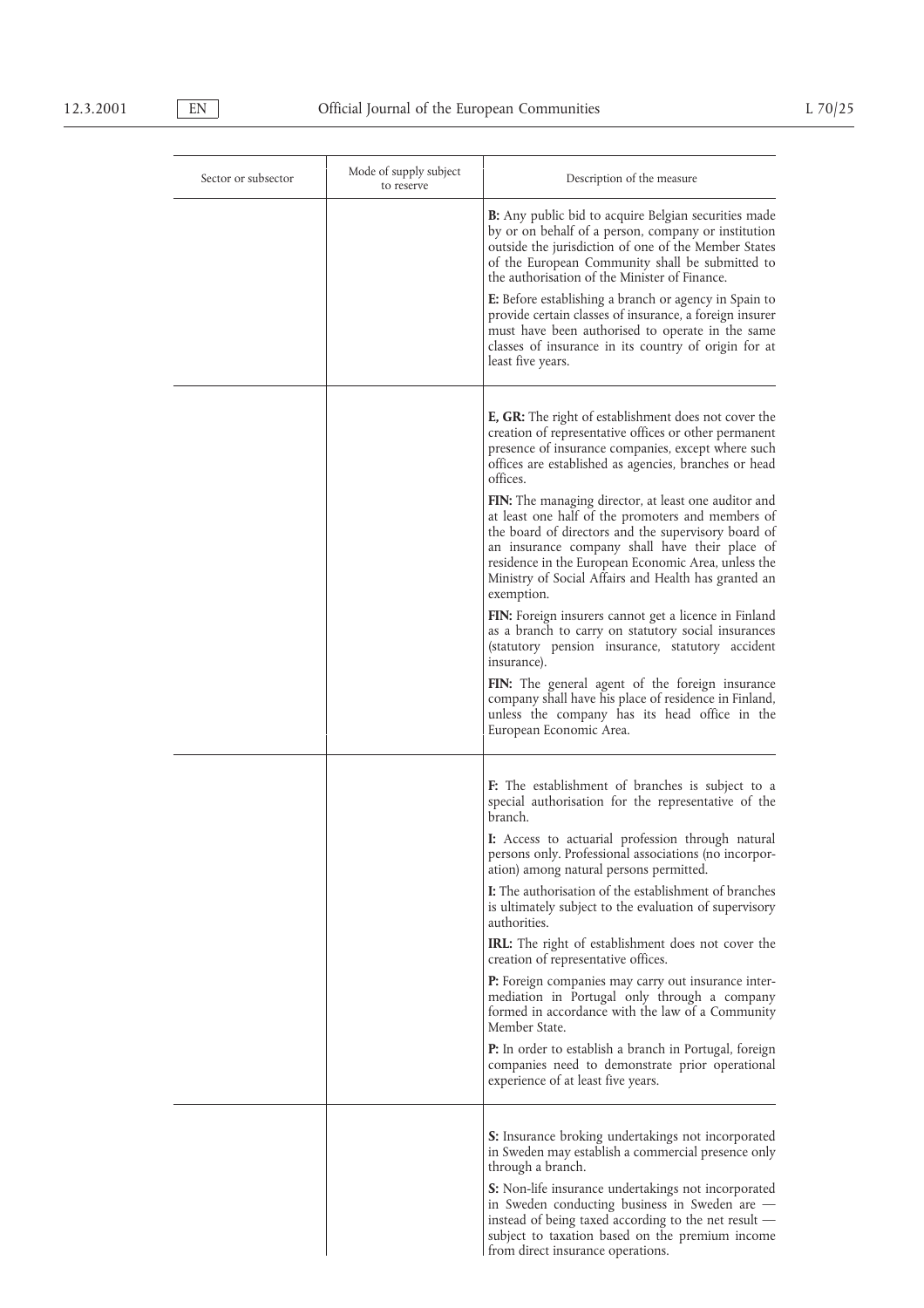| Sector or subsector                                                          | Mode of supply subject<br>to reserve            | Description of the measure                                                                                                                                                                                                                                                                                                                                                                                                                                                                                                                                                                                                                                                                                                                                                                                   |
|------------------------------------------------------------------------------|-------------------------------------------------|--------------------------------------------------------------------------------------------------------------------------------------------------------------------------------------------------------------------------------------------------------------------------------------------------------------------------------------------------------------------------------------------------------------------------------------------------------------------------------------------------------------------------------------------------------------------------------------------------------------------------------------------------------------------------------------------------------------------------------------------------------------------------------------------------------------|
|                                                                              |                                                 | <b>S:</b> A founder of an insurance company shall be a<br>natural person resident in the European Economic<br>Area or a legal entity incorporated in the European<br>Economic Area.                                                                                                                                                                                                                                                                                                                                                                                                                                                                                                                                                                                                                          |
|                                                                              |                                                 |                                                                                                                                                                                                                                                                                                                                                                                                                                                                                                                                                                                                                                                                                                                                                                                                              |
|                                                                              | 4) Presence of natural per-<br>sons             | Unbound except as indicated in the horizontal section<br>and subject to the following specific limitations:                                                                                                                                                                                                                                                                                                                                                                                                                                                                                                                                                                                                                                                                                                  |
|                                                                              |                                                 | A: The management of a branch office must consist<br>of two natural persons resident in Austria.                                                                                                                                                                                                                                                                                                                                                                                                                                                                                                                                                                                                                                                                                                             |
|                                                                              |                                                 | <b>DK:</b> The general agent of an insurance branch will<br>need to have resided in Denmark for the last two<br>years unless being a national of one of the Member<br>States of the Community. The Minister of Business<br>and Industry may grant exemption.                                                                                                                                                                                                                                                                                                                                                                                                                                                                                                                                                 |
|                                                                              |                                                 | <b>DK:</b> Residency requirement for managers and the<br>members of the board of directors of a company.<br>However, the Minister of Business and Industry may<br>grant exemption from this requirement. Exemption<br>is granted on a non-discriminatory basis.                                                                                                                                                                                                                                                                                                                                                                                                                                                                                                                                              |
|                                                                              |                                                 | <b>E, I:</b> Residence requirement for actuarial profession.                                                                                                                                                                                                                                                                                                                                                                                                                                                                                                                                                                                                                                                                                                                                                 |
|                                                                              |                                                 | <b>GR:</b> A majority of the members of the board of<br>directors of a company established in Greece shall<br>be nationals of one of the Member States of the<br>Community.                                                                                                                                                                                                                                                                                                                                                                                                                                                                                                                                                                                                                                  |
| B. Banking<br>and<br>Other<br>Financial<br>Services<br>(excluding insurance) | 1) Cross Border supply<br>2) Consumption abroad | <b>B:</b> Establishment in Belgium is required for the<br>provision of investment advisory services.<br><b>IRL:</b> The provision of investment services or invest-<br>ment advice requires either (I) authorisation in Ire-<br>land, which normally requires that the entity be<br>incorporated or be a partnership or a sole trader, in<br>each case with a head/registered office in Ireland<br>(authorisation may not be required in certain cases,<br>e.g. where a third country service provider has no<br>commercial presence in Ireland and the service is not<br>provided to private individuals), or (II) authorisation<br>in another Member State in accordance with the EC<br>Investment Services Directive.<br><b>I:</b> Unbound for 'promotori di servizi finanziari'<br>(financial salesmen). |
|                                                                              | 2) Consumption abroad<br>3) Commercial presence | D: Issues of securities denominated in Deutschmarks<br>can be lead managed only by a credit institution,<br>subsidiary or branch, established in Germany.<br><b>FIN:</b> Payments from governmental entities (expenses)<br>shall be transmitted through the Finnish Postal Giro<br>System, which is maintained by the Postipankki Ltd.<br>Exemption from this requirement may be granted on<br>special reason by the Ministry of Finance.<br><b>GR:</b> Establishment is required for the provision<br>of custodial and depository services involving the<br>administration of interest and principal payments<br>due on securities issued in Greece.                                                                                                                                                        |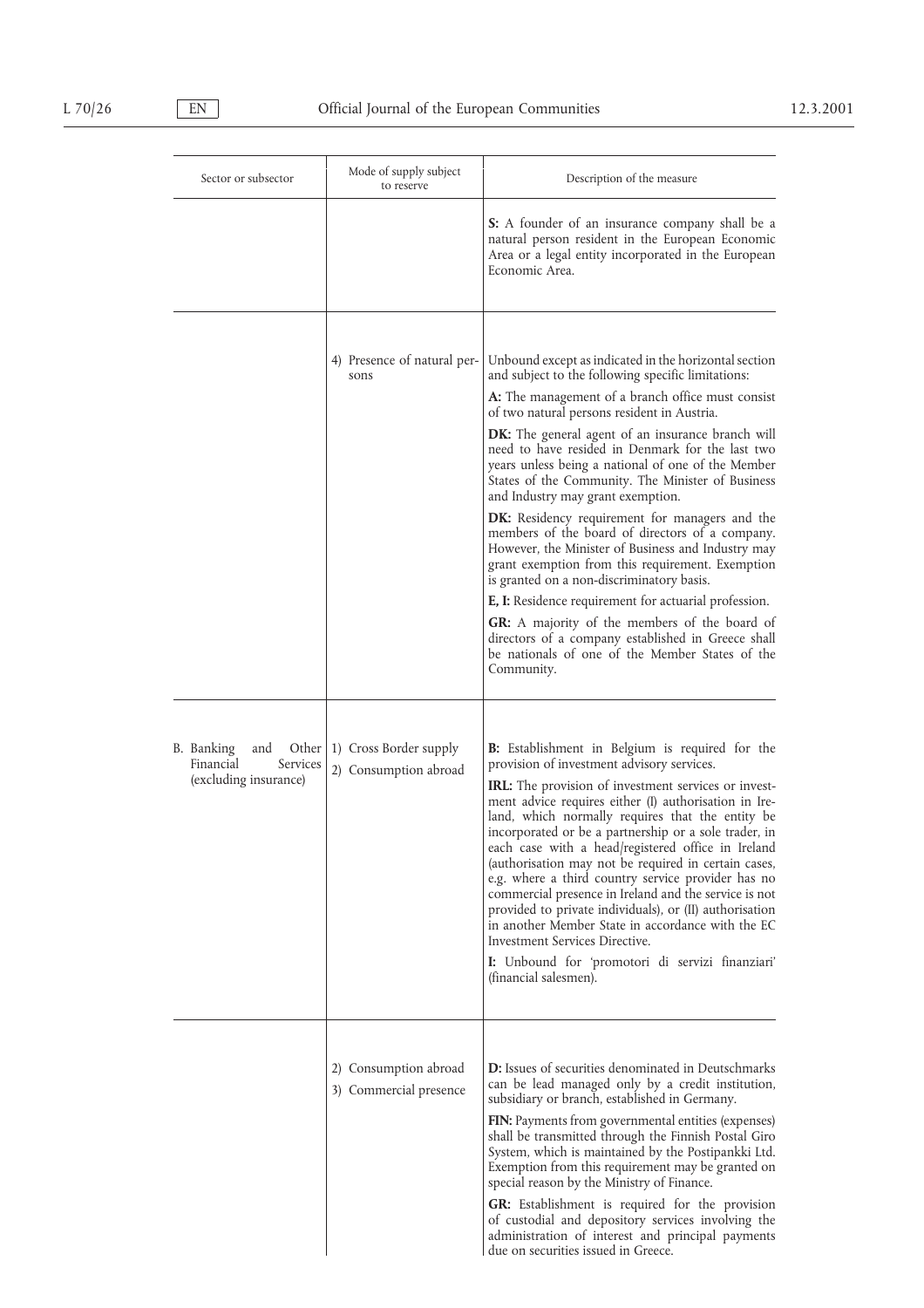| Sector or subsector | Mode of supply subject<br>to reserve                          | Description of the measure                                                                                                                                                                                                                                                                                                                                                                                                                                                                                                                                                                                                                                                                                                     |
|---------------------|---------------------------------------------------------------|--------------------------------------------------------------------------------------------------------------------------------------------------------------------------------------------------------------------------------------------------------------------------------------------------------------------------------------------------------------------------------------------------------------------------------------------------------------------------------------------------------------------------------------------------------------------------------------------------------------------------------------------------------------------------------------------------------------------------------|
|                     |                                                               | <b>UK:</b> Sterling issues, including privately led issues, can<br>be lead managed only by a firm established in the<br>European Economic Area.                                                                                                                                                                                                                                                                                                                                                                                                                                                                                                                                                                                |
|                     | 3) Commercial presence<br>4) Presence of natural per-<br>sons | All Member States:<br>The establishment of a specialised management<br>company is required to perform the activities<br>of management of unit trusts and investment<br>companies (Articles 6 and 13 of UCITS Directive,<br>85/611/EEC).<br>Only firms having their registered office in the<br>Community can act as depositories of the assets<br>of investment funds (Articles 8.1 and 15.1 of the<br>UCITS Directive, 85/611/EEC).<br>A: Only members of the Austrian Stock Exchange<br>may engage in securities trading at the Stock<br>Exchange.<br>A: For trading in foreign exchange and foreign<br>currency authorisation of the Austrian National Bank<br>is required.<br>A: Mortgage bonds and municipal bonds may be |
|                     |                                                               | issued by banks specialised and authorised for this<br>activity.<br>A: For carrying out services of pension fund manage-<br>ment a specialised company only for this activity and<br>incorporated as a stock company in Austria is                                                                                                                                                                                                                                                                                                                                                                                                                                                                                             |
|                     |                                                               | required.<br><b>B:</b> Any public bid to acquire Belgian securities made<br>by or on behalf of a person, company or institution<br>outside the jurisdiction of one of the Member States<br>of the European Community shall be submitted to<br>the authorisation of the Minister of Finance.                                                                                                                                                                                                                                                                                                                                                                                                                                    |
|                     |                                                               | <b>DK:</b> Financial institutions may engage in securities<br>trading on the Copenhagen Stock Exchange only<br>through subsidiaries incorporated in Denmark.                                                                                                                                                                                                                                                                                                                                                                                                                                                                                                                                                                   |
|                     |                                                               | FIN: At least one half of the founders, the members<br>of the board of directors, the supervisory board and<br>the delegates, the managing director, the holder of<br>the procuration and the person entitled to sign in the<br>name of the credit institution shall have their place<br>of residence in the European Economic Area, unless<br>the Ministry of Finance grants an exemption. At least<br>one auditor shall have his place of residence in the<br>European Economic Area.                                                                                                                                                                                                                                        |
|                     |                                                               | FIN: The broker (individual person) on derivative<br>exchange shall have his place of residence in the<br>European Economic Area. Exemption from this<br>requirement may be granted under the conditions set<br>by the Ministry of Finance.                                                                                                                                                                                                                                                                                                                                                                                                                                                                                    |
|                     |                                                               | <b>FIN:</b> Payments from governmental entities (expenses)<br>shall be transmitted through the Finnish Postal Giro<br>System, which is maintained by the Postipankki Ltd.<br>Exemption from this requirement may be granted on<br>special reason by the Ministry of Finance.                                                                                                                                                                                                                                                                                                                                                                                                                                                   |
|                     |                                                               | <b>F:</b> In addition to French credit institutions, issues<br>denominated in French francs may be lead managed<br>only by French subsidiaries (under French law) of<br>non-French banks which are authorised, based on<br>sufficient means and commitments in Paris of the                                                                                                                                                                                                                                                                                                                                                                                                                                                    |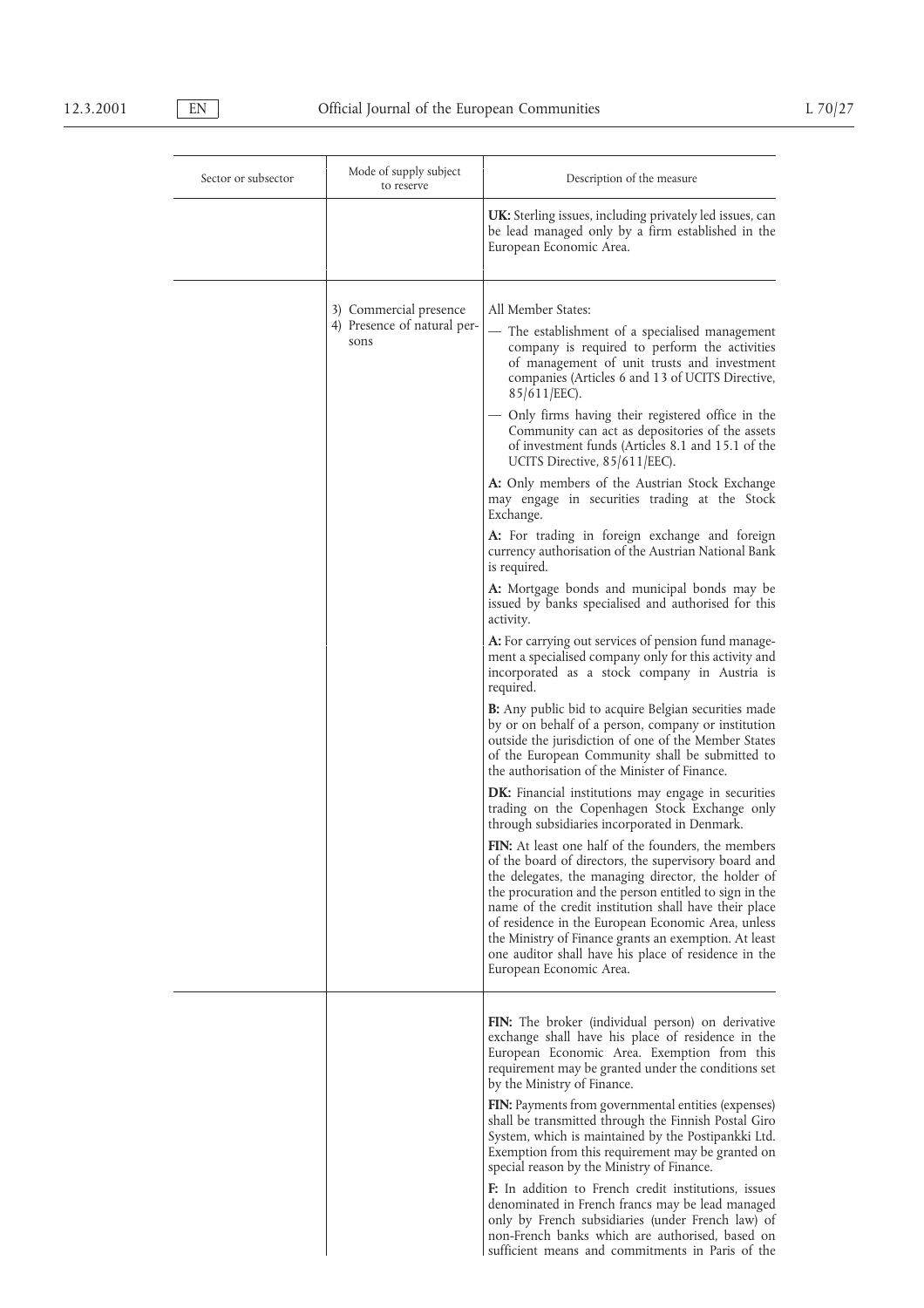| Sector or subsector | Mode of supply subject<br>to reserve | Description of the measure                                                                                                                                                                                                                                                                                                                                                                                                                                                                                                                                                   |
|---------------------|--------------------------------------|------------------------------------------------------------------------------------------------------------------------------------------------------------------------------------------------------------------------------------------------------------------------------------------------------------------------------------------------------------------------------------------------------------------------------------------------------------------------------------------------------------------------------------------------------------------------------|
|                     |                                      | candidate French subsidiary of a non-French bank.<br>These conditions apply to lead banks running the<br>books. A non-French bank may be, without restric-<br>tions or requirement to establish, jointly-lead or co-<br>lead manager of Eurofranc bond issue.                                                                                                                                                                                                                                                                                                                |
|                     |                                      | <b>GR:</b> Financial institutions may engage in the trading<br>of securities listed on the Athens Stock Exchange<br>only through stock exchange firms incorporated in<br>Greece.                                                                                                                                                                                                                                                                                                                                                                                             |
|                     |                                      |                                                                                                                                                                                                                                                                                                                                                                                                                                                                                                                                                                              |
|                     |                                      | <b>GR:</b> For the establishment and operations of branches<br>a minimum amount of foreign exchange must be<br>imported, converted into drachmas and kept in<br>Greece as long as a foreign bank continues to operate<br>in Greece:                                                                                                                                                                                                                                                                                                                                          |
|                     |                                      | Up to four (4) branches this minimum is currently<br>equal to half of the minimum amount of share<br>capital required for a credit institution to be<br>incorporated in Greece;                                                                                                                                                                                                                                                                                                                                                                                              |
|                     |                                      | - For the operation of additional branches the<br>minimum amount of capital must be equal to the<br>minimum share capital required for a credit<br>institution to be incorporated in Greece.                                                                                                                                                                                                                                                                                                                                                                                 |
|                     |                                      | <b>IRL:</b> In the case of collective investment schemes<br>constituted as unit trusts and variable capital com-<br>panies (other than undertakings for collective invest-<br>ment in transferable securities, UCITS), the trustee/de-<br>positary and management company is required to be<br>incorporated in Ireland or in another Member State<br>of the Community. In the case of an investment<br>limited partnership, at least one general partner must<br>be incorporated in Ireland.                                                                                 |
|                     |                                      | IRL: To become a member of a stock exchange in<br>Ireland, an entity must either (I) be authorised in<br>Ireland, which requires that it be incorporated or be<br>a partnership, with a head/registered office in Ireland,<br>or (II) be authorised in another Member State in<br>accordance with the EC Investment Services Directive.<br><b>IRL:</b> The provision of investment services or invest-<br>ment advice requires either (I) authorisation in Ire-<br>land, which normally requires that the entity be<br>incorporated or be a partnership or a sole trader, in |
|                     |                                      | each case with a head/registered office in Ireland (the<br>supervisory authority may also authorise branches of<br>third country entities), or (II) authorisation in another<br>Member State in accordance with the EC Investment<br>Services Directive.                                                                                                                                                                                                                                                                                                                     |
|                     |                                      | I: The public offer of securities (as provided for under<br>Article 18 of Law 216/74) other than shares, debt<br>securities (including convertible debt securities) can<br>only be made by Italian limited companies, foreign<br>companies duly authorised, public bodies or com-<br>panies belonging to local authorities whose assigned<br>capital is not below Lit 2 billion.                                                                                                                                                                                             |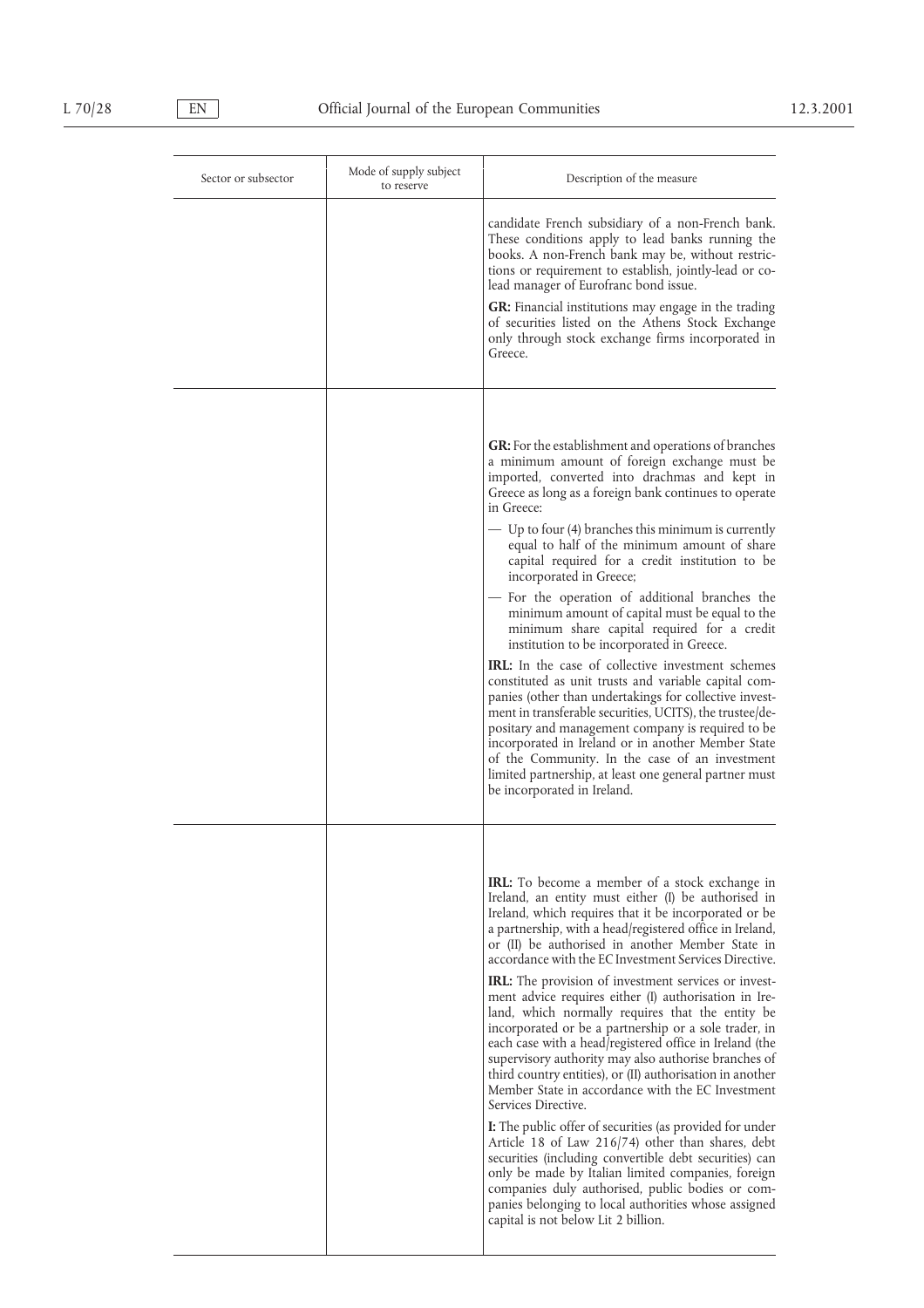| Sector or subsector | Mode of supply subject<br>to reserve | Description of the measure                                                                                                                                                                                                                                                                                                                                                                                                                                                                                                                                                                                         |
|---------------------|--------------------------------------|--------------------------------------------------------------------------------------------------------------------------------------------------------------------------------------------------------------------------------------------------------------------------------------------------------------------------------------------------------------------------------------------------------------------------------------------------------------------------------------------------------------------------------------------------------------------------------------------------------------------|
|                     |                                      | I: Centralised deposit, custody and administration<br>services can be provided only by the Bank of Italy for<br>Government securities, or by Monte Titoli SpA for<br>shares, securities of a participating nature and other<br>bonds traded in a regulated market.                                                                                                                                                                                                                                                                                                                                                 |
|                     |                                      | I: In the case of collective investment schemes<br>other than harmonised UCITS under the directive<br>85/611/EEC, the trustee/depositary is required to be<br>incorporated in Italy or in another Member State of<br>the European Community, being established through<br>a branch in Italy. Only banks, insurance companies,<br>securities investment companies having their legal<br>head office in the European Community may carry<br>out activity of pension fund resources management.<br>Management companies (closed-end funds and real<br>estate funds) are also required to be incorporated in<br>Italy. |
|                     |                                      | <b>I:</b> In providing the activity of door-to-door selling,<br>intermediaries must utilise authorised financial sales-<br>men resident within the territory of a Member State<br>of the European Communities.                                                                                                                                                                                                                                                                                                                                                                                                     |
|                     |                                      | <b>I:</b> Clearing and settlement of securities may be<br>conducted only by the official clearing system. A<br>company authorised by the Bank of Italy in agree-<br>ment with Consob could be entrusted with the<br>activity of clearing, up to the final settlement of<br>securities.                                                                                                                                                                                                                                                                                                                             |
|                     |                                      | <b>I:</b> Representative offices of foreign intermediaries<br>cannot carry out activities aimed at providing invest-<br>ment services.                                                                                                                                                                                                                                                                                                                                                                                                                                                                             |
|                     |                                      | P: The establishment of non-EC banks is subject to<br>an authorisation issued, on a case-by-case basis, by<br>the Minister of Finance. The establishment has to<br>contribute to increase the national banking system's<br>efficiency or has to produce significant effects on the<br>internationalisation of the Portuguese economy.                                                                                                                                                                                                                                                                              |
|                     |                                      | P: The services of venture capital may not be provided<br>by branches of venture capital companies having<br>their head office in a non-EC country. Broker-dealer<br>services on the Lisbon Stock Exchange may be<br>provided by broker and dealer companies incorpor-<br>ated in Portugal or by branches of investment firms<br>authorised in another EC country and authorised in<br>their home country to provide those services. Broker<br>and dealer services in the Oporto Derivatives<br>Exchange and in the OTC market may not be<br>provided by branches of non-EC broker/dealer com-<br>panies.          |
|                     |                                      | Pension fund management may be provided only by<br>companies incorporated in Portugal and by insurance<br>companies established in Portugal and authorised to<br>take up the life insurance business.                                                                                                                                                                                                                                                                                                                                                                                                              |
|                     |                                      | UK: Inter-dealer brokers, which are a category of<br>financial institutions dealing in Government debt, are<br>required to be established in the European Economic<br>Area and separately capitalised.                                                                                                                                                                                                                                                                                                                                                                                                             |
|                     |                                      | S: Undertakings not incorporated in Sweden may<br>establish a commercial presence only through a<br>branch, and in case of banks, also through a represen-<br>tative office.                                                                                                                                                                                                                                                                                                                                                                                                                                       |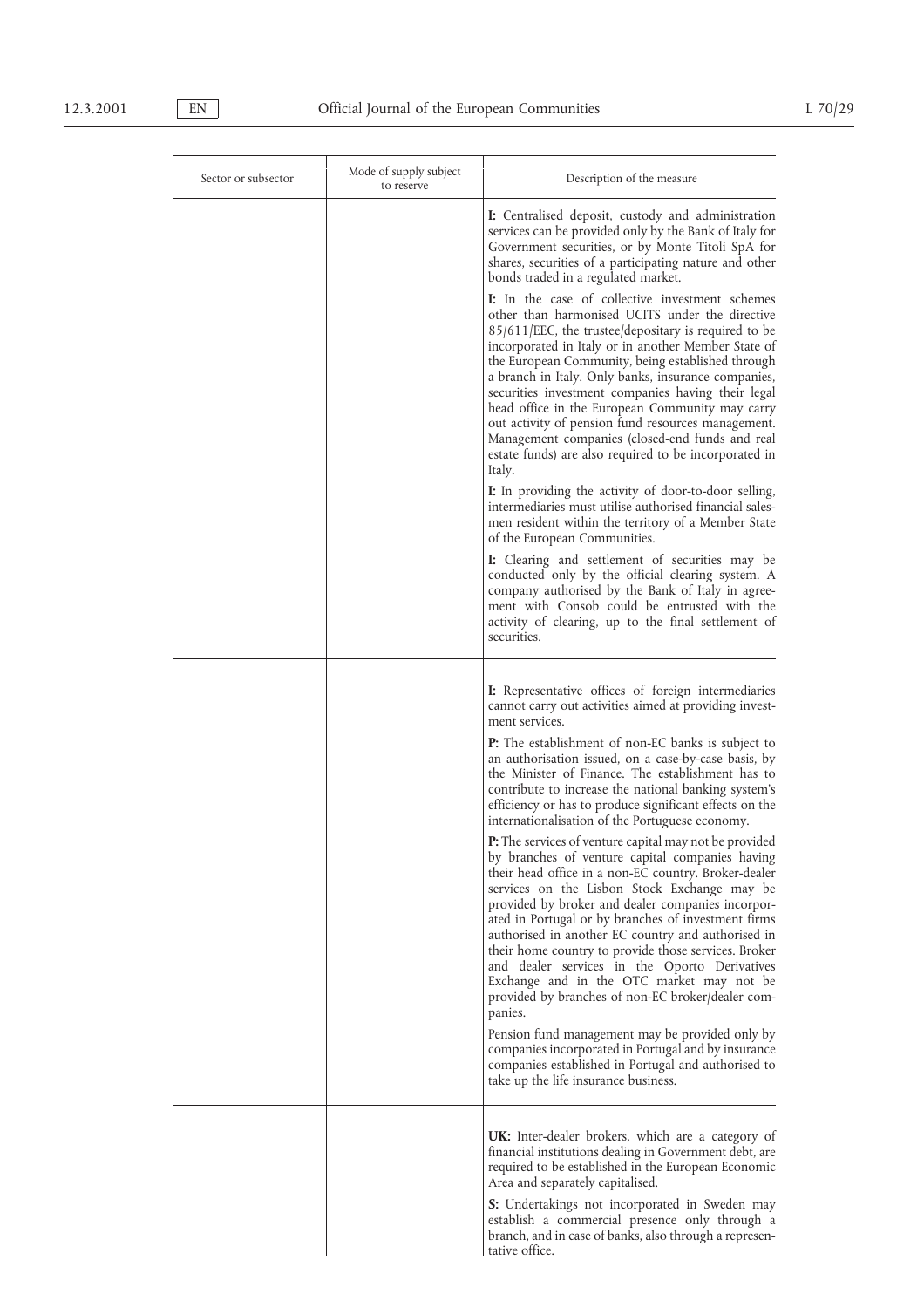| Sector or subsector | Mode of supply subject<br>to reserve | Description of the measure                                                                                                                                                                                                                                                                                                                                                                                                    |
|---------------------|--------------------------------------|-------------------------------------------------------------------------------------------------------------------------------------------------------------------------------------------------------------------------------------------------------------------------------------------------------------------------------------------------------------------------------------------------------------------------------|
|                     |                                      | S: A founder of a banking company shall be a natural<br>person resident in the European Economic Area or a<br>foreign bank. A founder of a savings bank shall be a<br>natural person resident in the European Economic<br>Area.                                                                                                                                                                                               |
|                     | 4) Presence of natural per-<br>sons  | Unbound except as indicated in the horizontal section<br>and subject to the following specific limitations:                                                                                                                                                                                                                                                                                                                   |
|                     |                                      | <b>F:</b> Sociétés d'investissement à capital fixe: condition<br>of nationality for the president of the Board of<br>Directors, the Directors-General and no less than two<br>thirds of the administrators, and also, when the<br>securities firm has a Supervisory Board or Council,<br>for the members of such board or its Director-<br>General, and no less than two thirds of the members<br>of the supervisory Council. |
|                     |                                      | <b>GR:</b> Credit institutions should name at least two<br>persons who are responsible for the operations of<br>the institution. Condition of residency applies to<br>these persons.                                                                                                                                                                                                                                          |
|                     |                                      | I: Condition of residence within the territory of a<br>Member State of the European Communities for<br>'promotori di servizi finanziari' (financial salesmen).                                                                                                                                                                                                                                                                |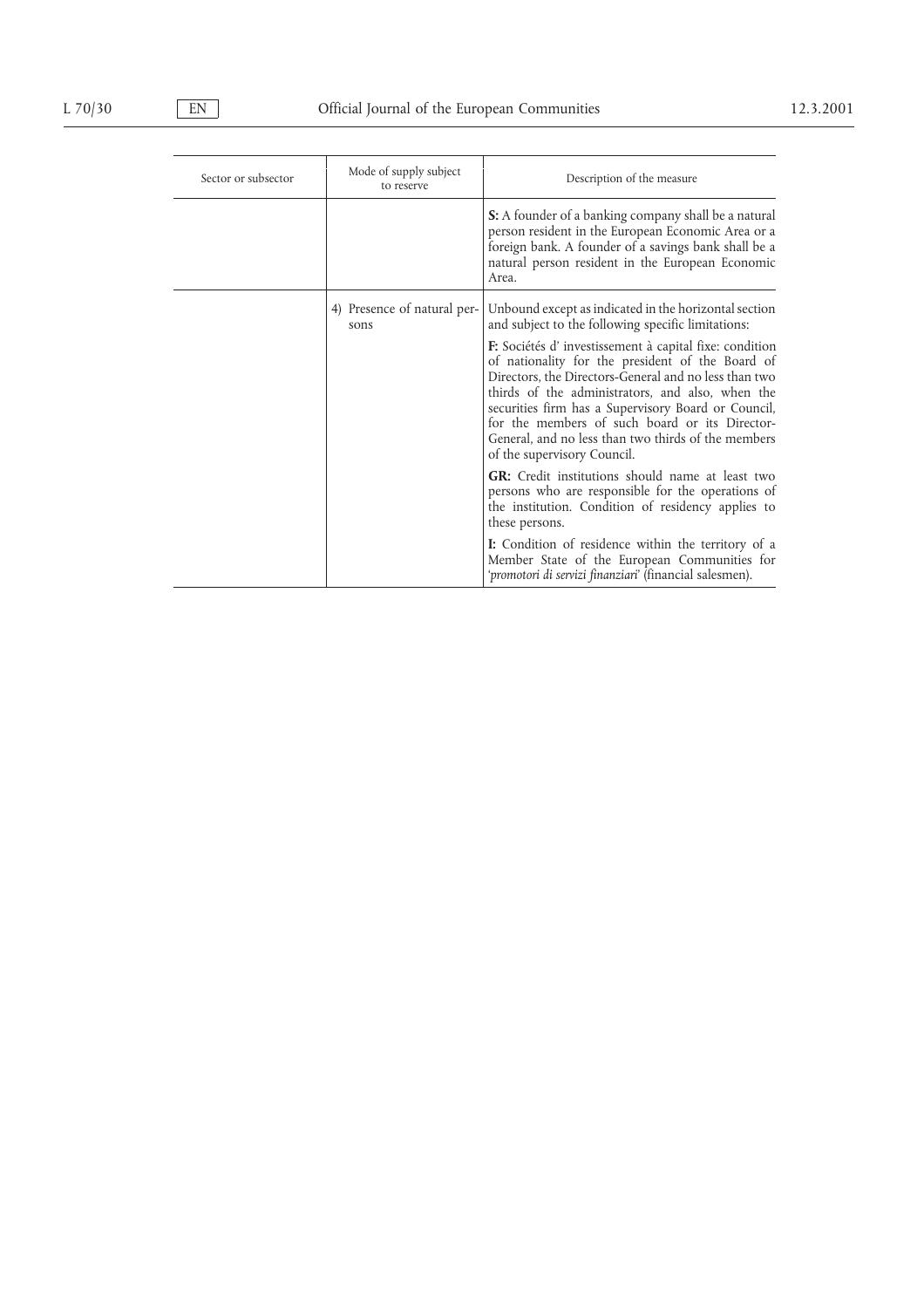# Part B

# **MEXICO**

| Sector or subsector                                                                                                                                                                                                   | Mode of supply subject<br>to reserve | Description of the measure                                                                                                                                                                                                                                                                                                                                                                                                                                                                                                                                                                                                                                                                                                                                                                                                                                                                                                                                                                                                                                                                                                                                                               |
|-----------------------------------------------------------------------------------------------------------------------------------------------------------------------------------------------------------------------|--------------------------------------|------------------------------------------------------------------------------------------------------------------------------------------------------------------------------------------------------------------------------------------------------------------------------------------------------------------------------------------------------------------------------------------------------------------------------------------------------------------------------------------------------------------------------------------------------------------------------------------------------------------------------------------------------------------------------------------------------------------------------------------------------------------------------------------------------------------------------------------------------------------------------------------------------------------------------------------------------------------------------------------------------------------------------------------------------------------------------------------------------------------------------------------------------------------------------------------|
| FINANCIAL SERVICES<br>A) All<br>and<br>insurance<br>insurance-related<br>ser-<br>vices<br>(a) Life, accident and<br>health<br>insurance<br>services<br>(CPC 8121)<br>(b) Non-life insurance<br>services<br>(CPC 8129) | Establishment, Cross Bor-<br>der     | Established insurance companies may carry out<br>insurance and insurance-related services. Foreign<br>investors may hold up to 49 per cent of the paid-up<br>capital. Foreign investment by governments and<br>official agencies is not allowed. Effective control of<br>the enterprise by the Mexican shareholders is<br>required. This percentage limit does not apply to<br>investments in foreign financial affiliates as such term<br>is defined in, and subject to terms and conditions<br>under the Affiliates Section.                                                                                                                                                                                                                                                                                                                                                                                                                                                                                                                                                                                                                                                           |
| (c) Reinsurance<br>retrocession<br>ser-<br>vices<br>(CPC 81299*)                                                                                                                                                      | and Establishment, Cross Bor-<br>der | This activity may be carried out by established<br>insurance institutions. Foreign investors may hold up<br>to 49 per cent of the paid-up capital. Foreign<br>investment by governments and official agencies is<br>not allowed. Effective control of the enterprise by the<br>Mexican shareholders is required. This percentage<br>limit does not apply to investments in foreign<br>financial affiliates as such term is defined in, and<br>subject to terms and conditions under the Affiliates<br>Section.<br>Foreign reinsurance companies may participate in<br>reinsurance operations. According to the applicable<br>regulations, such companies are required to register<br>with the Ministry of Finance and Public Credit (SHCP),<br>which may authorise or refuse registration.<br>Foreign reinsurance companies, which are enrolled<br>in the register kept by the SHCP, may establish<br>representative offices in the country with the prior<br>authorisation of the SHCP. Representative offices of<br>foreign reinsurance companies, according to the<br>applicable regulations, may not act directly or<br>through an intermediary in direct insurance oper-<br>ations. |
| (d) Services auxiliary to<br>insurance such as:<br>– insurance brok-<br>ing and agency<br>services<br>(CPC 8140)                                                                                                      | Establishment, Cross Bor-<br>der     | Foreign investors may hold up to 49 per cent of the<br>paid-up capital. The National Foreign Investment<br>Commission (CNIE) can authorise a greater percent-<br>age. Foreign investment by governments and official<br>agencies is not allowed. Effective control of the<br>enterprise by the Mexican shareholders is required.                                                                                                                                                                                                                                                                                                                                                                                                                                                                                                                                                                                                                                                                                                                                                                                                                                                         |
|                                                                                                                                                                                                                       |                                      | Currently, under the insurance law, it is prohibited to<br>contract with foreign companies:<br>1) Insurance of persons when the person is located<br>in Mexico at the time the contract is celebrated;                                                                                                                                                                                                                                                                                                                                                                                                                                                                                                                                                                                                                                                                                                                                                                                                                                                                                                                                                                                   |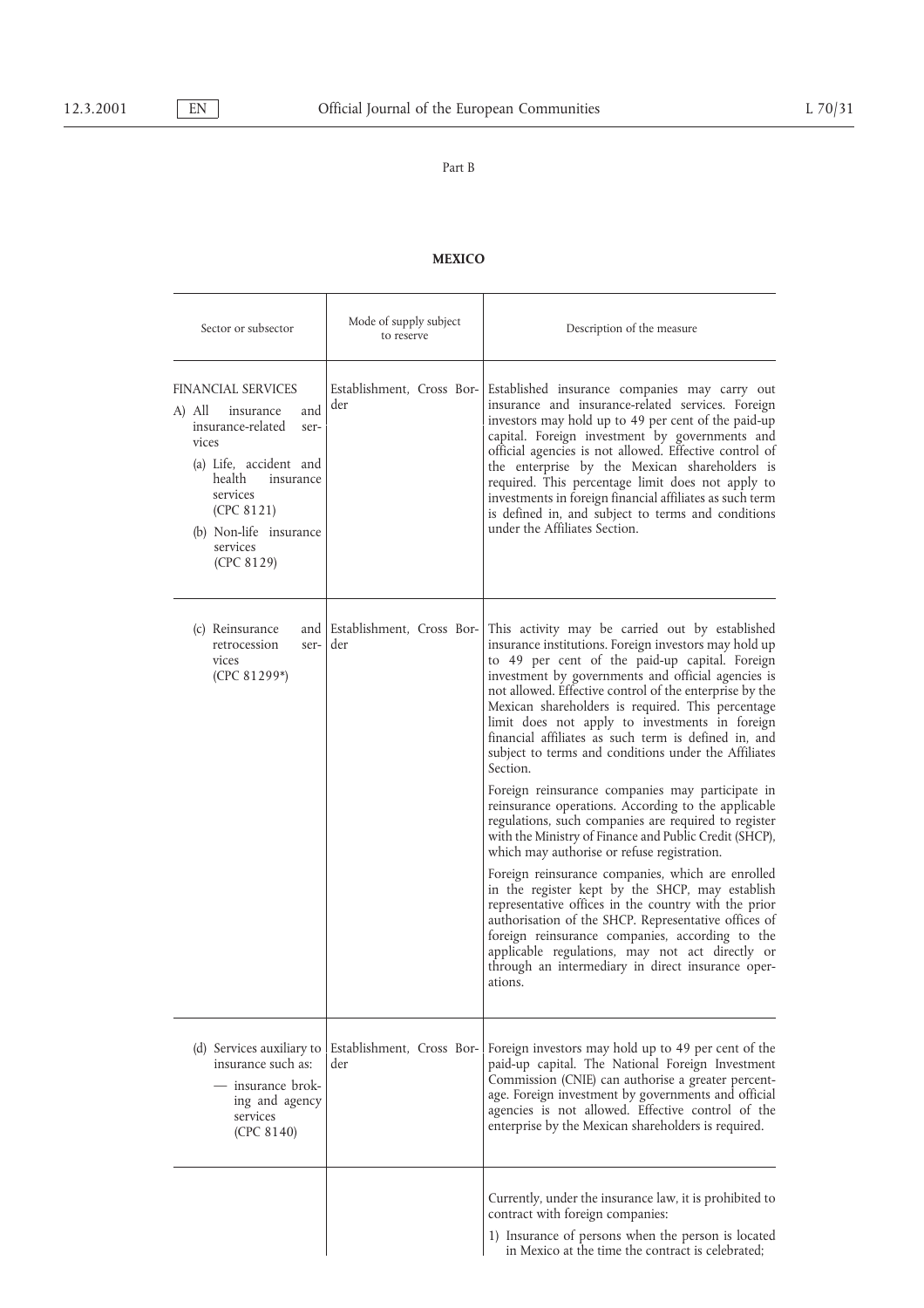| Sector or subsector                                                                                                                                       | Mode of supply subject<br>to reserve     | Description of the measure                                                                                                                                                                                                                                                                                                                                                                                                                         |
|-----------------------------------------------------------------------------------------------------------------------------------------------------------|------------------------------------------|----------------------------------------------------------------------------------------------------------------------------------------------------------------------------------------------------------------------------------------------------------------------------------------------------------------------------------------------------------------------------------------------------------------------------------------------------|
|                                                                                                                                                           |                                          | 2) Insurance of hulls of ships or airships and of any<br>class of vehicles, against risks proper to the<br>maritime and transport class of insurance, when<br>these ships, airships or vehicles are registered in<br>Mexico or are property of persons resident in<br>Mexico;<br>3) Credit insurance, when the insured is subject to                                                                                                               |
|                                                                                                                                                           |                                          | the Mexican legislation;<br>4) Insurance against civil liability, derived from                                                                                                                                                                                                                                                                                                                                                                     |
|                                                                                                                                                           |                                          | events that may occur in Mexico; and<br>5) Other classes of insurance against risks that may<br>occur in Mexican territory. Insurance contracted<br>abroad by non-residents to cover their persons or<br>their vehicle risks during their temporary visit to<br>the Mexican territory are not subject to these<br>restrictions.                                                                                                                    |
|                                                                                                                                                           |                                          | The SHCP can make an exemption in the following<br>cases:                                                                                                                                                                                                                                                                                                                                                                                          |
|                                                                                                                                                           |                                          | 1. Foreign insurers, with a previous authorisation<br>from the SHCP and complying with the require-<br>ments that it establishes, may enter into insurance<br>contracts in Mexican territory to cover risks that<br>occur in foreign territory in which they are<br>authorised to provide insurance services. Only in<br>these cases, foreign insurers are exempt from the<br>restriction related to offering (soliciting) insurance<br>in Mexico. |
|                                                                                                                                                           |                                          | The SHCP with the previous opinion of the<br>National Bonding and Insurance Commission<br>(CNSF), can revoke such authorisation, when it is<br>considered that the interests of the insurance<br>customers are endangered, previous hearing of<br>the insurance company affected; and                                                                                                                                                              |
|                                                                                                                                                           |                                          | 2. When no authorised insurance company can or<br>deems convenient to carry out a certain proposed<br>insurance operation, the SHCP, prior verification<br>of these circumstances, may discretionary grant a<br>specific authorisation so that it may be contracted<br>directly with a foreign insurer or through a local<br>insurance company.                                                                                                    |
| B) Banking<br>and<br>financial<br>services<br>(excluding insurance)                                                                                       | other   Establishment, Cross Bor-<br>der | This activity is restricted to established commercial<br>banks. Foreign investment by persons exercising<br>governmental functions is not allowed.                                                                                                                                                                                                                                                                                                 |
| (a) Acceptance<br>οt<br>deposits and other<br>repayable<br>funds<br>from the public<br>$(CPC 81115 - 81119)$                                              |                                          | In accordance with the applicable financial legis-<br>lation, representative offices of banking institutions<br>are excluded from this activity.                                                                                                                                                                                                                                                                                                   |
| (b) Lending of all types,<br>including consumer<br>credit,<br>mortgage<br>credit, factoring and<br>financing of finan-<br>cial transactions<br>(CPC 8113) | Establishment, Cross Bor-<br>der         | Established commercial banks may carry out lending<br>activities of all types, including consumer credit,<br>mortgage credit, credit discounting and financing<br>of commercial transactions. Foreign investment by<br>persons exercising governmental functions is not<br>allowed.<br>In accordance with the applicable financial legis-<br>lation, representative offices of banking institutions<br>are excluded from this activity.            |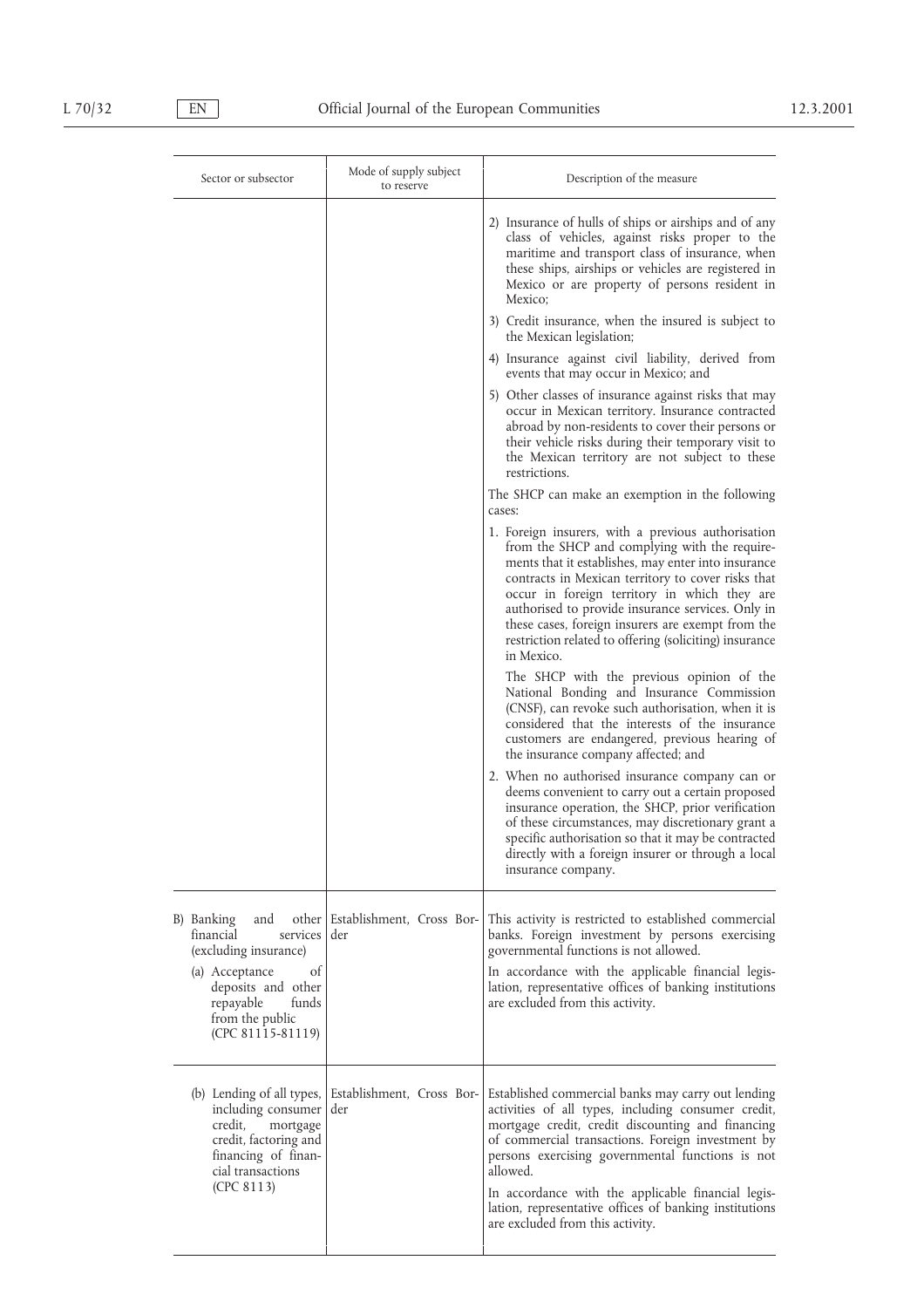| Sector or subsector                               | Mode of supply subject<br>to reserve   | Description of the measure                                                                                                                                                                                                                                                                                                                                                                                                                                                                                                                      |
|---------------------------------------------------|----------------------------------------|-------------------------------------------------------------------------------------------------------------------------------------------------------------------------------------------------------------------------------------------------------------------------------------------------------------------------------------------------------------------------------------------------------------------------------------------------------------------------------------------------------------------------------------------------|
| — Development<br><b>Banks</b>                     | Establishment, Cross Bor-<br>der       | Foreign investments in development banks and credit<br>unions are not allowed.                                                                                                                                                                                                                                                                                                                                                                                                                                                                  |
| Credit Unions                                     |                                        | The following activities are reserved solely to Mexican<br>development banks:                                                                                                                                                                                                                                                                                                                                                                                                                                                                   |
|                                                   |                                        | (a) acting as custodians of securities and cash funds<br>deposited by or in the administrative or judiciary<br>authorities, and acting as custodian of goods that<br>have been seized according to Mexican measures;<br>and                                                                                                                                                                                                                                                                                                                     |
|                                                   |                                        | (b) managing the savings funds, retirement plans and<br>any other funds or property of the personnel of<br>the Ministry of National Defence, Ministry of<br>Navy and the Mexican armed forces, and per-<br>forming other financial activities pertaining to<br>the financial resources of such personnel.                                                                                                                                                                                                                                       |
| Savings<br>and  <br>Com-<br>Loan<br>panies        | Establishment, Cross Bor-<br>der       | Foreign investment by persons exercising govern-<br>mental functions is not allowed.                                                                                                                                                                                                                                                                                                                                                                                                                                                            |
| — Limited<br>financial<br>insti-<br>tution        | scope Establishment, Cross Bor-<br>der | Established limited scope financial institutions may<br>carry out only one of the financing activities such as<br>personal credit, consumer credit, mortgage credit or<br>commercial credit. Foreign investors may hold up to<br>49 per cent of capital stock. Foreign investment by<br>persons exercising governmental functions is not<br>allowed. This percentage limit does not apply to<br>investments in foreign financial affiliates as such term<br>is defined in, and subject to terms and conditions<br>under the Affiliates Section. |
| Financial factor-<br>ing companies                | Establishment, Cross Bor-<br>der       | Established financial factoring companies may carry<br>out factoring activities. Foreign investors may hold<br>up to 49 per cent of the paid-up capital. Foreign<br>investment by persons exercising governmental func-<br>tions is not allowed. Effective control of the enterprise<br>by the Mexican shareholders is required. This percent-<br>age limit does not apply to investments in foreign<br>financial affiliates as such term is defined in, and<br>subject to terms and conditions under the Affiliates<br>Section.                |
| (c) Financial leasing ser-<br>vices<br>(CPC 8112) | Establishment, Cross Bor-<br>der       | Established financial leasing companies may carry<br>out financial leasing activities. Foreign investors may<br>hold up to 49 per cent of paid-up capital. Foreign<br>investment by persons exercising governmental func-<br>tions is not allowed. Effective control of the enterprise<br>by the Mexican shareholders is required. This percent-<br>age limit does not apply to investments in foreign<br>financial affiliates as such term is defined in, and<br>subject to terms and conditions under the Affiliates<br>Section.              |
| Commercial<br>banks                               | Establishment, Cross Bor-<br>der       | Established commercial banks may also carry out<br>financial leasing activities. Foreign investment by<br>persons exercising governmental functions is not<br>allowed.                                                                                                                                                                                                                                                                                                                                                                          |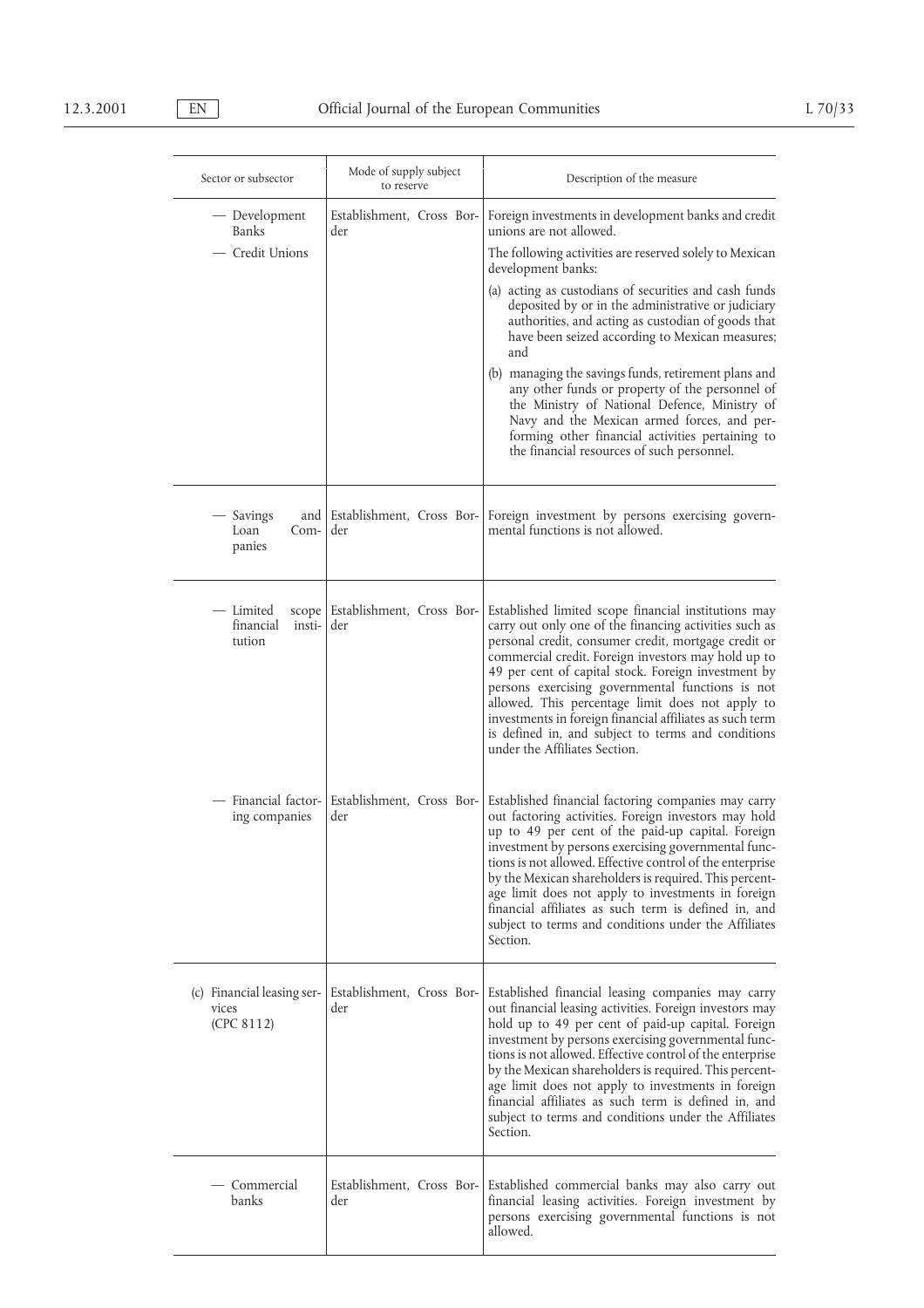| Sector or subsector                                                                                                                                                                                                                                                | Mode of supply subject<br>to reserve |  | Description of the measure                                                                                                                                                                                                                                                                                                                                                                                                                                                                                          |
|--------------------------------------------------------------------------------------------------------------------------------------------------------------------------------------------------------------------------------------------------------------------|--------------------------------------|--|---------------------------------------------------------------------------------------------------------------------------------------------------------------------------------------------------------------------------------------------------------------------------------------------------------------------------------------------------------------------------------------------------------------------------------------------------------------------------------------------------------------------|
| (d) Trading on own or Establishment, Cross Bor-<br>customers' account<br>stock<br>a<br>on<br>exchange, over-the-<br>counter or other-<br>wise, in:<br>— Money market<br>instruments<br>(checks,<br>bills.<br>certificates<br>οf<br>deposit, etc.)<br>(CPC 81339**) | der                                  |  | Established securities firms and established securities<br>specialists may carry out this activity. Foreign invest-<br>ment by persons exercising governmental functions<br>is not allowed.                                                                                                                                                                                                                                                                                                                         |
| - Foreign<br>exchange<br>(CPC 81333)                                                                                                                                                                                                                               | Establishment, Cross Bor-<br>der     |  | Established commercial banks may carry out this<br>activity. Foreign investment by persons exercising<br>governmental functions is not allowed.                                                                                                                                                                                                                                                                                                                                                                     |
| Foreign<br>exchange firms                                                                                                                                                                                                                                          | Establishment, Cross Bor-<br>der     |  | Established foreign exchange firms may also carry<br>out this activity. Foreign investors may hold up to<br>49 per cent of the paid-up capital. Foreign investment<br>by persons exercising functions of authority is not<br>allowed. Effective control of the enterprise by the<br>Mexican shareholders is required. This percentage<br>limit does not apply to investments in foreign<br>financial affiliates as such term is defined in, and<br>subject to terms and conditions under the Affiliates<br>Section. |
| — Transferable<br>securities<br>(CPC 81321*)                                                                                                                                                                                                                       | Establishment, Cross Bor-<br>der     |  | Established securities firms and established securities<br>specialists may carry out this activity. Foreign invest-<br>ment by persons exercising governmental functions<br>is not allowed.                                                                                                                                                                                                                                                                                                                         |
| — Other<br>$nego-$<br>tiable<br>instru-<br>ments and finan-<br>cial<br>assets,<br>including<br>bul-<br>lion<br>(CPC 81339**)                                                                                                                                       | Establishment, Cross Bor-<br>der     |  | Established commercial banks may carry out this<br>activity. Foreign investment by persons exercising<br>governmental functions is not allowed.                                                                                                                                                                                                                                                                                                                                                                     |
| (e) Participation in issu-<br>es of all kinds of<br>securities, including<br>underwriting<br>and<br>placement as agent<br>(whether publicly or<br>privately and pro-<br>vision of services<br>related<br>to<br>such<br>issues<br>(CPC 8132)                        | Establishment, Cross Bor-<br>der     |  | Established securities firms and established securities<br>specialists may carry out this activity. Foreign invest-<br>ment by persons exercising governmental functions<br>is not allowed.                                                                                                                                                                                                                                                                                                                         |
| (f) Money broking<br>(CPC 81339**)<br>- Commercial<br>banks                                                                                                                                                                                                        | Establishment, Cross Bor-<br>der     |  | Established commercial banks may carry out this<br>activity. Foreign investment by persons exercising<br>governmental functions is not allowed.                                                                                                                                                                                                                                                                                                                                                                     |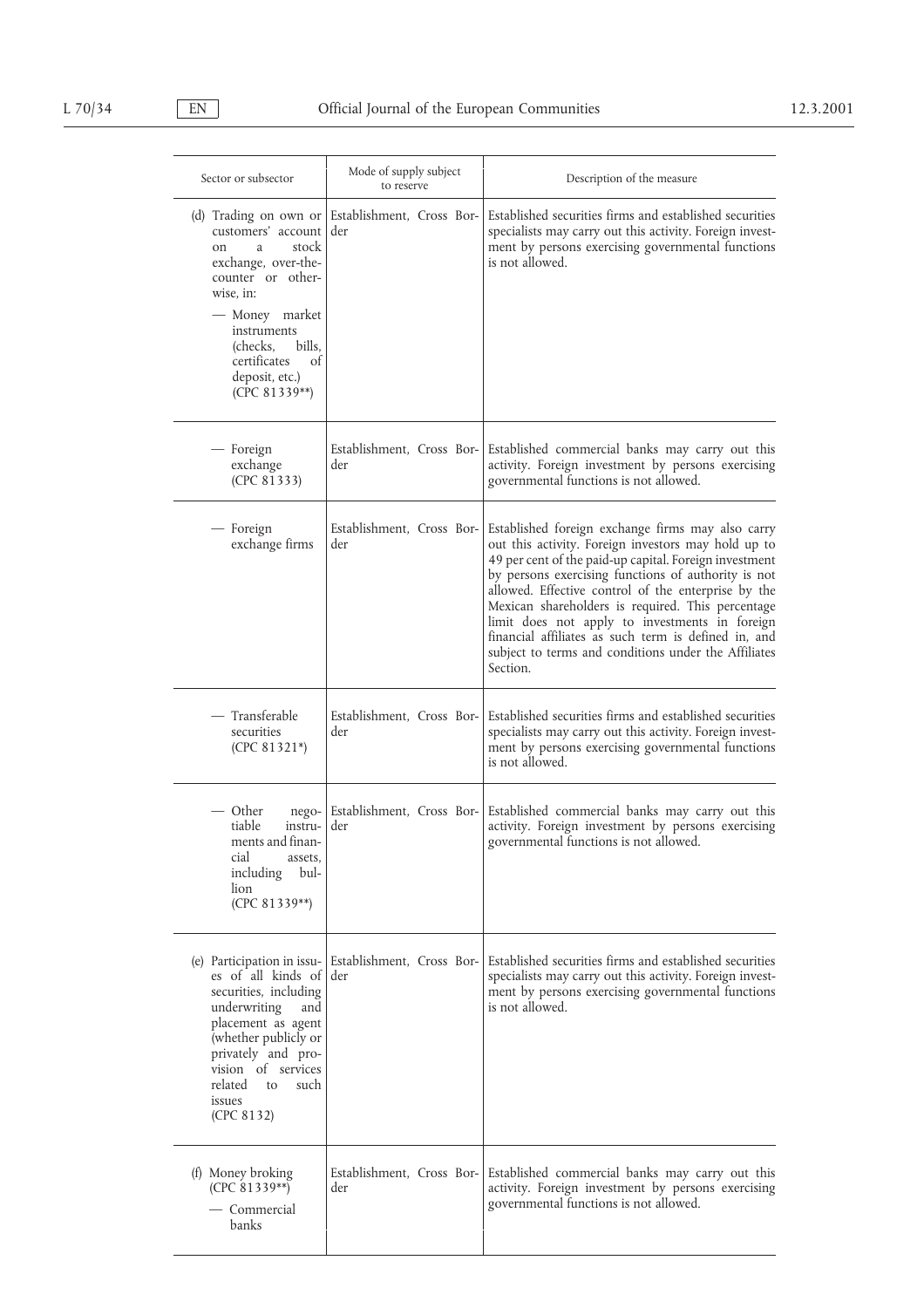| Sector or subsector                                                                                                                                                                                         | Mode of supply subject<br>to reserve    | Description of the measure                                                                                                                                                                                                                                                                                                                                                                                                                                                                                                                                                                                                                                                                                                                                                                                                                                                                                                                                                                                                                                                                                                                                                |
|-------------------------------------------------------------------------------------------------------------------------------------------------------------------------------------------------------------|-----------------------------------------|---------------------------------------------------------------------------------------------------------------------------------------------------------------------------------------------------------------------------------------------------------------------------------------------------------------------------------------------------------------------------------------------------------------------------------------------------------------------------------------------------------------------------------------------------------------------------------------------------------------------------------------------------------------------------------------------------------------------------------------------------------------------------------------------------------------------------------------------------------------------------------------------------------------------------------------------------------------------------------------------------------------------------------------------------------------------------------------------------------------------------------------------------------------------------|
| (g) Asset management,<br>such as cash or port-<br>folio management,<br>all forms of collec-<br>investment<br>tive<br>management, pen-<br>sion fund manage-<br>ment, and trust ser-<br>vices<br>(CPC 81323*) | Establishment, Cross Bor-<br>der        | Established investment companies may carry out<br>activities such as asset management, cash or portfolio<br>management and all forms of collective investment<br>management. Foreign investors may hold up to<br>49 per cent of overhead capital. Foreign investment<br>by persons exercising governmental functions is not<br>allowed. Effective control of the enterprise by the<br>Mexican shareholders is required. This percentage<br>limit does not apply to investments in foreign<br>financial affiliates as such term is defined in, and<br>subject to terms and conditions under the Affiliates<br>Section.                                                                                                                                                                                                                                                                                                                                                                                                                                                                                                                                                     |
| Managing com-<br>panies of invest-<br>ment companies                                                                                                                                                        | Establishment, Cross Bor-<br>der        | Established managing companies of investment com-<br>panies may carry out the administration of invest-<br>ment companies. Foreign investors may hold up to<br>49 per cent of the capital stock. Foreign investment<br>by persons exercising governmental functions is not<br>allowed. Effective control of the enterprise by the<br>Mexican shareholders is required. This percentage<br>limit does not apply to investments in foreign<br>financial affiliates as such term is defined in, and<br>subject to terms and conditions under the Affiliates<br>Section.                                                                                                                                                                                                                                                                                                                                                                                                                                                                                                                                                                                                      |
| - Pension<br>management<br>companies                                                                                                                                                                        | fund   Establishment, Cross Bor-<br>der | Established pension fund management companies<br>may carry out pension fund management activities.<br>Foreign investors may hold up to 49 per cent of<br>the capital stock. Foreign investment by persons<br>exercising governmental functions is not allowed.<br>Effective control of the enterprise by the Mexican<br>shareholders is required. This percentage limit does<br>not apply to investments in foreign financial affiliates<br>as such term is defined in, and subject to terms and<br>conditions under the Affiliates Section.<br>The following activities are reserved solely to Mexican<br>development banks:<br>(a) acting as custodians of securities and cash funds<br>deposited by or in the administrative or judiciary<br>authorities, and acting as custodian of goods that<br>have been seized according to Mexican measures;<br>and<br>(b) managing the savings funds, retirement plans and<br>any other funds or property of the personnel of<br>the Ministry of National Defence, Ministry of<br>Navy and the Mexican armed forces, and per-<br>forming other financial activities pertaining to<br>the financial resources of such personnel. |
| – Commercial<br>banks                                                                                                                                                                                       | Establishment, Cross Bor-<br>der        | Established commercial banks may carry out this<br>activity. Foreign investment by persons exercising<br>governmental functions is not allowed.                                                                                                                                                                                                                                                                                                                                                                                                                                                                                                                                                                                                                                                                                                                                                                                                                                                                                                                                                                                                                           |
| Securities firms<br>securities<br>and<br>specialists                                                                                                                                                        | Establishment, Cross Bor-<br>der        | Established securities firms and established securities<br>specialists may carry out this activity. Foreign invest-<br>ment by persons exercising governmental functions<br>is not allowed.                                                                                                                                                                                                                                                                                                                                                                                                                                                                                                                                                                                                                                                                                                                                                                                                                                                                                                                                                                               |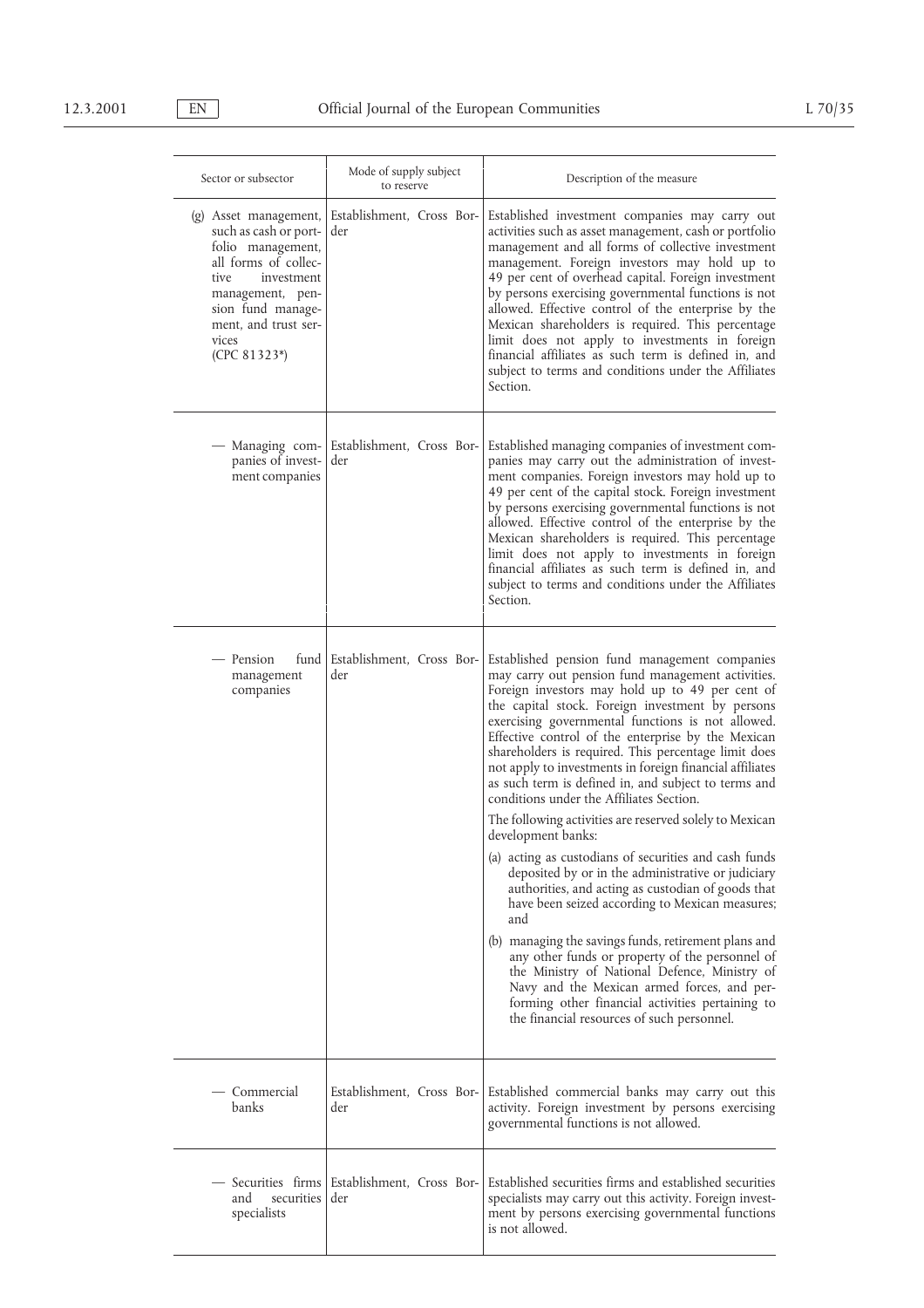| Sector or subsector                                                                                                                                                                                                                     | Mode of supply subject<br>to reserve                    | Description of the measure                                                                                                                                                                                                                                                                                                                                                                                                                                                                                                                                                                                                                                                                                                                                                                                                                                                                                                                                                                                                                                                                                                                                                                                                                                                                                                                                     |
|-----------------------------------------------------------------------------------------------------------------------------------------------------------------------------------------------------------------------------------------|---------------------------------------------------------|----------------------------------------------------------------------------------------------------------------------------------------------------------------------------------------------------------------------------------------------------------------------------------------------------------------------------------------------------------------------------------------------------------------------------------------------------------------------------------------------------------------------------------------------------------------------------------------------------------------------------------------------------------------------------------------------------------------------------------------------------------------------------------------------------------------------------------------------------------------------------------------------------------------------------------------------------------------------------------------------------------------------------------------------------------------------------------------------------------------------------------------------------------------------------------------------------------------------------------------------------------------------------------------------------------------------------------------------------------------|
| auxiliary financial<br>services, including<br>credit reporting and<br>analysis, investment<br>portfolio<br>and<br>research and advice,<br>advice on acqui-<br>sitions and on cor-<br>porate restructuring<br>and strategy<br>(CPC 8133) | (h) Advisory and other Establishment, Cross Bor-<br>der | Investment consultants may carry out activities such<br>as investment and portfolio analysis, research and<br>advice, advice on acquisitions and on corporate<br>restructuring and strategy. Foreign investors may<br>hold up to 49 per cent of the capital stock. Foreign<br>investment by persons exercising governmental func-<br>tions is not allowed. Effective control of the enterprise<br>by Mexican shareholders is required.                                                                                                                                                                                                                                                                                                                                                                                                                                                                                                                                                                                                                                                                                                                                                                                                                                                                                                                         |
| Credit<br>mation<br>com-<br>panies                                                                                                                                                                                                      | infor- Establishment, Cross Bor-<br>der                 | Established credit information companies (Credit<br>Bureaus) may carry out credit reporting activities.<br>Foreign investors may hold up to 49 per cent of<br>the paid-up capital stock. Effective control of the<br>enterprise by the Mexican shareholders is required.<br>The CNIE can authorise a greater percentage. Foreign<br>investment by persons exercising governmental func-<br>tions is not allowed.                                                                                                                                                                                                                                                                                                                                                                                                                                                                                                                                                                                                                                                                                                                                                                                                                                                                                                                                               |
| C) Others<br>— Holding companies                                                                                                                                                                                                        | Establishment, Cross Bor-<br>der                        | Foreign investment by persons exercising govern-<br>mental functions is not allowed.                                                                                                                                                                                                                                                                                                                                                                                                                                                                                                                                                                                                                                                                                                                                                                                                                                                                                                                                                                                                                                                                                                                                                                                                                                                                           |
| Guarantee<br>tutions                                                                                                                                                                                                                    | der                                                     | insti- Establishment, Cross Bor- Established guarantee institutions may carry out<br>guarantee services. Foreign investors may hold up to<br>49 per cent of the paid-up capital of established<br>guarantee institutions. Foreign investment by govern-<br>ments and official agencies is not allowed. Effective<br>control of the enterprise by the Mexican shareholders<br>is required. This percentage limit does not apply to<br>investments in foreign financial affiliates as such term<br>is defined in, and subject to terms and conditions<br>under the Affiliates Section.<br>Currently, under the guarantee law, it is prohibited<br>to contract with foreign companies guarantees to<br>assure acts of persons that must fulfill obligations in<br>Mexican territory, except in re-guarantee operations<br>and when they are received as surety by Mexican<br>guarantee institutions.<br>The guarantee operations celebrated in violation of<br>the previously mentioned will not produce any legal<br>effect.<br>However, when none of the established guarantee<br>institutions, estimates convenient to practice certain<br>proposed operations, the SHCP, previous confir-<br>mation of these circumstances, can discretionally<br>authorise the person to contract the service with a<br>foreign guarantee institution, directly or through a |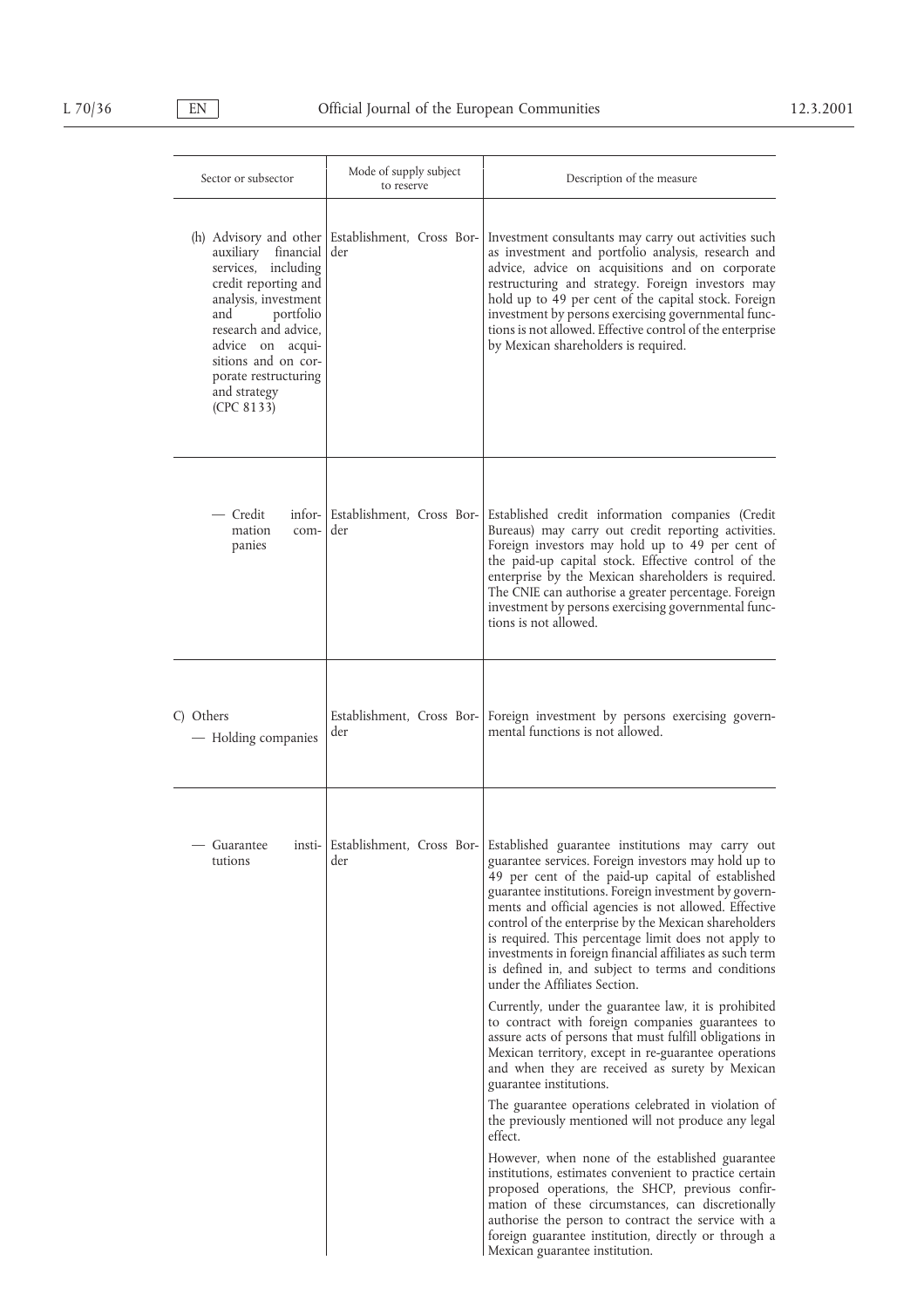$\overline{\phantom{0}}$ 

 $\overline{\phantom{0}}$ 

| Sector or subsector                   | Mode of supply subject<br>to reserve | Description of the measure                                                                                                                                                                                                                                                                                                                                                                                                                                                                                          |
|---------------------------------------|--------------------------------------|---------------------------------------------------------------------------------------------------------------------------------------------------------------------------------------------------------------------------------------------------------------------------------------------------------------------------------------------------------------------------------------------------------------------------------------------------------------------------------------------------------------------|
|                                       |                                      | It is prohibited to carry out intermediation activities<br>in those operations mentioned above, and also, in<br>guarantee operations granted in an ordinary and<br>onerous way by a natural or legal person, different to<br>authorised guarantee institutions.                                                                                                                                                                                                                                                     |
| Re-guarantee                          | Establishment, Cross Bor-<br>der     | This activity may be carried out through established<br>guarantee institutions. Foreign investors may hold up<br>to 49 per cent of the paid-up capital. Foreign<br>investment by governments and official agencies is<br>not allowed. Effective control of the enterprise by the<br>Mexican shareholders is required. This percentage<br>limit does not apply to investments in foreign<br>financial affiliates as such term is defined in, and<br>subject to terms and conditions under the Affiliates<br>Section. |
|                                       |                                      | Foreign re-guarantee companies may participate in<br>re-guarantee operations. According to the applicable<br>regulations, these institutions must register with the<br>SHCP, which may authorise or refuse registration.                                                                                                                                                                                                                                                                                            |
| General<br>deposit<br>ware-<br>houses | Establishment, Cross Bor-<br>der     | Foreign investors may hold up to 49 per cent of the<br>paid-up capital of the established general deposit<br>warehouses. Foreign investment by persons exercis-<br>ing governmental functions is not allowed. Effective<br>control of the enterprise by the Mexican shareholders<br>is required. This percentage limit does not apply to<br>investments in foreign financial affiliates as such term                                                                                                                |

# **AFFILIATES SECTION**

is defined in, and subject to terms and conditions

under the Affiliates Section.

| Sector or subsector                                                      | Mode of supply subject<br>to reserve                                                                                                                                                                                                                                                                                                                                                                                                                               | Description of the measure                                                                                                                                                                                                                                             |
|--------------------------------------------------------------------------|--------------------------------------------------------------------------------------------------------------------------------------------------------------------------------------------------------------------------------------------------------------------------------------------------------------------------------------------------------------------------------------------------------------------------------------------------------------------|------------------------------------------------------------------------------------------------------------------------------------------------------------------------------------------------------------------------------------------------------------------------|
| Commercial Banks<br>Establishment, Cross Bor-<br>der<br>Securities Firms | If the sum of the authorised capital of foreign<br>financial affiliates, measured as a percentage of the<br>aggregate net capital of all financial institutions of<br>such type in Mexico, reaches the percentage set forth<br>in the chart in this paragraph for such type of<br>institutions, then Mexico shall have the right, once<br>until 1 January 2004 to freeze such aggregate capital<br>percentage at its then existing level.<br>Commercial Banks 25 % |                                                                                                                                                                                                                                                                        |
|                                                                          |                                                                                                                                                                                                                                                                                                                                                                                                                                                                    | Securities Firms 30 %                                                                                                                                                                                                                                                  |
|                                                                          |                                                                                                                                                                                                                                                                                                                                                                                                                                                                    | If applied, such a restriction will have a duration not<br>to exceed a period of three years.                                                                                                                                                                          |
|                                                                          |                                                                                                                                                                                                                                                                                                                                                                                                                                                                    | Until 1 January 2004, Mexico may deny a license to<br>establish a foreign financial affiliate if the sum of the<br>authorised capital of all foreign financial affiliates of<br>the same type exceeds the applicable percentage limit<br>described in the prior chart. |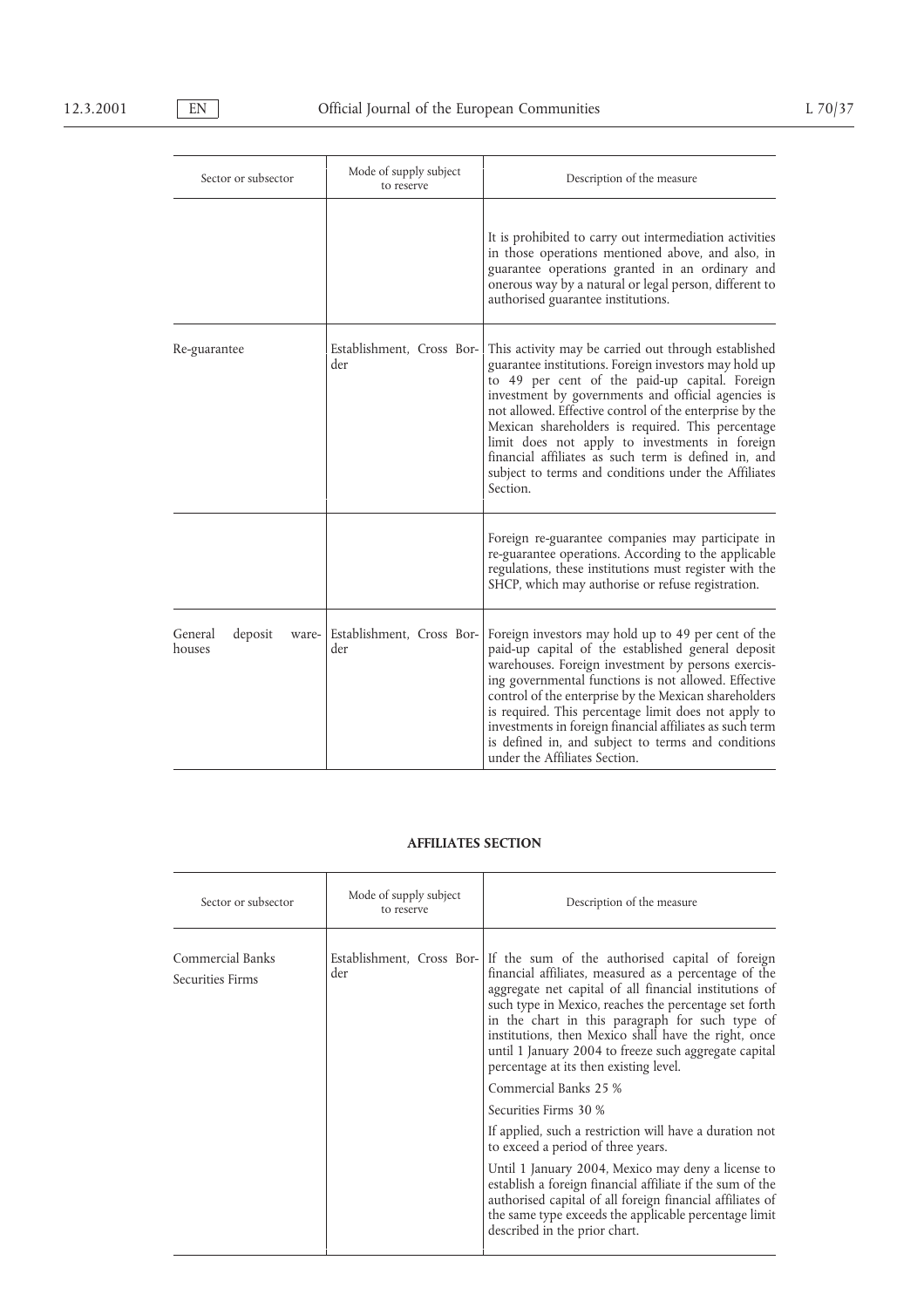| Sector or subsector    | Mode of supply subject<br>to reserve | Description of the measure                                                                                                                                                                                                                                                                                                                                                                                                                                                                                                                                                                                                                                                                                                                                                                                                                                                                                                                                                                                                                                                                                         |
|------------------------|--------------------------------------|--------------------------------------------------------------------------------------------------------------------------------------------------------------------------------------------------------------------------------------------------------------------------------------------------------------------------------------------------------------------------------------------------------------------------------------------------------------------------------------------------------------------------------------------------------------------------------------------------------------------------------------------------------------------------------------------------------------------------------------------------------------------------------------------------------------------------------------------------------------------------------------------------------------------------------------------------------------------------------------------------------------------------------------------------------------------------------------------------------------------|
| Commercial Banks       | Establishment, Cross Bor-<br>der     | Payments System Protection<br>1. If the sum of the authorised capital of foreign<br>commercial bank affiliates (as such term is above<br>mentioned), measured as a percentage of the<br>aggregate capital of all commercial banks in<br>Mexico, reaches 25 percent, Mexico may request<br>consultations with the other Party on the potential<br>adverse effects arising from the presence of com-<br>mercial banks of the other Party in the Mexican<br>market and the possible need for remedial action,<br>including further temporary limitations on market<br>participation. The consultations shall be com-<br>pleted expeditiously.<br>2. In considering the potential adverse effects, the<br>Parties shall take into account:<br>(a) the threat that the Mexican payments system<br>may be controlled by non-Mexican persons;<br>(b) the effects foreign commercial banks estab-<br>lished in Mexico may have on Mexico's ability<br>to conduct monetary and exchange rate policy<br>effectively; and<br>(c) the adequacy of the Financial Services Chapter<br>in protecting the Mexican payments system. |
| All financial services | Establishment, Cross Bor-<br>der     | Mexico shall retain discretion to approve, on a case-<br>by-case basis, any affiliation of a commercial bank<br>or securities firm with a commercial or industrial<br>corporation that is established in Mexico, if Mexico<br>determines that such affiliation is harmless and, in<br>the case of commercial banks, either (a) not substan-<br>tial, or (b) the financial-related activities of the<br>commercial or industrial corporation account for at<br>least 90 per cent of its annual income worldwide,<br>and the non-financial activities of such commercial<br>or industrial corporation are of a type that Mexico<br>determines to be acceptable. Affiliation with a non-<br>resident commercial or industrial corporation that is<br>not established in Mexico will not be a reason for<br>denial of an application to establish or acquire a<br>commercial bank or securities firm in Mexico.                                                                                                                                                                                                        |
| All financial services | Establishment, Cross Bor-<br>der     | Mexico may adopt measures that limit investors<br>(together with its affiliates) to establish no more than<br>one institution of the same type in Mexico.<br>In determining what types of operations an investor<br>of another Party is engaged in for purposes of the<br>preceding paragraph, all types of insurance shall be<br>considered to be only one type of financial service;<br>but both life and non-life insurance operations may<br>be conducted either by a single or separate foreign<br>financial affiliates.                                                                                                                                                                                                                                                                                                                                                                                                                                                                                                                                                                                      |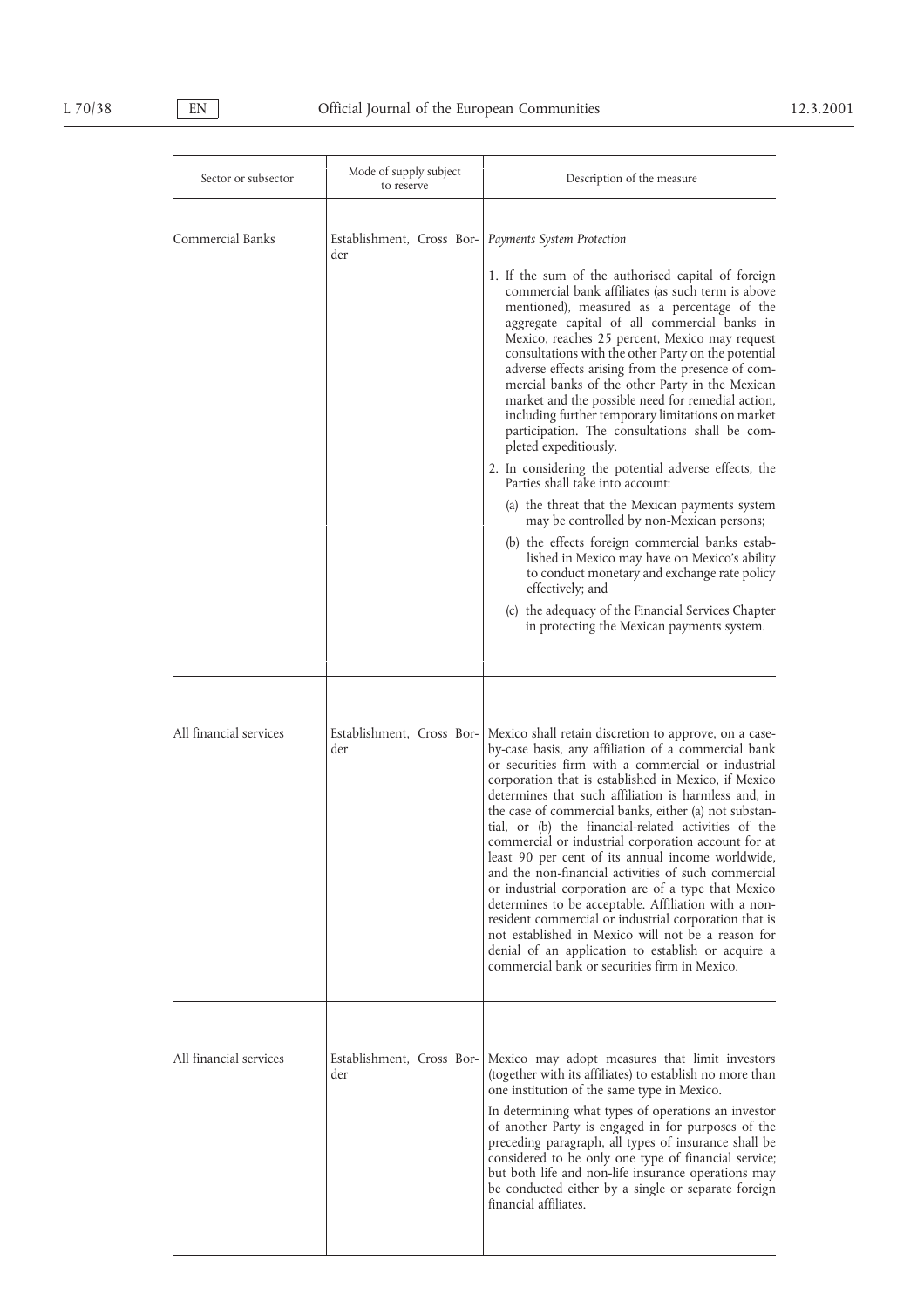Sector or subsector Mode of supply subject<br>to reserve

| Mode of supply subject<br>to reserve | Description of the measure                                                                                                                                                                                                                                                                                                                                                                                                                                                                                                                                                                                                                                                                                                                                                                         |  |  |
|--------------------------------------|----------------------------------------------------------------------------------------------------------------------------------------------------------------------------------------------------------------------------------------------------------------------------------------------------------------------------------------------------------------------------------------------------------------------------------------------------------------------------------------------------------------------------------------------------------------------------------------------------------------------------------------------------------------------------------------------------------------------------------------------------------------------------------------------------|--|--|
|                                      | Non-bank investors of another Party shall be permit-<br>ted to establish one or more limited scope financial<br>institutions in Mexico to provide separately consumer<br>lending, commercial lending, mortgage lending or<br>credit card services on terms no less favourable than<br>those applied to like domestic firms under Mexican<br>measures. Mexico may permit lending services closely<br>related to the principal authorised business of a<br>limited scope financial institution to be carried out<br>by that institution. Such institutions shall be provided<br>the opportunity to raise funds in the securities market<br>for business operations subject to normal terms and<br>conditions. Mexico may restrict such limited scope<br>financial institutions from taking deposits. |  |  |
| Establishment, Cross Bor- <br>der    | Mexico may restrict any foreign financial affiliate<br>from establishing agencies, branches, or other direct<br>or indirect subsidiaries in the territory of any other                                                                                                                                                                                                                                                                                                                                                                                                                                                                                                                                                                                                                             |  |  |

| All financial services | Establishment, Cross Bor-<br>der |  | Mexico may restrict any foreign financial affiliate<br>from establishing agencies, branches, or other direct<br>or indirect subsidiaries in the territory of any other<br>country.                                                                                                                                                                                                                                                                                                                                                                                                                                                                              |
|------------------------|----------------------------------|--|-----------------------------------------------------------------------------------------------------------------------------------------------------------------------------------------------------------------------------------------------------------------------------------------------------------------------------------------------------------------------------------------------------------------------------------------------------------------------------------------------------------------------------------------------------------------------------------------------------------------------------------------------------------------|
| All financial services | Establishment, Cross Bor-<br>der |  | Mexico may adopt measures that limit eligibility to<br>establish a foreign financial affiliate in Mexico to an<br>investor of another Party that is, directly or through<br>any of its affiliates, engaged in the same general type<br>of financial services in the territory of the other Party.<br>An investor of another Party that is authorised to<br>establish or acquire, and establishes or acquires, a<br>commercial bank or securities firm in Mexico may<br>also establish a financial holding company in Mexico,<br>and thereby establish or acquire other types of<br>financial institutions in Mexico, under the terms of<br>Mexican regulations. |
| Insurance              | Establishment, Cross Bor-<br>der |  | The activities and operations of the existing Mexican<br>governmental insurance programs conducted by Ase-<br>guradora Mexicana, S.A. or Aseguradora Hidalgo,<br>S.A. (including insurance for government employees,<br>agencies, instrumentalities and public entities) are<br>excluded from Articles of Establishment, Cross Bor-<br>der and National Treatment for so long as such firm<br>is controlled by the Government of Mexico and for a<br>commercially reasonable time after such govern-<br>mental control ceases.                                                                                                                                  |
| All financial services | Establishment, Cross Bor-<br>der |  | In order to avoid impairment of the conduct of<br>Mexico's monetary and exchange rate policies, cross-<br>border financial service providers of another Party<br>shall not be permitted to provide financial services<br>into the territory of Mexico or to residents of Mexico,<br>and residents of Mexico may not purchase financial<br>services from cross-border financial service providers<br>of another Party, if such transactions are denominated<br>in Mexican pesos.                                                                                                                                                                                 |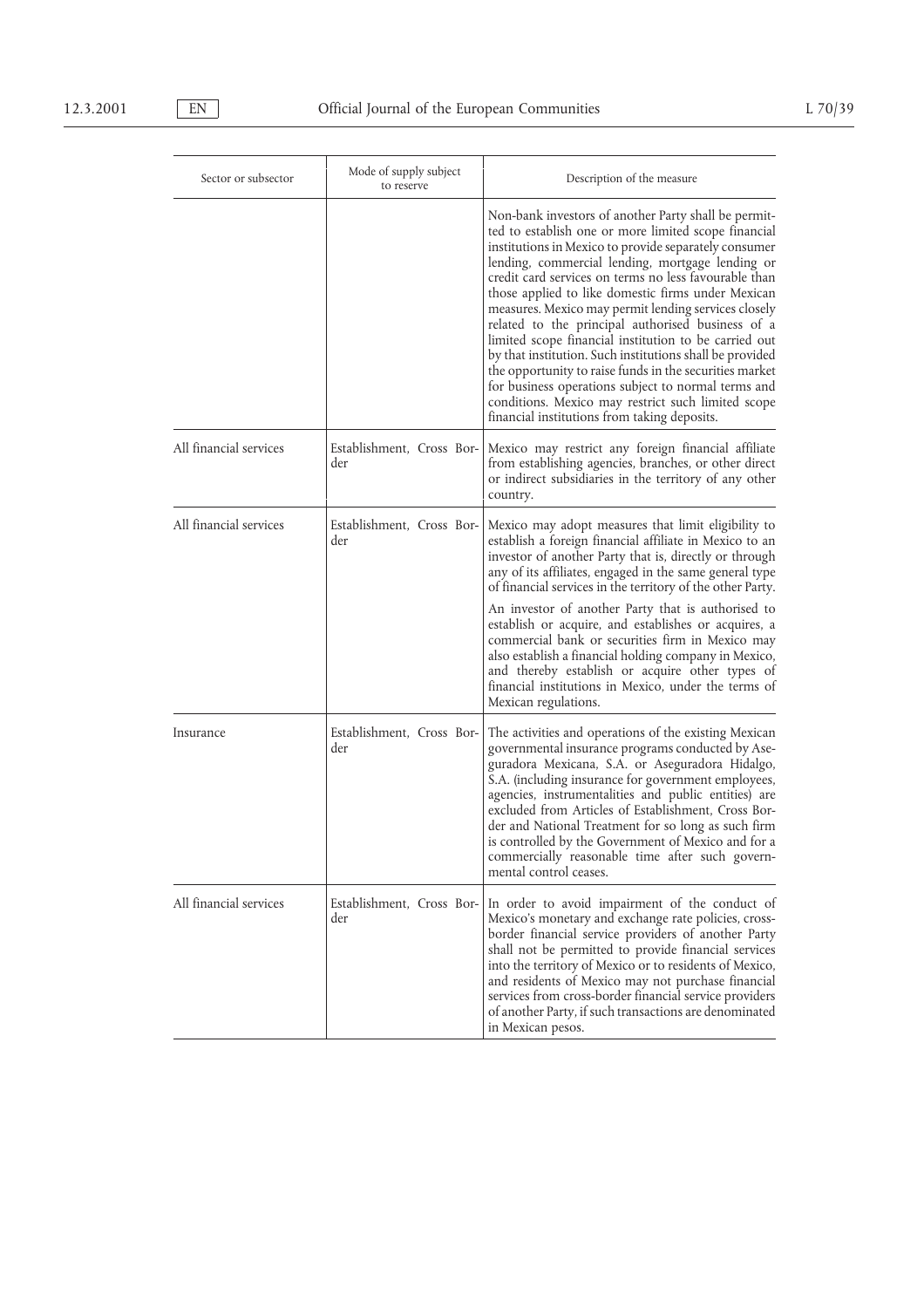# *ANNEX II*

# (Referred to in Article 27)

# **AUTHORITIES RESPONSIBLE FOR FINANCIAL SERVICES**

# PART A

# **For the Community and its Member States**

| European Commission            | DG Internal Market                           | 200, Rue de la Loi<br>B-1049 Brussels                                                                |
|--------------------------------|----------------------------------------------|------------------------------------------------------------------------------------------------------|
| Belgium                        | Ministry of Finance                          | Ministère des Finances<br>12, rue de la Loi<br>B-1000 Brussels                                       |
| Denmark                        | Ministry of Economic Affairs                 | Ved Stranden 8<br>DK-1061 Copenhagen K                                                               |
| Germany                        | Ministry of Finance                          | Bundesministerium für Finanzen<br>Postfach 13 08<br>D-53003 Bonn                                     |
| France                         | Ministry of Economy, Finance<br>and Industry | Ministère de l'économie, des finances et de l'industrie<br>139, rue de Bercy<br>F-75572 Paris        |
| Ireland                        | Department of Finance                        | Department of Finance<br><b>Upper Merrion Street</b><br>IRL-Dublin 2                                 |
| Italy                          | Ministry of Treasury                         | Ministero del Tesoro<br>Via XX Settembre 97<br>I-00187 Roma                                          |
| Luxembourg                     | Ministry of Finance                          | Ministère des Finances<br>3, rue de la Congrégation<br>L-2931 Luxembourg                             |
| <b>Netherlands</b>             | Ministry of Finance                          | Treasury<br>Postbus 20201<br>NL-2500 EE Den Haag                                                     |
| Austria<br>Ministry of Finance |                                              | Hummelpfortgasse 4-8<br>Postfach 2<br>A-1015 Wien                                                    |
| Greece                         | Ministry of Finance                          | 37, Panepistimiou Street<br>GR-10165 Athens                                                          |
| Spain                          | Treasury                                     | Directora General del Tesoro y Politica Financiera<br>Paseo del Prado 6-6a Planta<br>SP-28071 Madrid |
| Portugal                       | Ministry of Finance                          | Av. Infante D. Henrique, 5<br>P-1140/009 Lisboa                                                      |
| Finland                        | Ministry of Finance                          | PO Box 286<br>FI-00171 Helsinki                                                                      |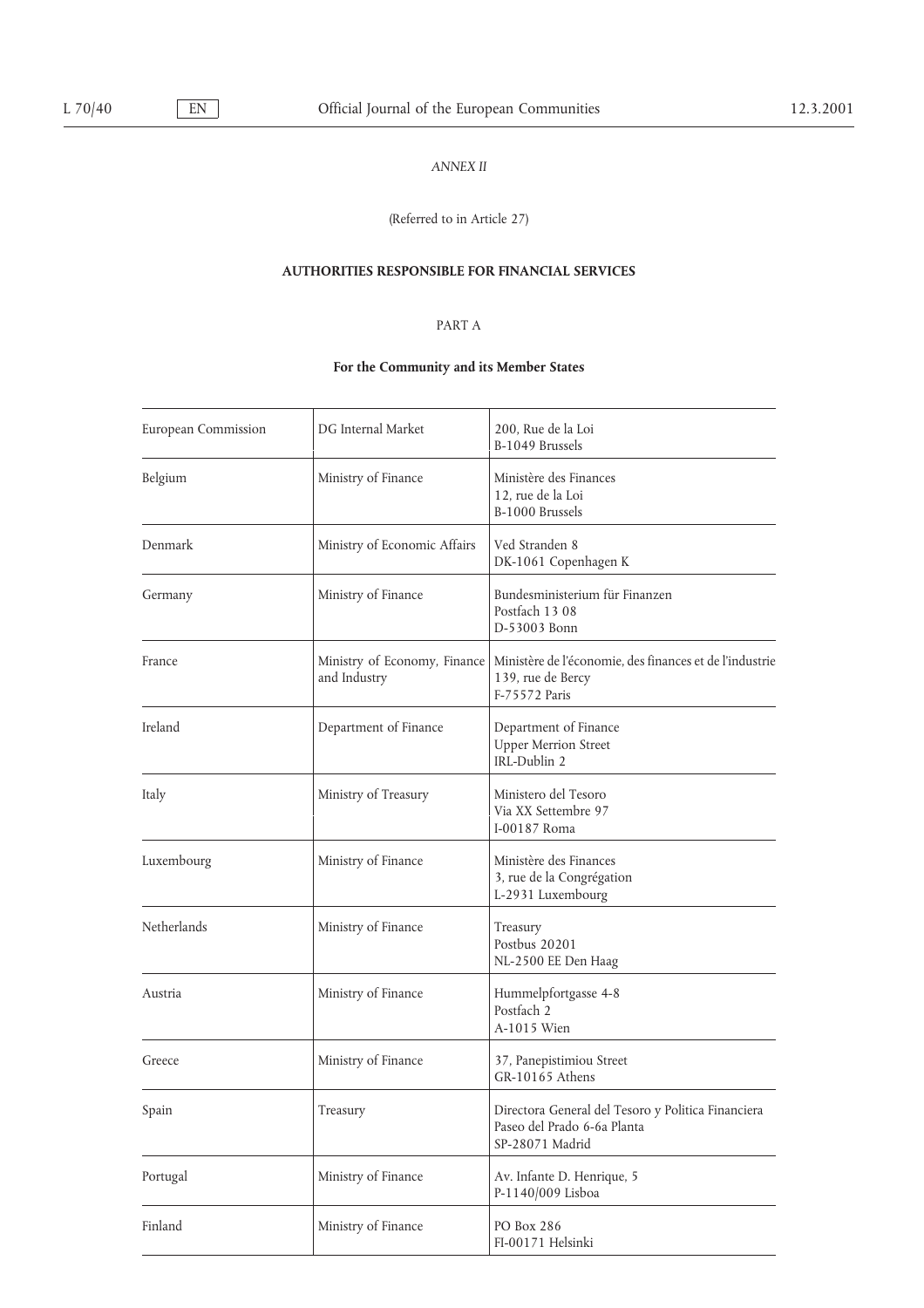| Sweden         | Ministry of Finance | Finansdepartementet<br>SE-10333 Stockholm                    |
|----------------|---------------------|--------------------------------------------------------------|
| United Kingdom | H. M. Treasury      | Treasury Chambers<br>Parliament Street<br>UK-London SW1P 3AG |

# PART B

# For Mexico, the Secretaría de Hacienda y Crédito Público

| Dirección General de Banca y Ahorro<br>Mexico |                                        | Insurgentes Sur, 826 Piso P.H.<br>Col. del Valle, Deleg. Benito Juárez, C.P. 03100<br>México, D.F. |
|-----------------------------------------------|----------------------------------------|----------------------------------------------------------------------------------------------------|
|                                               | Dirección General de Seguros y Valores | Insurgentes Sur, 795 Piso 6<br>Col. Nápoles, Deleg. Benito Juárez, C.P. 03810<br>México, D.F.      |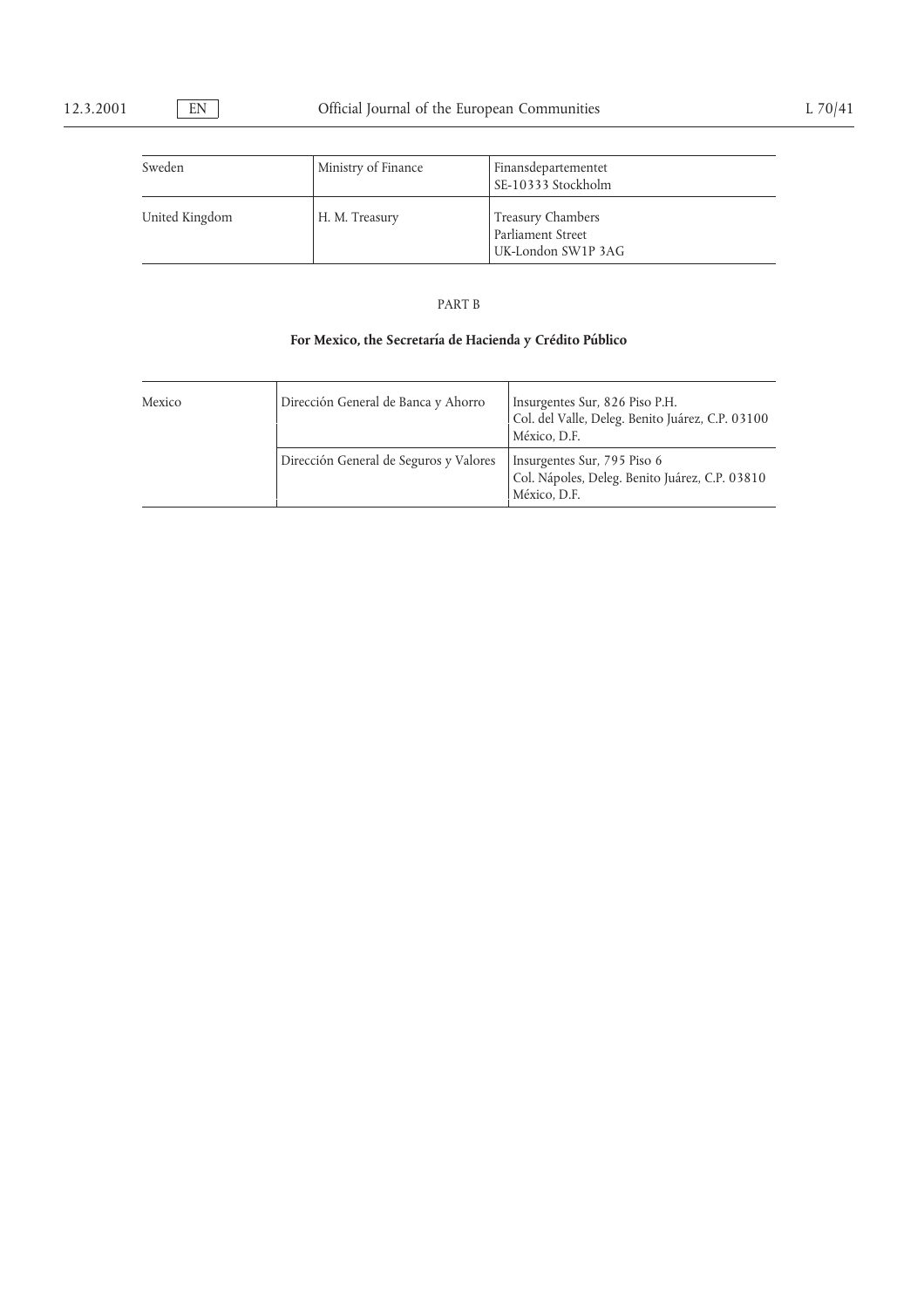## *ANNEX III*

## (Referred to in Article 43)

### **MODEL RULES OF PROCEDURE**

## **Definitions**

1. In these rules:

'adviser' means a person retained by a party to advise or assist the Party in connection with the arbitration panel proceeding;

'complaining Party' means any Party that requests the establishment of an arbitration panel under Chapter III of Title V of the Decision;

'arbitration panel' means an arbitration panel established pursuant to Chapter III of Title V of the Decision;

'representative of a Party' means an employee of a government department or agency or of any other government entity of a Party;

- 2. The Parties may designate a specialised entity to administer the dispute settlement proceedings.
- 3. Unless the Parties otherwise agree, the Parties shall meet with the arbitration panel within 15 days of the date of establishment of the arbitration panel in order to determine matters such as:
	- (a) remuneration and expenses that will be paid to the arbitrators which normally shall conform to the WTO standards;
	- (b) the administration of proceedings, where the Parties have not designated a specialised entity pursuant to rule 2; and
	- (c) such other matters that the Parties deem appropriate.

## **Qualification of Arbitrators**

4. Arbitrators should be selected with a view to ensuring the independence and impartiality of the members, a sufficiently diverse background and a wide spectrum of experience. Arbitrators shall serve in their individual capacities and not as government representatives, nor as representatives of any organisation. They shall comply with a code of conduct established in Appendix I.

# **Terms of reference**

5. Unless the Parties otherwise agree within 20 days from the date of the delivery of the request for the establishment of the arbitration panel, the terms of reference shall be:

'To examine, in the light of the relevant provisions of the covered legal instruments, the matter referred to the Joint Committee (as set out in the request for a Joint Committee meeting), and to rule on the consistency of the measures at issue with the covered legal instruments.'

6. The Parties shall promptly deliver any agreed terms of reference to the arbitration panel.

## **Written submissions and other documents**

7. Where the Parties have designated an entity pursuant to rule 2, a Party or the arbitration panel, respectively, shall deliver any request, notice, written submissions or other document to that entity. An entity designated under rule 2 that receives a written submission shall forward it to the recipients by the most expeditious means practicable.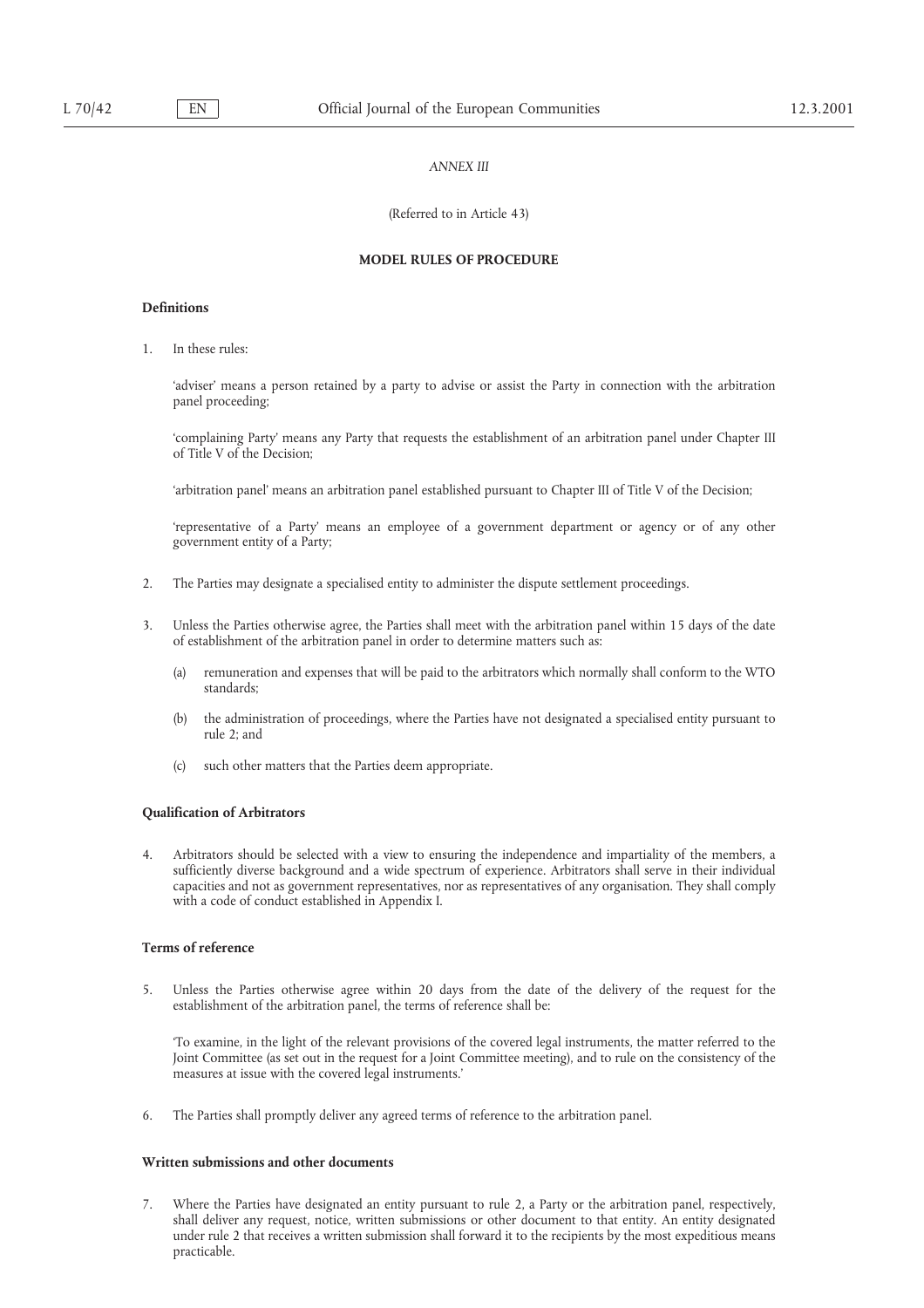- 8. Where the Parties have not designated an entity pursuant to rule 2, a Party or the arbitration panel, respectively, shall deliver any request, notice, written submission or other document in accordance with the agreement reached under rule 3.
- 9. A Party shall, to the extent practicable, provide a copy of the document in magnetic format.
- 10. Unless otherwise agreed pursuant to rule 3 a Party shall provide a copy of each of its written submissions for the other Party and each of the arbitrators.
- 11. A complaining Party shall deliver its initial written submission no later than 25 days after the date of establishment of the arbitration panel. The Party complained against shall deliver its written counter-submission no later than 20 days after the date of delivery of the initial written submission.
- 12. Unless otherwise agreed pursuant to rule 3 in the case of any request, notice or other document related to the arbitration panel proceeding that is not covered by rule 10 or 11, the Party shall deliver to the other Party and to each of the arbitrators a copy of the document by facsimile or other means of electronic transmission.
- 13. Minor errors of a clerical nature in any request, notice, written submission or other document related to the arbitration panel proceeding may be corrected by delivery of a new document clearly indicating the changes.
- 14. If the last day for delivery of a document falls on a legal holiday or on any other day on which the offices are closed by order of the government or by force majeure, the document may be delivered on the next business day.

## **Operation of arbitration panels**

- 15. The chair of the arbitration panel shall preside at all of its meetings. An arbitration panel may delegate to the chair authority to make administrative and procedural decisions.
- 16. Except as otherwise provided in these rules, the arbitration panel may conduct its business by any means, including by telephone, facsimile transmissions or computer links.
- 17. Only arbitrators may take part in the deliberations of the arbitration panel but the arbitration panel may permit assistants, administration personnel, interpreters or translators to be present during such deliberations.
- 18. Where a procedural question arises that is not covered by these rules, an arbitration panel may adopt an appropriate procedure that is not inconsistent with the Decision.
- 19. When the arbitration panel considers there is a need to modify any time period applicable in the proceeding or to make any other procedural or administrative adjustment in the proceeding, it shall inform the Parties in writing of the reasons for the modification or adjustment with an estimate of the period or adjustment needed.

# **Hearings**

- 20. Where the Parties have designated an entity pursuant to rule 2, the chair shall fix the date and time of the hearing in consultation with the Parties, the other members of the arbitration panel and such entity. That entity shall notify in writing to the Parties of the date, time and location of the hearing.
- 21. Where the Parties have not designated an entity pursuant to rule 2, the chair shall fix the date and time of the hearing in consultation with the Parties and the other members of the arbitration panel, in accordance with the agreement reached under rule 3. The Parties shall be notified in writing of the date, time and location of the hearing in accordance with the agreement reached under rule 3.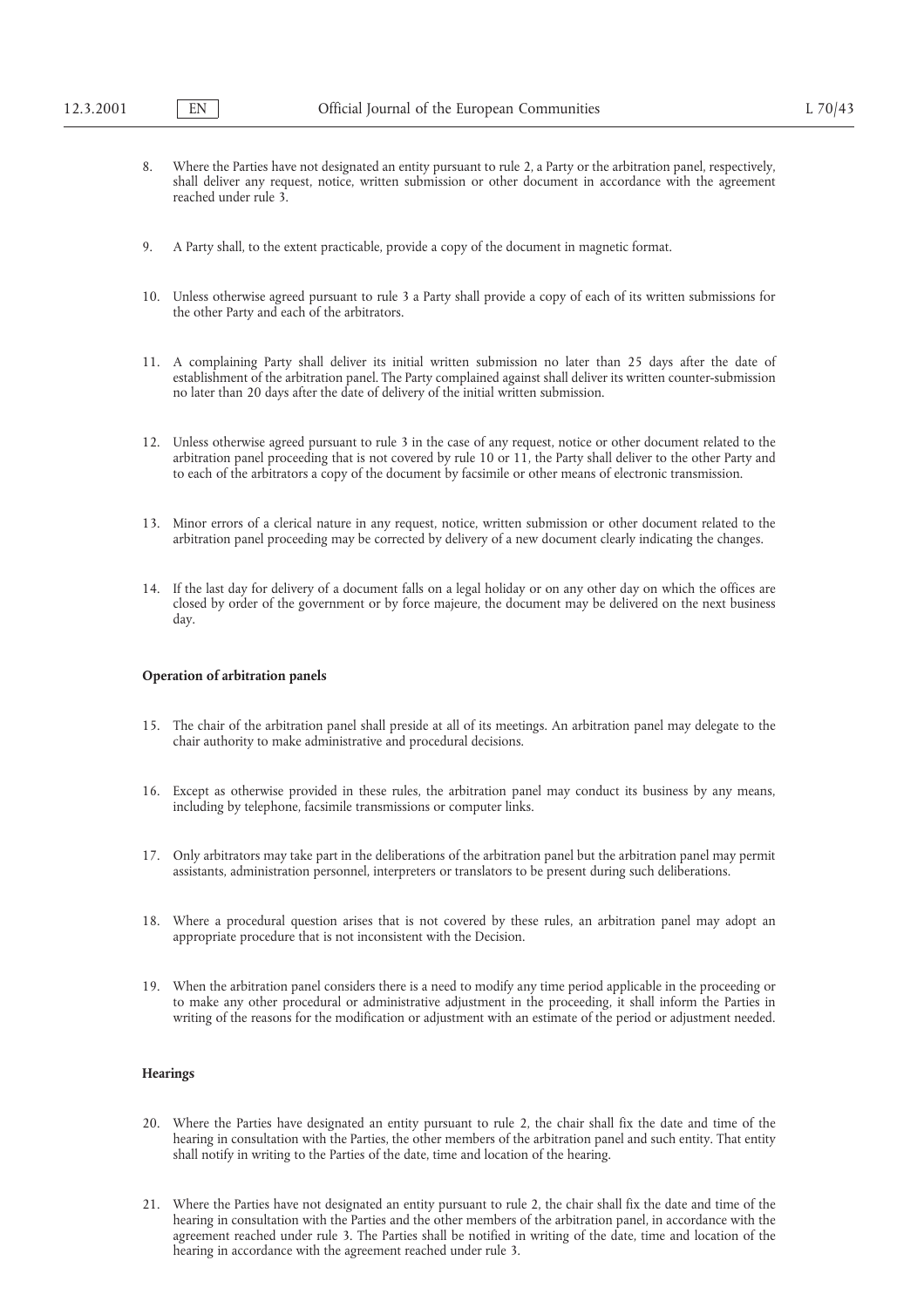- 22. Unless the Parties otherwise agree the hearing shall be held in Brussels, where the complaining Party is Mexico, or in Mexico City, where the complaining Party is the Community.
- 23. The arbitration panel may convene additional hearings if the Parties so agree.
- 24. All arbitrators shall be present at hearings.
- 25. The following persons may attend a hearing:
	- (a) representatives of a Party;
	- (b) advisers to a Party, provided that they do not address the arbitration panel and provided further that neither they nor their employers, partners, business associates or family members have a financial or personal interest in the proceeding;
	- (c) administration personnel, interpreters, translators and court reporters; and
	- (d) arbitrators' assistants.
- 26. No later than five days before the date of a hearing, each Party shall deliver a list of the names of those persons who will make oral arguments or presentations at the hearing on behalf of that Party and of other representatives or advisers who will be attending the hearing.
- 27. The hearing shall be conducted by the arbitration panel in the following manner, ensuring that the complaining Party and the Party complained against are afforded equal time:

Argument

- (a) Argument of the complaining Party.
- (b) Argument of the Party complained against.

Rebuttal Argument

- (a) Reply of the complaining Party.
- (b) Counter-reply of the Party complained against.
- 28. The arbitration panel may direct questions to either Party at any time during a hearing.
- 29. Where the Parties have designated an entity pursuant to rule 2, such entity shall arrange for a transcript of each hearing to be prepared and shall, as soon as possible after it is prepared, deliver a copy of the transcript to the Parties and the arbitration panel.
- 30. Where the Parties have not designated an entity pursuant to rule 2, a transcript of each hearing shall be prepared in accordance with the agreement reached under rule 3 and shall, as soon as possible after it is prepared, be delivered to the Parties and the arbitration panel.
- 31. The arbitration panel may at any time during a proceeding address questions in writing to one or both Parties. The arbitration panel shall deliver the written questions to the Party or Parties to whom the questions are addressed.
- 32. A Party to whom the arbitration panel addresses written questions shall deliver a copy of any written reply. Each Party shall be given the opportunity to provide written comments on the reply within five days after the date of delivery.
- 33. Within 10 days after the date of the hearing, each Party may deliver a supplementary written submission responding to any matter that arose during the hearing.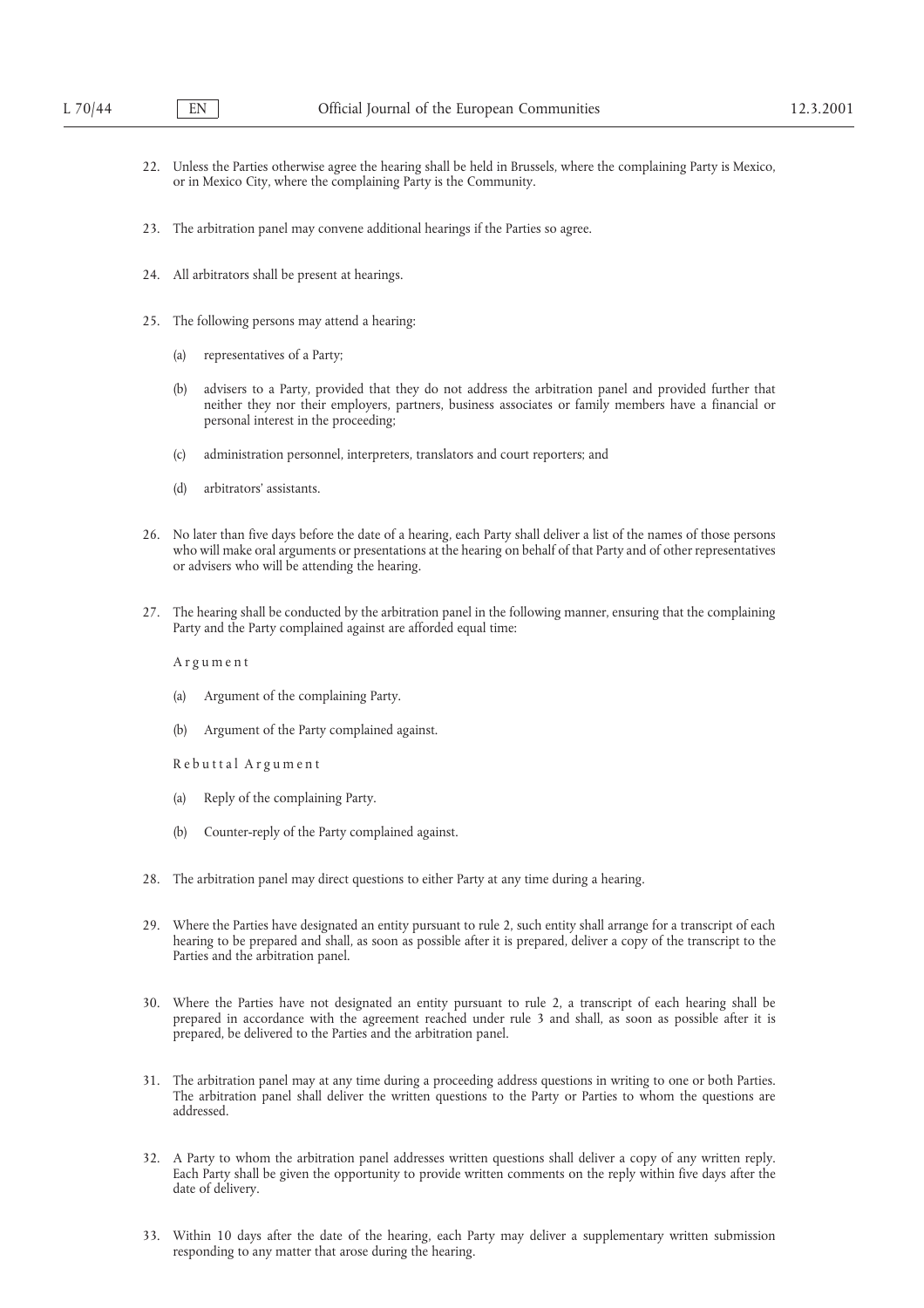# **Rules of interpretation and burden of proof**

- 34. Arbitration panels shall interpret the provisions of the covered legal instruments in accordance with rules of customary international public law.
- 35. A Party asserting that a measure of the other Party is inconsistent with the provisions of the covered legal instruments shall have the burden of establishing such inconsistency.
- 36. A Party asserting that a measure is subject to an exception under the covered legal instruments shall have the burden of establishing that the exception applies.

### **Confidentiality**

37. The Parties shall maintain the confidentiality of the panel's hearings, deliberations and initial report, and all written submissions to and communications with the arbitration panel.

## **Ex parte contacts**

- 38. The arbitration panel shall not meet or contact one Party in the absence of the other Party.
- 39. No arbitrator may discuss an aspect of the subject matter of the proceeding with a Party or both Parties in the absence of the other arbitrators.

## **Role of Experts**

- 40. On request of a Party or on its own initiative, the arbitration panel may seek information and technical advice from any person or body that it deems appropriate, provided that the Parties so agree and subject to such terms and conditions as the Parties may agree.
- 41. Where in accordance with rule 40 a request is made for a written report of an expert, any time period applicable to the arbitration panel proceeding shall be suspended for a period beginning on the date of delivery of the request and ending on the date the report is delivered to the arbitration panel.

## **Arbitration Panel Reports**

- 42. Unless the Parties otherwise agree, the arbitration panel shall base its report on the submissions and arguments of the Parties and on any information before it pursuant to rule 40.
- 43. After considering written comments to the initial report by the Parties, the arbitration panel, on its own initiative or on the request of either Party, may:
	- (a) request the views of either Party;
	- (b) reconsider its report; and
	- (c) make any further examination that it considers appropriate.
- 44. Arbitrators may furnish separate opinions on matters not unanimously agreed. No arbitration panel may, either in its initial report or its final report, disclose which arbitrators are associated with majority or minority opinions.

## **Cases of Urgency**

45. In cases of urgency, the arbitration panel shall appropriately adjust the time periods for submission of the initial report and comments by the Parties to such report.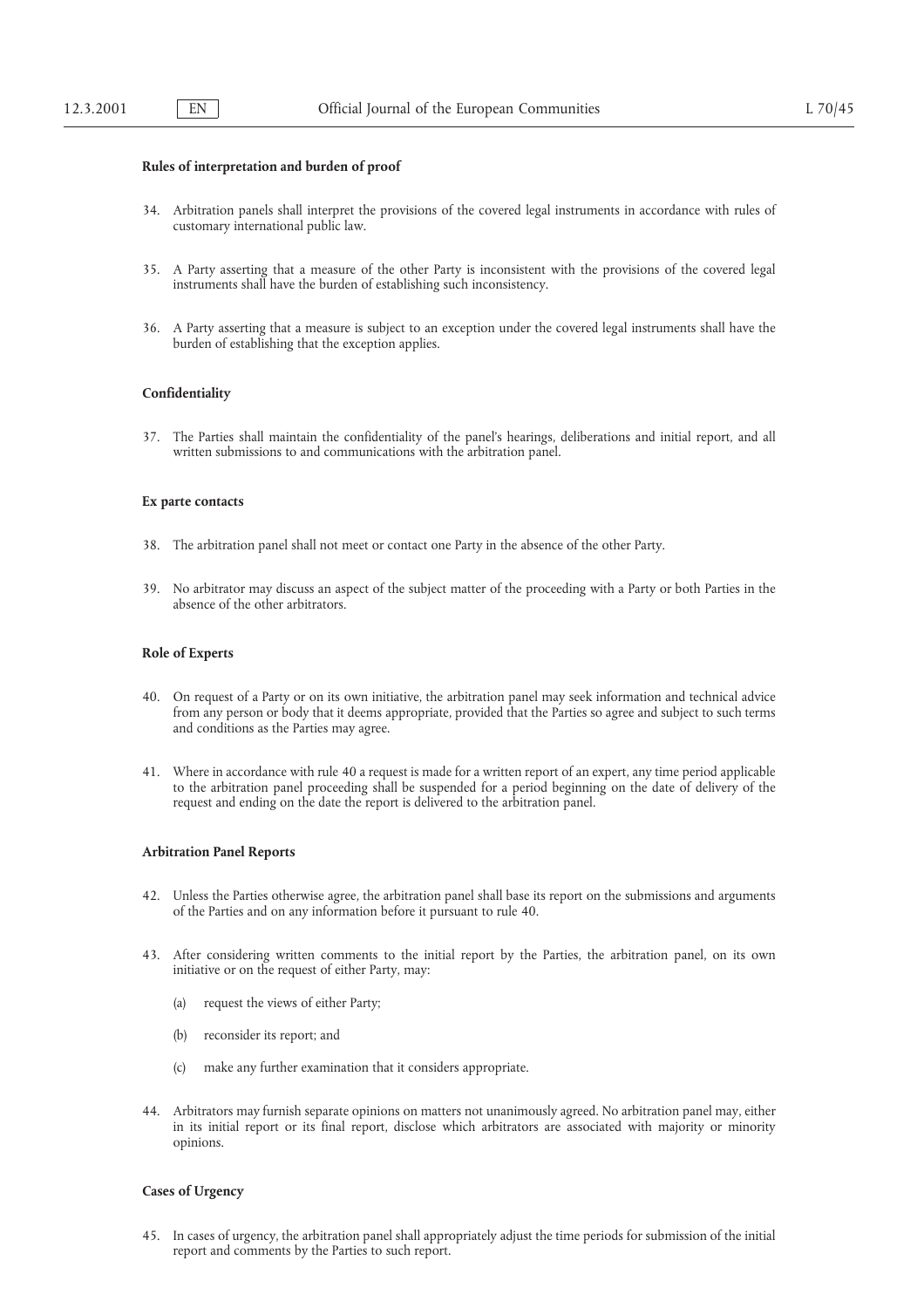## **Translation and interpretation**

- 46. Where the Parties have designated an entity pursuant to rule 2, a Party shall, within a reasonable period of time before it delivers its initial written submission in an arbitration panel proceeding, advise such entity in writing of the language in which its written and oral submissions will be made.
- 47. Where the Parties have not designated an entity pursuant to rule 2, a Party shall advise in writing of the language in which its written and oral submissions will be made, no later than at the meeting provided for in rule 3.
- 48. Each Party shall arrange for, and bear the costs of, the translation of its written submissions into the language chosen by the other Party in accordance with rule 46 or 47. Upon request of a Party that has filed a submission, the arbitration panel may suspend the proceeding for the time necessary to allow that Party to complete the translation.
- 49. The Parties shall arrange for the interpretation of oral submissions into the language chosen by both Parties.
- 50. Arbitration panel reports shall be issued in the language or languages chosen by the Parties in accordance with rule 46 or 47.
- 51. The costs incurred to prepare a translation of an arbitration report shall be borne equally by the Parties.
- 52. Any Party may provide comments on a translated version of a document that is prepared in accordance with these rules.

## **Computation of time**

- 53. Where anything under the Decision or these rules is to be done, or the arbitration panel requires anything to be done, within a number of days after, before or of a specified date or event, the specified date or the date on which the specified event occurs shall not be included in calculating that number of days.
- 54. Where, by reason of the operation of rule 14 a Party receives a document on a date other than the date on which the same document is received by the other Party any period of time the calculation of which is dependent on such receipt shall be calculated from the date of receipt of the last such document.

## **Other proceedings**

- 55. These rules shall apply to the proceedings established under paragraphs 4, 5, 8 and 10 of Article 42 of Title V except that:
	- (a) the Party making a request under paragraph 4 of Article 42 shall deliver its initial written submission within 3 days after the date the request is submitted and the responding Party shall deliver its written counter-submission within 4 days after the date of delivery of the initial written submission;
	- (b) the Party making a request under paragraph 5 of Article 42 shall deliver its initial written submission within 10 days after the date the request is submitted and the responding Party shall deliver its written counter-submission within 20 days after the date of delivery of the initial written submission;
	- (c) the Party making a request under paragraph 8 of Article 42 shall deliver its initial written submission within 10 days after the date the request is submitted and the responding Party shall deliver its written counter-submission within 15 days after the date of delivery of the initial written submission; and
	- (d) the Party making a request under paragraph 10 of Article 42 shall deliver its initial written submission within 5 days after the date the request is submitted and the responding Party shall deliver its written counter-submission within 10 days after the date of delivery of the initial written submission.
- 56. If appropriate, the arbitration panel shall fix the time limit for delivering any further written submissions, including rebuttal written submissions, so as to provide each Party with the opportunity to make an equal number of written submissions subject to the time limits for arbitration panel proceedings set out in the Decision and these rules.
- 57. Unless the Parties disagree, the arbitration panel may decide not to convene a hearing.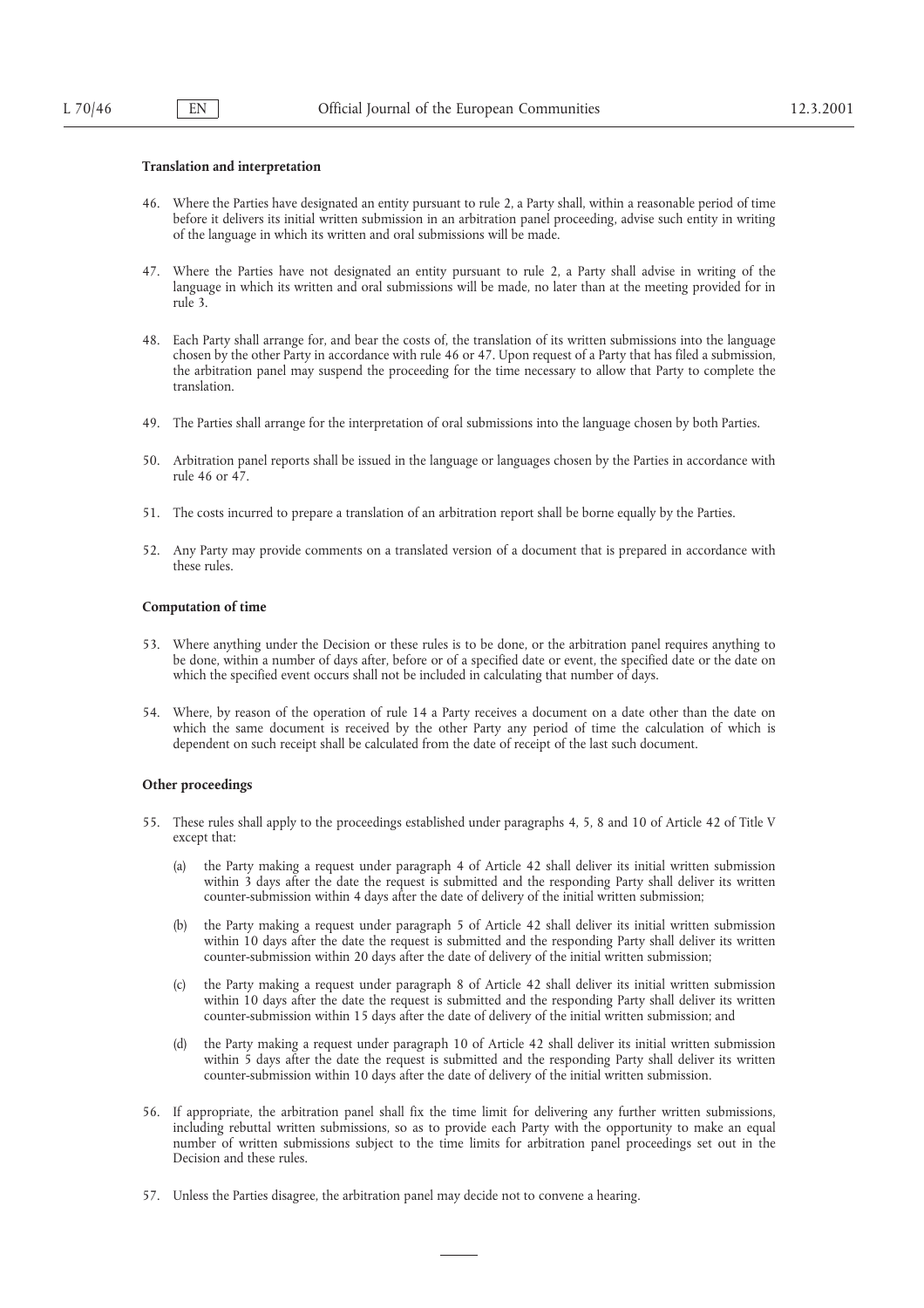# *Appendix I*

### **CODE OF CONDUCT**

### **Definitions**

A. In this Code of Conduct,

'assistant' means a person who, under the terms of appointment of a member, conducts research or provides support for the member;

'candidate' means an individual who is under consideration for appointment as a member of an arbitration panel pursuant to paragraph 1 of Article 40 of Title V;

'member' means a member of an arbitration panel constituted pursuant to paragraph 1 of Article 39 of Title V;

'Party' means a Party to the Agreement;

'proceeding', unless otherwise specified, means an arbitration panel proceeding under this Title;

'staff', in respect of a member, means persons under the direction and control of the member, other than assistants.

B. Any reference made in this Code of Conduct to a paragraph or Title is a reference to the appropriate paragraph, Annex or Title on Dispute Settlement under the Decision.

## I. **Responsibilities to the Process**

Every candidate, member and former member shall avoid impropriety and the appearance of impropriety and shall observe high standards of conduct so that the integrity and impartiality of the dispute settlement process is preserved.

### II. **Disclosure Obligations**

*[Introductory Note:*

*The governing principle of this Code of Conduct is that a candidate or member must disclose the existence of any interest, relationship or matter that is likely to affect the candidate's or member's independence or impartiality or that might reasonably create an appearance of impropriety or an apprehension of bias. An appearance of impropriety or an apprehension of bias is created where a reasonable person, with knowledge of all the relevant circumstances that a reasonable inquiry would disclose, would conclude that a candidate's or member's ability to carry out the duties with integrity, impartiality and competence is impaired.*

*These disclosure obligations, however, should not be interpreted so that the burden of detailed disclosure makes it impractical for persons in the legal or business community to serve as members, thereby depriving the Parties and participants of the services of those who might be best qualified to serve as members. Thus, candidates and members should not be called upon to disclose interests, relationships or matters whose bearing on their role in the proceeding would be trivial.*

*Throughout the proceeding, candidates and members have a continuing obligation to disclose interests, relationships and matters that may bear on the integrity or impartiality of the dispute settlement process.*

*This Code of Conduct does not determine whether or under what circumstances the Parties will disqualify a candidate or member from being appointed to, or serving as a member of, arbitration panel or committee on the basis of disclosures made.]*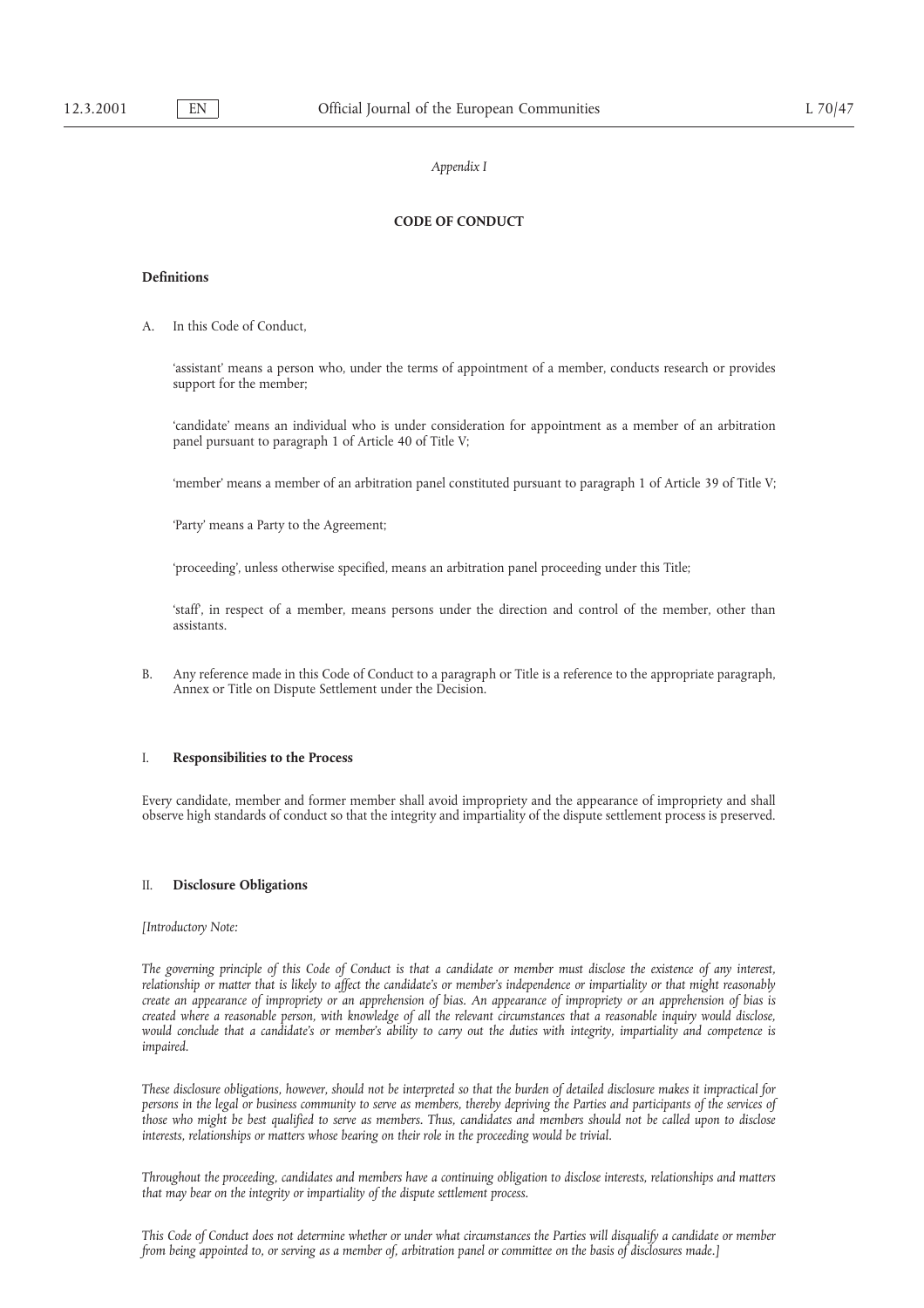A. A candidate shall disclose any interest, relationship or matter that is likely to affect the candidate's independence or impartiality or that might reasonably create an appearance of impropriety or an apprehension of bias in the proceeding. To this end, a candidate shall make all reasonable efforts to become aware of any such interests, relationships and matters.

The candidate shall disclose such interests, relationships and matters by completing an Initial Disclosure Statement provided by the Joint Committee and sending it to Joint Committee.

Without limiting the generality of the foregoing, candidates shall disclose the following interests, relationships and matters:

- (1) any financial interest of the candidate:
	- (a) in the proceeding or in its outcome; and
	- (b) in an administrative proceeding, a domestic court proceeding or another arbitration panel or committee proceeding that involves issues that may be decided in the proceeding for which the candidate is under consideration;
- (2) any financial interest of the candidate's employer, partner, business associate or family member:
	- (a) in the proceeding or in its outcome; and
	- (b) in an administrative proceeding, a domestic court proceeding or another arbitration panel or committee proceeding that involves issues that may be decided in the proceeding for which the candidate is under consideration;
- (3) any past or existing financial, business, professional, family or social relationship with any interested parties in the proceeding, or their counsel, or any such relationship involving a candidate's employer, partner, business associate or family member; and
- (4) public advocacy or legal or other representation concerning an issue in dispute in the proceeding or involving the same goods.
- B. Once appointed, a member shall continue to make all reasonable efforts to become aware of any interests, relationships or matters referred to in Section A and shall disclose them. The obligation to disclose is a continuing duty which requires a member to disclose any such interests, relationships and matters that may arise during any stage of the proceeding.

The member shall disclose such interests, relationships and matters by communicating them in writing to the Joint Committee for consideration by the Parties.

## III. **The Performance of Duties by Candidates and Members**

- A. A candidate who accepts an appointment as a member shall be available to perform, and shall perform, a member's duties thoroughly and expeditiously throughout the course of the proceeding.
- B. A member shall carry out all duties fairly and diligently.
- C. A member shall comply with this Title and the applicable Model Rules of Procedure established in Annex III or any other.
- D. A member shall not deny other members the opportunity to participate in all aspects of the proceeding.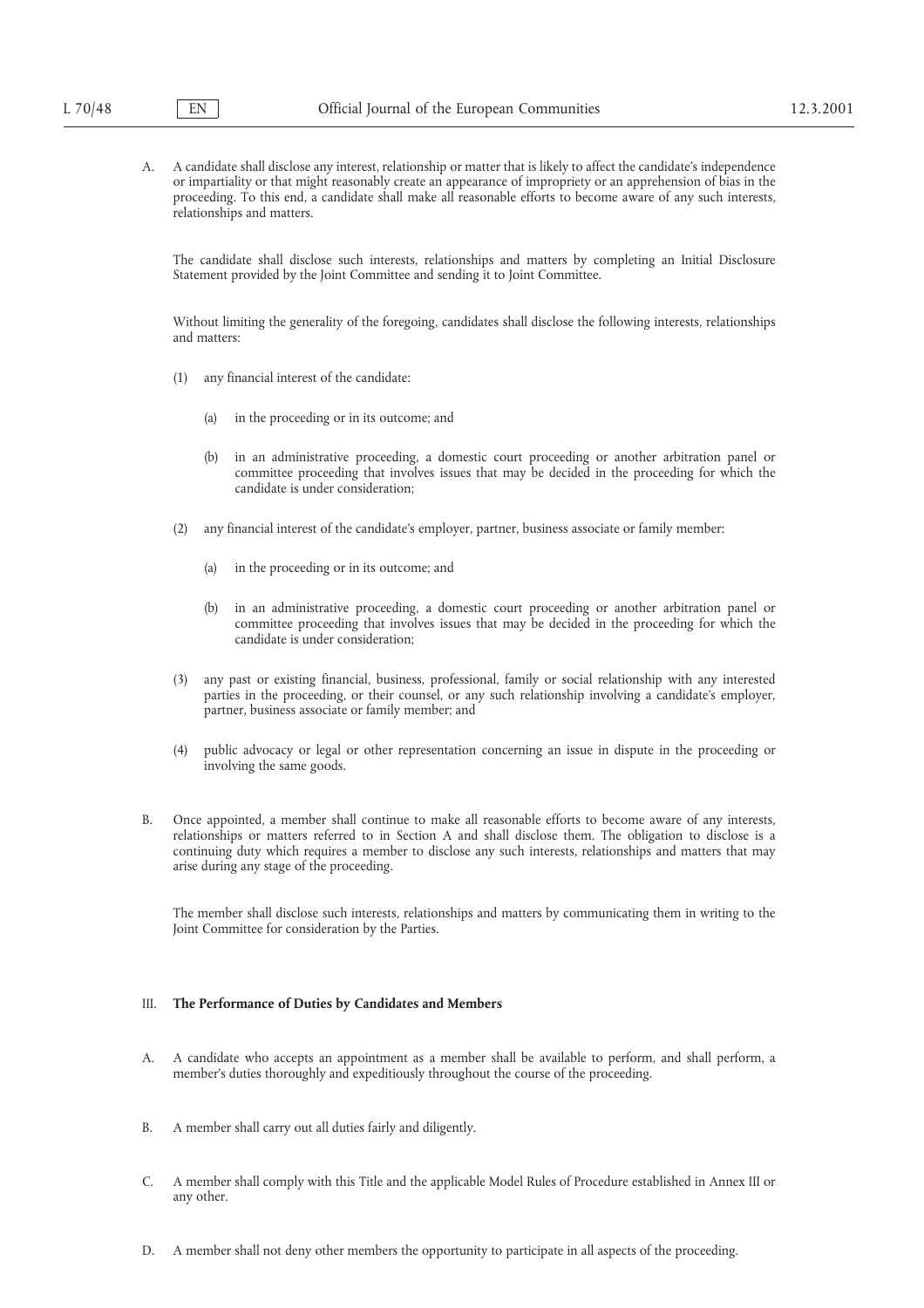- E. A member shall consider only those issues raised in the proceeding and necessary to a decision and shall not delegate the duty to decide to any other person, except as provided in the Model Rules of Procedure established in Annex III or other applicable rules.
- F. A member shall take all reasonable steps to ensure that the member's assistant and staff comply with Parts I, II and VI of this Code of Conduct.
- G. A member shall not engage in ex parte contacts concerning the proceeding.
- H. A candidate or member shall not communicate matters concerning actual or potential violations of this Code of Conduct unless the communication is to the Joint Committee or is necessary to ascertain whether that candidate or member has violated or may violate the Code.

## IV. **Independence and Impartiality of Members**

- A. A member shall be independent and impartial. A member shall act in a fair manner and shall avoid creating an appearance of impropriety or an apprehension of bias.
- B. A member shall not be influenced by self-interest, outside pressure, political considerations, public clamour, loyalty to a Party or fear of criticism.
- C. A member shall not, directly or indirectly, incur any obligation or accept any benefit that would in any way interfere, or appear to interfere, with the proper performance of the member's duties.
- D. A member shall not use the member's position on the arbitration panel or committee to advance any personal or private interests. A member shall avoid actions that may create the impression that others are in a special position to influence the member. A member shall make every effort to prevent or discourage others from representing themselves as being in such a position.
- E. A member shall not allow past or existing financial, business, professional, family or social relationships or responsibilities to influence the member's conduct or judgment.
- F. A member shall avoid entering into any relationship, or acquiring any financial interest, that is likely to affect the member's impartiality or that might reasonably create an appearance of impropriety or an apprehension of bias.

# V. **Duties in Certain Situations**

A. A former member shall avoid actions that may create the appearance that the member was biased in carrying out the member's duties or would benefit from the decision of the arbitration panel or committee.

# VI. **Maintenance of Confidentiality**

- A. A member or former member shall not at any time disclose or use any non-public information concerning the proceeding or acquired during the proceeding except for the purposes of the proceeding and shall not, in any case, disclose or use any such information to gain personal advantage or advantage for others or to affect adversely the interest of another.
- B. A member shall not disclose an arbitration panel report issued under this Title prior to its publication by the Joint Committee. A member or former member shall not at any time disclose which members are associated with majority or minority opinions in a proceeding under this Title.